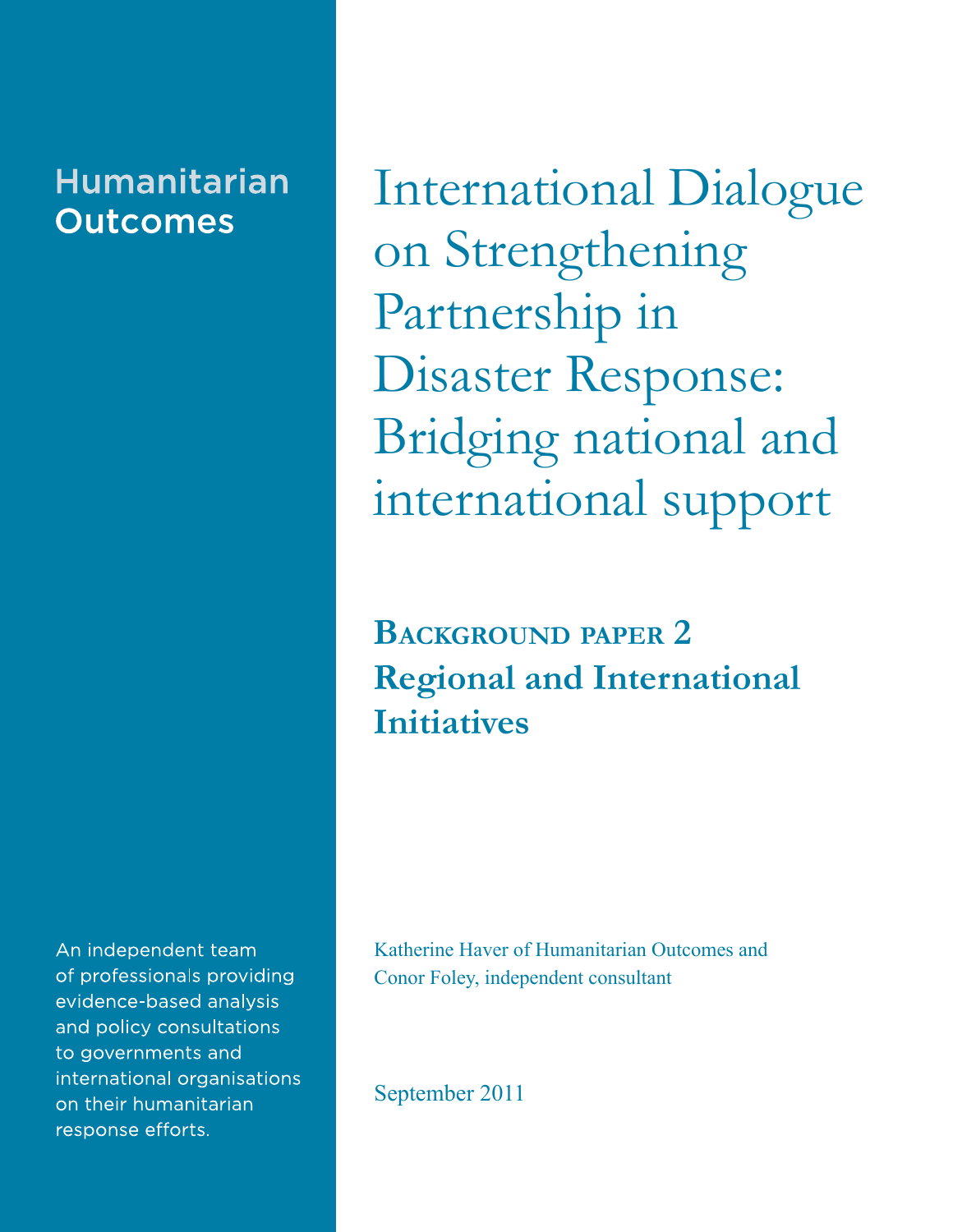# **Contents Contents.................................................................................2**

| 1               |                                                                                                         |  |
|-----------------|---------------------------------------------------------------------------------------------------------|--|
|                 |                                                                                                         |  |
|                 |                                                                                                         |  |
|                 |                                                                                                         |  |
|                 |                                                                                                         |  |
| 2               | International initiatives to support states in disaster                                                 |  |
|                 | 2.1 Regulatory rules and capacity: the International<br>Disaster Response Laws, Rules and Principles    |  |
|                 |                                                                                                         |  |
|                 |                                                                                                         |  |
| $3^{\circ}$     | Regional initiatives to support states in disaster                                                      |  |
|                 | 3.1 The role of regional organisations generally17                                                      |  |
|                 |                                                                                                         |  |
|                 |                                                                                                         |  |
|                 |                                                                                                         |  |
|                 |                                                                                                         |  |
|                 |                                                                                                         |  |
|                 | 3.7 Civil-military initiatives at the regional level28                                                  |  |
|                 | 4 International initiatives to improve the quality and<br>accountability of international assistance 30 |  |
|                 | 4.1 Background to the rise in self-regulation30                                                         |  |
|                 |                                                                                                         |  |
|                 |                                                                                                         |  |
| $5\overline{)}$ | International initiatives to improve the coordination                                                   |  |
|                 |                                                                                                         |  |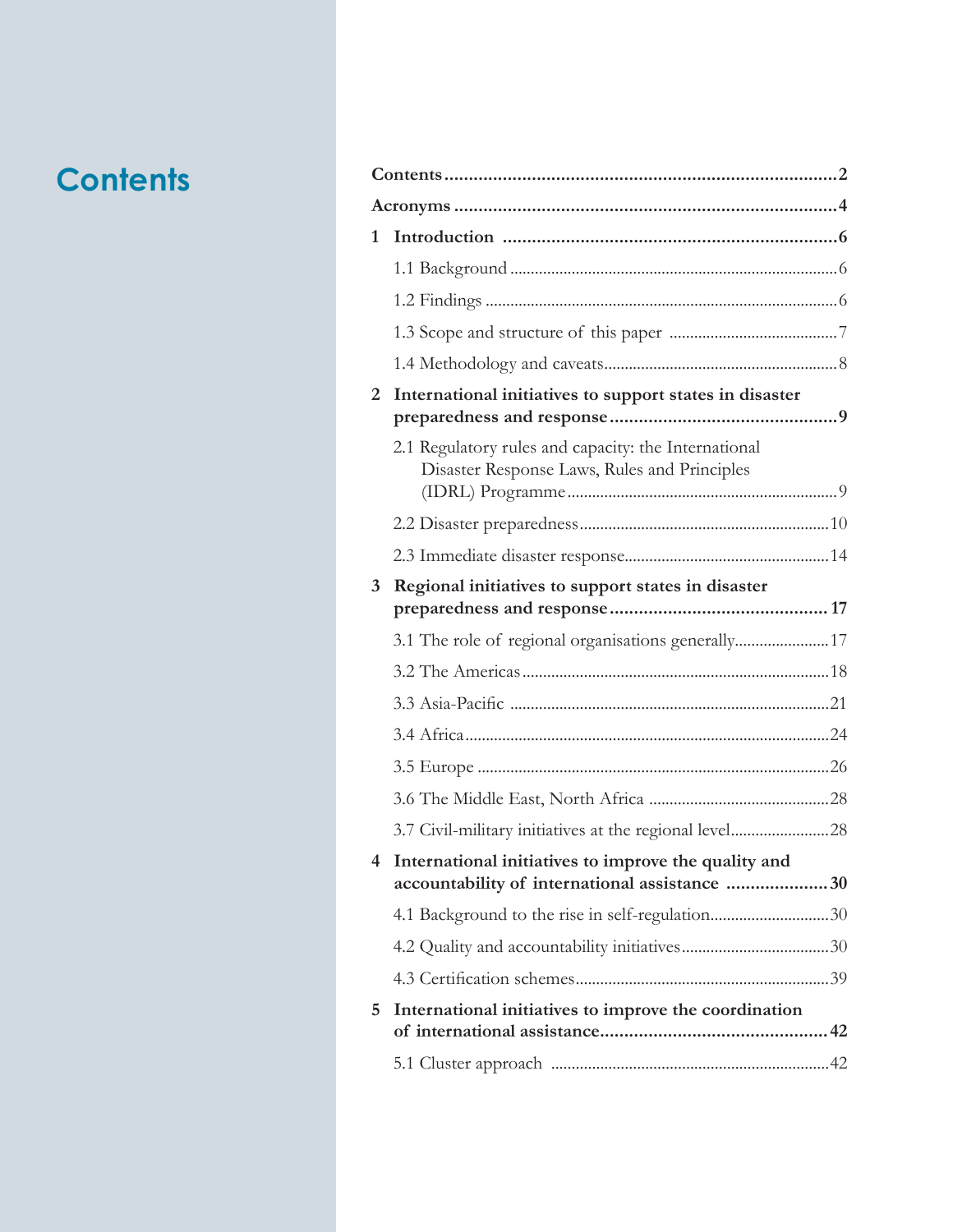|  | 5.2 Leadership of the international response:<br>Humanitarian Coordinators and Humanitarian |  |
|--|---------------------------------------------------------------------------------------------|--|
|  | 6 International initiatives to improve common needs                                         |  |
|  |                                                                                             |  |
|  |                                                                                             |  |
|  |                                                                                             |  |
|  |                                                                                             |  |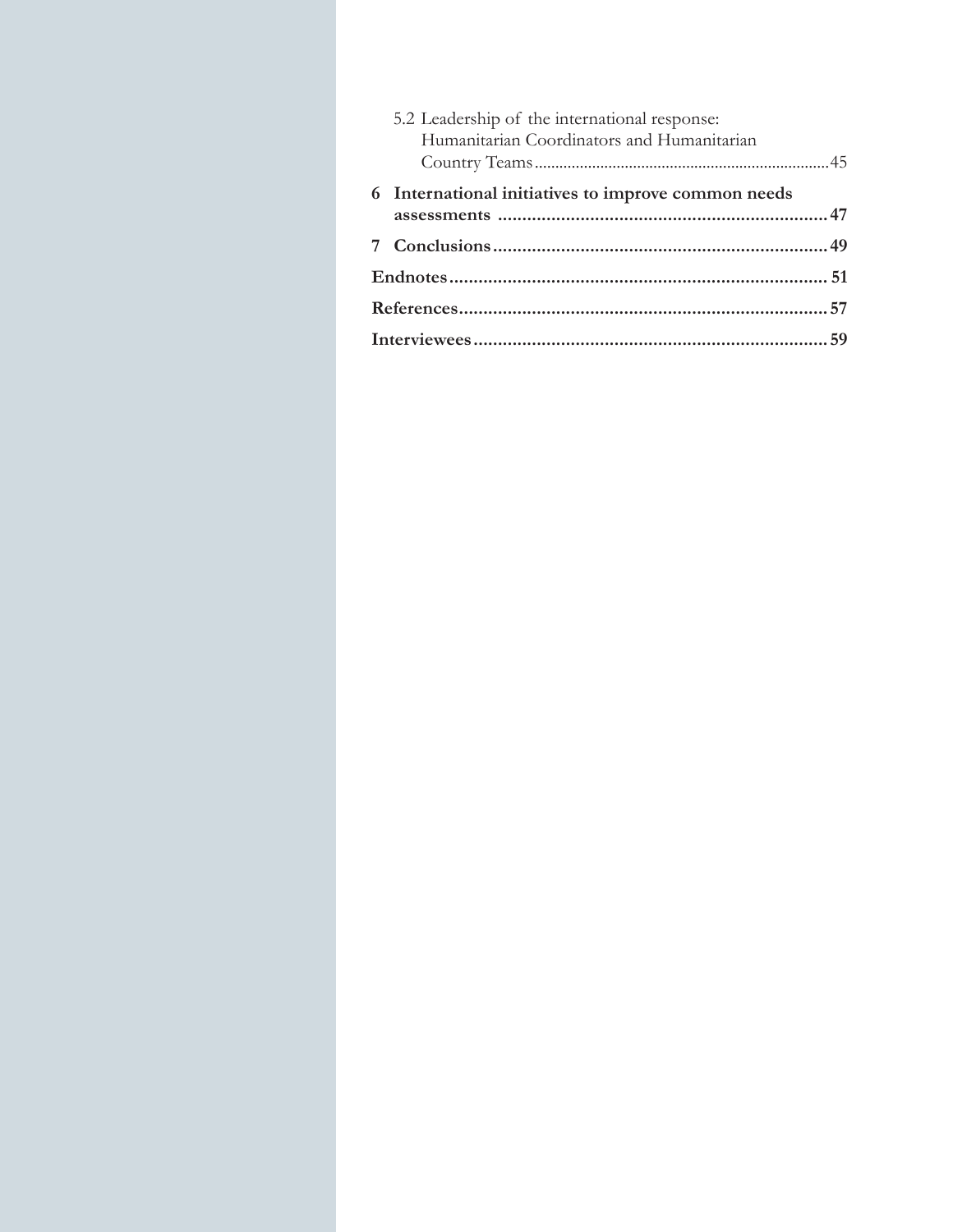# **Acronyms**

| <b>ACAPS</b>      | Assessment Capacities Project                       |
|-------------------|-----------------------------------------------------|
| <b>AADMER</b>     | ASEAN Agreement on Disaster Management and          |
|                   | <b>Emergency Response</b>                           |
| <b>ADPC</b>       | <b>Asian Disaster Prevention Centre</b>             |
| <b>ALNAP</b>      | Active Learning Network for Accountability and      |
|                   | Performance in Humanitarian Action                  |
| <b>APC-MADRO</b>  | Asia-Pacific Conferences on Military Assistance to  |
|                   | Disaster Relief Operations                          |
| <b>APEC</b>       | Asia-Pacific Economic Cooperation                   |
| <b>ASEAN</b>      | Association of Southeast Asian Nations              |
| AU                | African Union                                       |
| <b>BCPR</b>       | Bureau for Crisis Prevention and Recovery, UNDP     |
| <b>CADRI</b>      | Capacity for Disaster Reduction Initiative          |
| CAP               | <b>Consolidated Appeals Process</b>                 |
| <b>CAPRADE</b>    | Andean Committee for Disaster                       |
|                   | Prevention and Assistance                           |
| <b>CDAC</b>       | Communicating with Disaster Affected Communities    |
| <b>CDERA</b>      | Caribbean Disaster Emergency Committee              |
| <b>CEPREDENAC</b> | Coordination Center for Natural Disaster Prevention |
|                   | of Central America                                  |
| CERF              | Central Emergency Response Fund                     |
| <b>CHF</b>        | Common Humanitarian Fund                            |
| DRR               | Disaster risk reduction                             |
| ECB               | <b>Emergency Capacity Building</b>                  |
| <b>ECOWAS</b>     | Economic Community of West African States           |
| <b>EERT</b>       | <b>ECOWAS Emergency Response Team</b>               |
| EOC               | <b>Emergency Operational Center</b>                 |
| <b>EPWG</b>       | <b>Emergency Preparedness Working Group</b>         |
| ERC               | <b>Emergency Relief Coordinator</b>                 |
| ERD               | <b>Evaluative Reports Database</b>                  |
| ERF               | <b>Emergency Response Fund</b>                      |
| EU                | European Union                                      |
| FA                | Flash Appeal                                        |
| GCC               | Gulf Cooperation Council                            |
| <b>GFDRR</b>      | Global Facility for Disaster Reduction and Recovery |
| <b>GHD</b>        | Good Humanitarian Donorship                         |
| <b>HAP</b>        | Humanitarian Accountability Partnership             |
| HC                | Humanitarian Coordinator                            |
| <b>HCT</b>        | Humanitarian Country Team                           |
| <b>HEWSweb</b>    | Humanitarian Early Warning Service Website          |
| HFA               | Hyogo Framework for Action                          |
| <b>IASC</b>       | Inter-Agency Standing Committee for Humanitarian    |
|                   | Response                                            |
| <b>ICHAD</b>      | Islamic Conference Humanitarian Affairs Department  |
|                   |                                                     |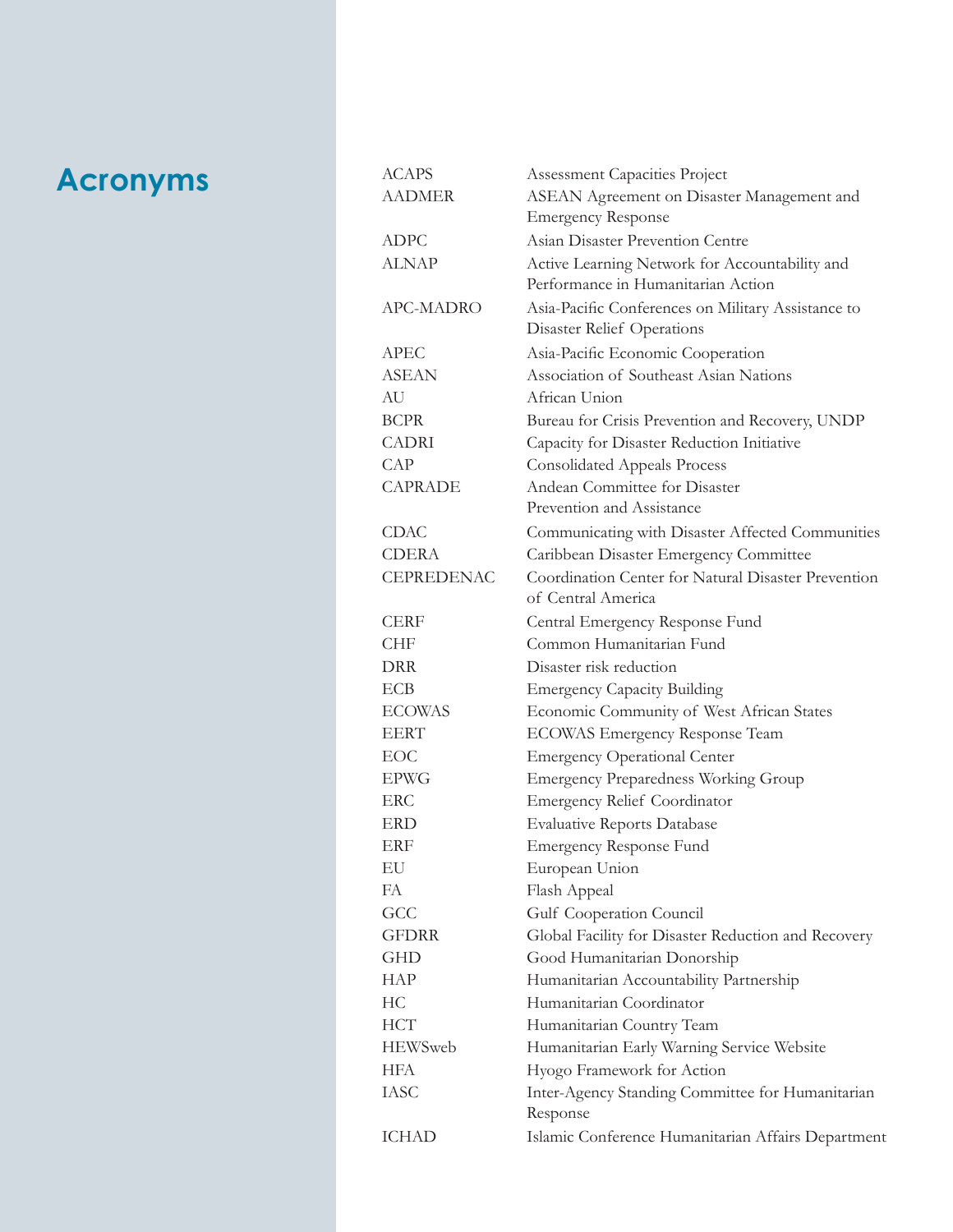| <b>ICVA</b>    | International Council of Voluntary Agencies                                        |
|----------------|------------------------------------------------------------------------------------|
| <b>IEC</b>     | <b>INSARAG</b> External Classification                                             |
| <b>IDRL</b>    | <b>International Disaster Response Law</b>                                         |
| <b>IFRC</b>    | International Federation of Red Cross and Red                                      |
|                | <b>Crescent Societies</b>                                                          |
| <b>IGAD</b>    | Inter-Governmental Authority on Development                                        |
| <b>IHP</b>     | International Humanitarian Partnership                                             |
| <b>INEE</b>    | Inter-Agency Network for Education in Emergencies                                  |
| <b>ISDR</b>    | International Strategy for Disaster Reduction                                      |
| <b>INGOs</b>   | International Non-Governmental Organisations                                       |
| <b>INSARAG</b> | International Search and Rescue Advisory Group                                     |
| LAS            | League of Arab States                                                              |
| MFA.           | Ministry of Foreign Affairs                                                        |
| <b>NATO</b>    | North Atlantic Treaty Organisation                                                 |
| <b>NDMA</b>    | National Disaster Management Authority                                             |
| NGOs           | Non-Governmental Organisation                                                      |
| <b>OAS</b>     | Organisation of American States                                                    |
| <b>OCHA</b>    | United Nations Office for the Coordination of                                      |
|                | Humanitarian Affairs                                                               |
| OECD-DAC       | Organisation for Economic Cooperation and                                          |
|                | Development Assistance Committee                                                   |
| OIC            | Organisation of the Islamic Conference                                             |
| <b>OSOCC</b>   | On-Site Operations Coordination Centre                                             |
| PAHO           | Pan American Health Organisation                                                   |
| <b>PIF</b>     | Pacific Islands Forum                                                              |
| PoA            | Programme of Action                                                                |
| <b>REDLAC</b>  | Regional Inter-Agency Coordination Task Force for<br>Risk, Emergency and Disasters |
| <b>SAARC</b>   | South Asian Association for Regional Cooperation                                   |
| <b>SADC</b>    | Southern African Development Community                                             |
| SASOP          | Regional Standby Arrangement and Standard                                          |
|                | <b>Operating Procedure</b>                                                         |
| SAR            | Search and Rescue                                                                  |
| SOPAC          | Pacific Islands Applied Geoscience Commission                                      |
| <b>SDC</b>     | Swiss Agency for Development and Cooperation                                       |
| <b>SDMC</b>    | <b>SAARC Disaster Management Centre</b>                                            |
| <b>SWG</b>     | Sub-Working Group                                                                  |
| TCG            | Tripartite Core Group                                                              |
| UN.            | United Nations                                                                     |
| <b>UNDAC</b>   | United Nations Disaster Assessment and<br>Coordination System                      |
| <b>UNDAF</b>   | United Nations Development Assistance Framework                                    |
| <b>UNDP</b>    | United Nations Development Programme                                               |
| <b>UNISDR</b>  | UN International Strategy for Disaster Reduction                                   |
| USAR           | Urban Search and Rescue                                                            |
| WHO            | World Health Organisation                                                          |
|                |                                                                                    |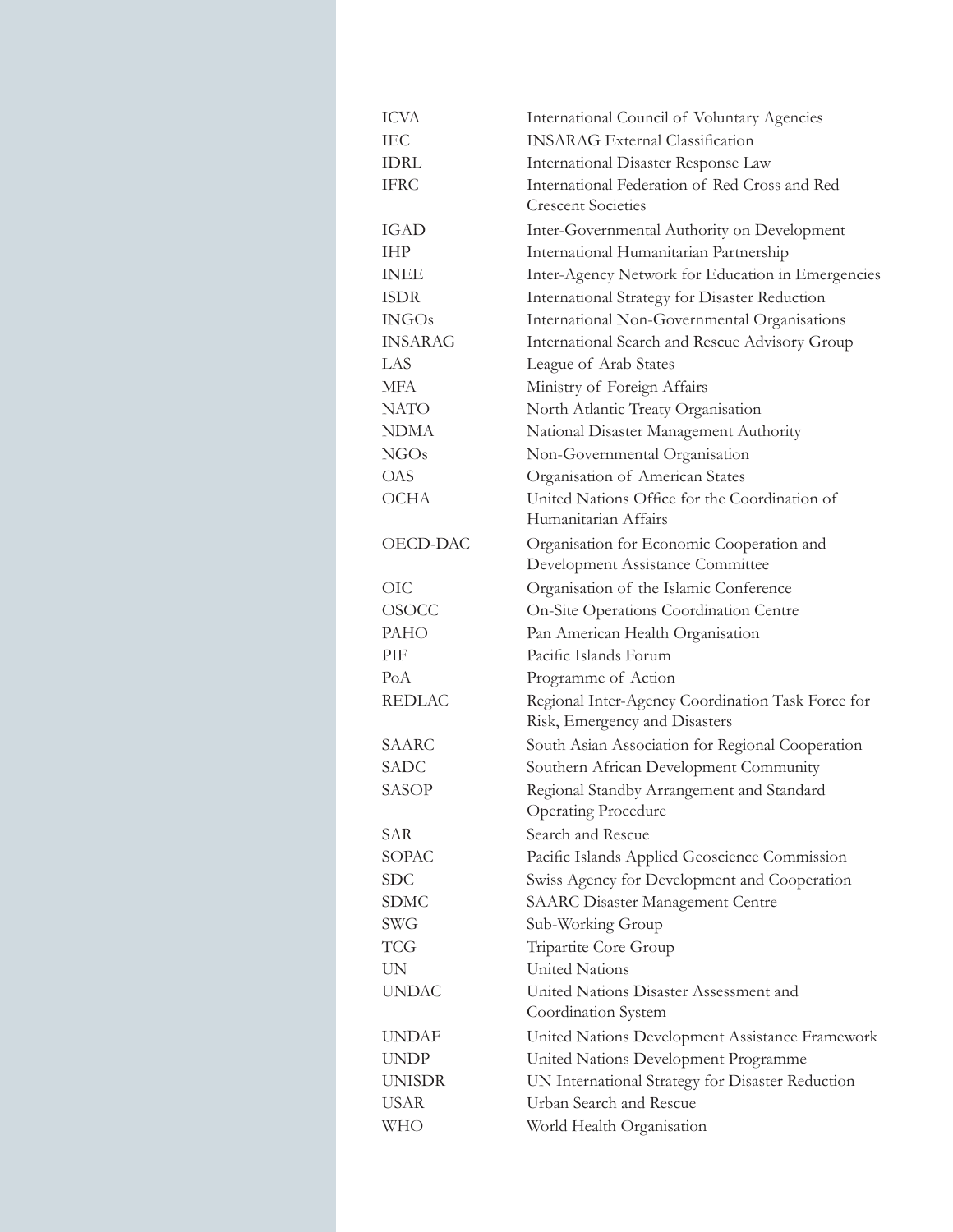### **1 Introduction 1.1 Background**

In the past several decades, the number and diversity of international actors involved in operations after major natural disasters has grown enormously. While international assistance organisations represent an expression of human solidarity, and an important source of aid for disaster-affected populations, they also present a growing challenge to the affected state. States need to be able to decide when international assistance is most needed and how to coordinate with and regulate it when it is deployed. International actors can sometimes deliver inappropriate relief items, and fail to coordinate with local authorities and international mechanisms, which can effectively block the 'right' aid getting through.<sup>1</sup> These challenges have led to an overall lack of trust and confidence between government authorities and international aid actors.

To explore these questions, the Swiss Agency for Development and Cooperation (SDC), the International Federation of Red Cross and Red Crescent Societies (IFRC), the International Council of Voluntary Agencies (ICVA) and the United Nations Office for the Coordination of Humanitarian Affairs (OCHA) are convening an International Dialogue on Strengthening Partnership in Disaster Response: Bridging national and international support (International Dialogue on Disaster Response). The Dialogue will gather a select group of representatives with overall authority for managing national disaster response and the entry of international assistance to their countries, as well as representatives from select NGOs, the Red Cross/Red Crescent, UN agencies, and regional organisations for a meeting in October 2011. The objective is to stimulate a results-oriented discussion on:

- how affected states can best facilitate international assistance in non-conflict disasters<sup>2</sup> while also ensuring adequate coordination, oversight and quality guarantees; and
- how the international community can better support affected states to fulfil their regulatory and facilitating responsibilities.

In preparation for the Dialogue, an 'Expert Dialogue' of technical experts was held in June 2011. This is one of three papers commissioned for these meetings. Its purpose is to provide a summary of some of the key recent international and regional initiatives as they relate to the role and responsibility of the affected state in international disaster response, in particular how the state relates with international actors. It is hoped that this paper helps facilitate discussion by widening the shared knowledge base of participants in the Dialogue.

#### **1.2 Findings**

This paper's central observation is that while there have been enormous strides taken to improve the international community's ability to coordinate and professionalise, these have largely been focused 'inwards'. Humanitarian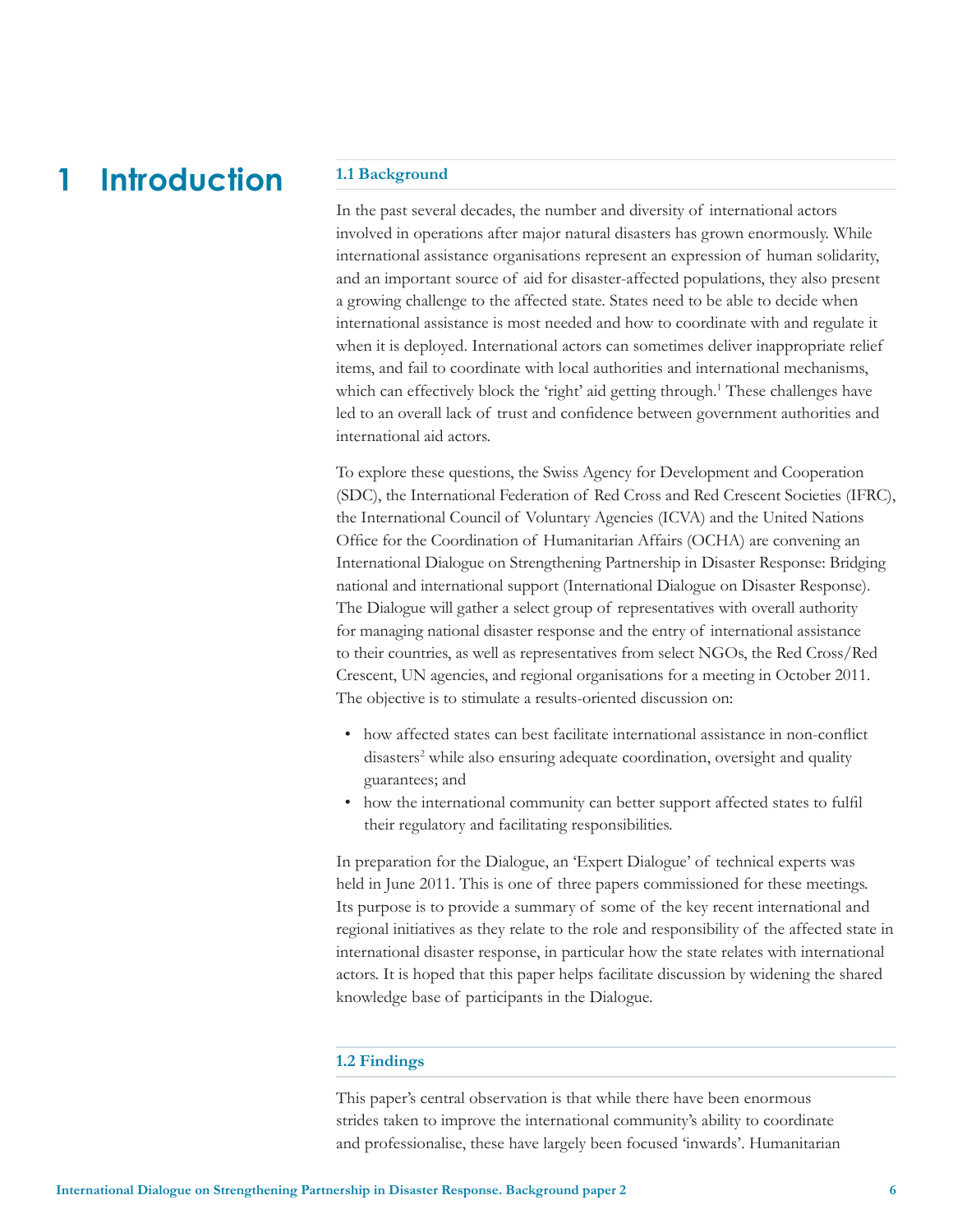organisations and affected states often seem to operate in parallel 'silos', planning initiatives in isolation from one another and sometimes treating one another as an afterthought in the process.. This is problematic and a clear gap. There are some exceptions to this tendency, including at the regional level, where inter-governmental organisations are forming new partnerships for improving disaster response and preparedness in their corner of the world. The IFRC's IDRL programme offers an important and innovative set of tools for further take-up by governments, and the approach of UNDAC missions and INSARAG serves as a promising model. Another positive example is the partnership between non-governmental organisations (NGOs) and government officials working on community-based disaster preparedness.

As described in Paper I there is growing recognition of the need for changes to how international aid and national governments relate to each other in times of disaster. The International Dialogue on Disaster Response is one example of increasing attention to this issue. However, based on this survey of existing initiatives, it is not clear that the international system is really interested in taking this forward. International humanitarian organisations seem to be still largely focused on improving their own near-term operational impact. Increasing attention to the role of the state, in the view of many international actors, risks increasing barriers and jeopardising access to affected populations. In sudden onset disasters, myths persist that there is 'no time' for assessing local capacities or working in partnership with government. What is still not sufficiently grasped is that a successful response to a large natural disaster really cannot take place without the state. This is evidenced by the serious shortcomings in the Haiti response, for example, where the state itself was severely impacted by the 2010 earthquake. Furthermore, as the summary below illustrates, regional organisations are, in some areas, rising up to fill a void; international organisations may continue to ignore these initiatives at their peril.

In certain contexts affected by natural disaster, international humanitarian organisations have very legitimate concerns about the government's commitment and ability to meet people's needs during crisis. When it a mega disaster strikes, however, no government, not even the best prepared and best resourced, can go it alone. As the following survey illustrates, what is needed is not necessarily more initiatives, but a change in mindset. International humanitarian organisations and governments need to realise that they need each other, and work from this shared understanding to build more trust.

#### **1.3 Scope and structure of this paper**

In the following section, the paper begins by summarising international initiatives to support states in disaster preparedness and response, including efforts to help states to develop regulatory regimes and capacity for managing international actors. This includes the IFRC's International Disaster Response Laws, Rules and Principles Programme (IDRL) as well as initiatives by UN OCHA and others to assist states' in their preparedness and response capacity. Section 3 focuses on the initiatives of regional organisations to support states in responding to disasters, with a focus on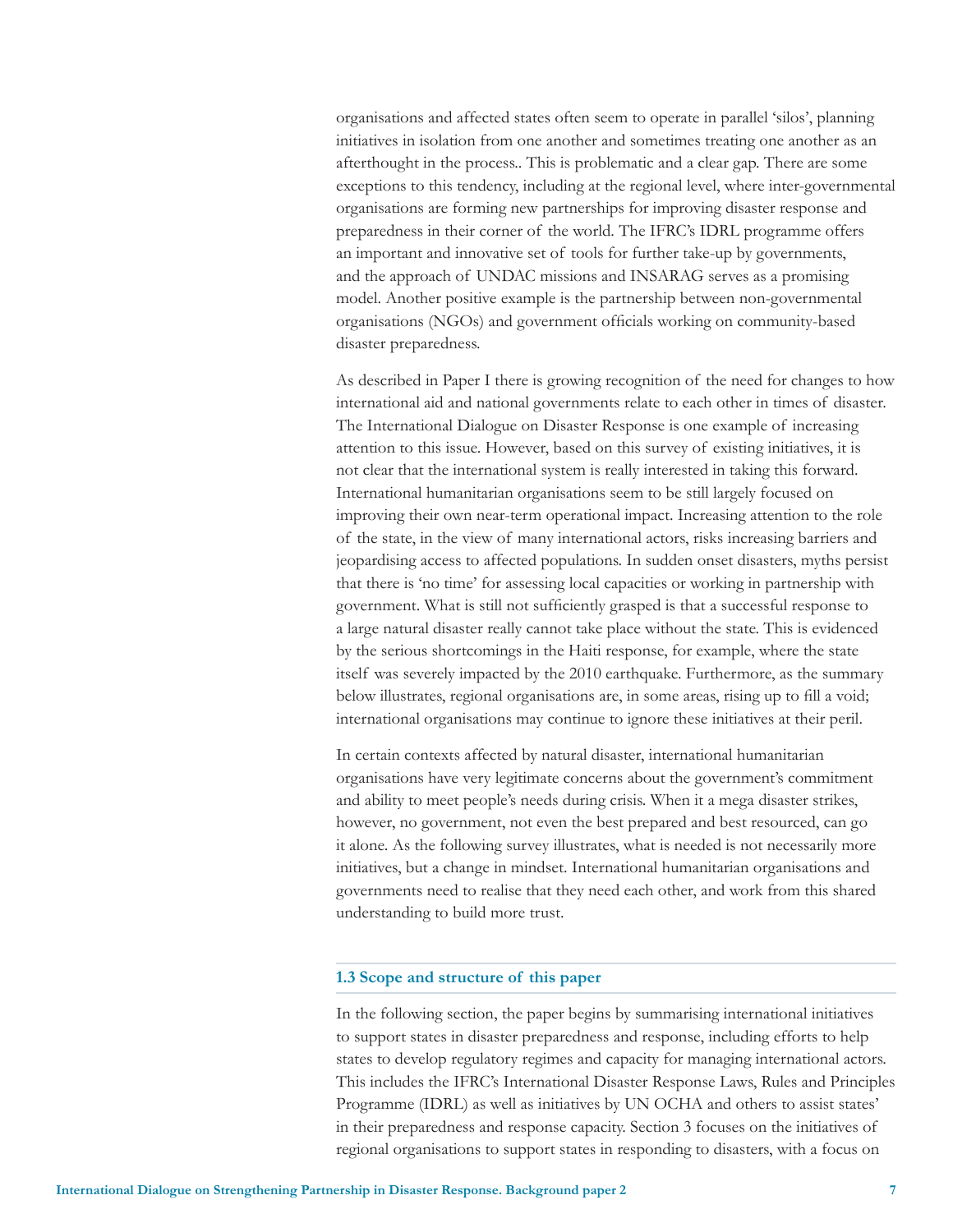how they coordinate and manage international assistance. Section 4 reviews a wide range of initiatives to 'self-regulate', or improve the quality and accountability of (mainly) international-level assistance, such as Sphere and the Code of Conduct, among others. The following section looks at efforts to improve the coordination of international humanitarian assistance, mainly the clusters and the leadership by UN Humanitarian Coordinators. Section 6 summarises important multilateral initiatives at the global level to conduct common needs assessments as well as some of the challenges for assessing national capacities. Finally, Section 7 offers some conclusions on what the range of initiatives say about future possibilities for cooperation between national and international actors in disaster response.

This paper defines 'humanitarian assistance' as goods and services provided to meet the immediate needs of disaster-affected communities ('disaster relief ') as well as efforts to restore or improve the pre-disaster living conditions of disaster-affected communities ('initial recovery assistance').3 To complement the objectives of the International Dialogue on Disaster Response, the paper focuses on humanitarian assistance following natural disasters; however, it recognises that dynamics related to actual or potential armed conflict may be present in such disasters depending on the context. Issues of civil-military coordination, including initiatives to standardise and improve civil protection and military assistance during natural disasters, are discussed in Paper I. That paper also describes some of the relevant trends related to humanitarian financing, which are not covered here.

#### **1.4 Methodology and caveats**

As a wide-ranging survey of existing regional and international initiatives, this paper draws mainly on secondary sources, such as reports on the role of the state, documents describing key initiatives relating to the quality and coordination of assistance, and general information from organisation websites. The paper was also complemented by a handful of interviews from personnel working on some of the regional and international initiatives described herein.

It is important to note that although the HLD will consider the full spectrum of responders, this paper was not able to describe bilateral government-to-government initiatives in any detail., This means that some South-South efforts to support states in disaster-affected countries are left out, as are similar bilateral initiatives by donor governments (both OECD DAC and non-DAC donors). The paper is also not able to cover all other relevant initiatives in detail, particularly the regional initiatives, due to their large number and continuous evolution. There is likely to be some important and relevant work not covered here.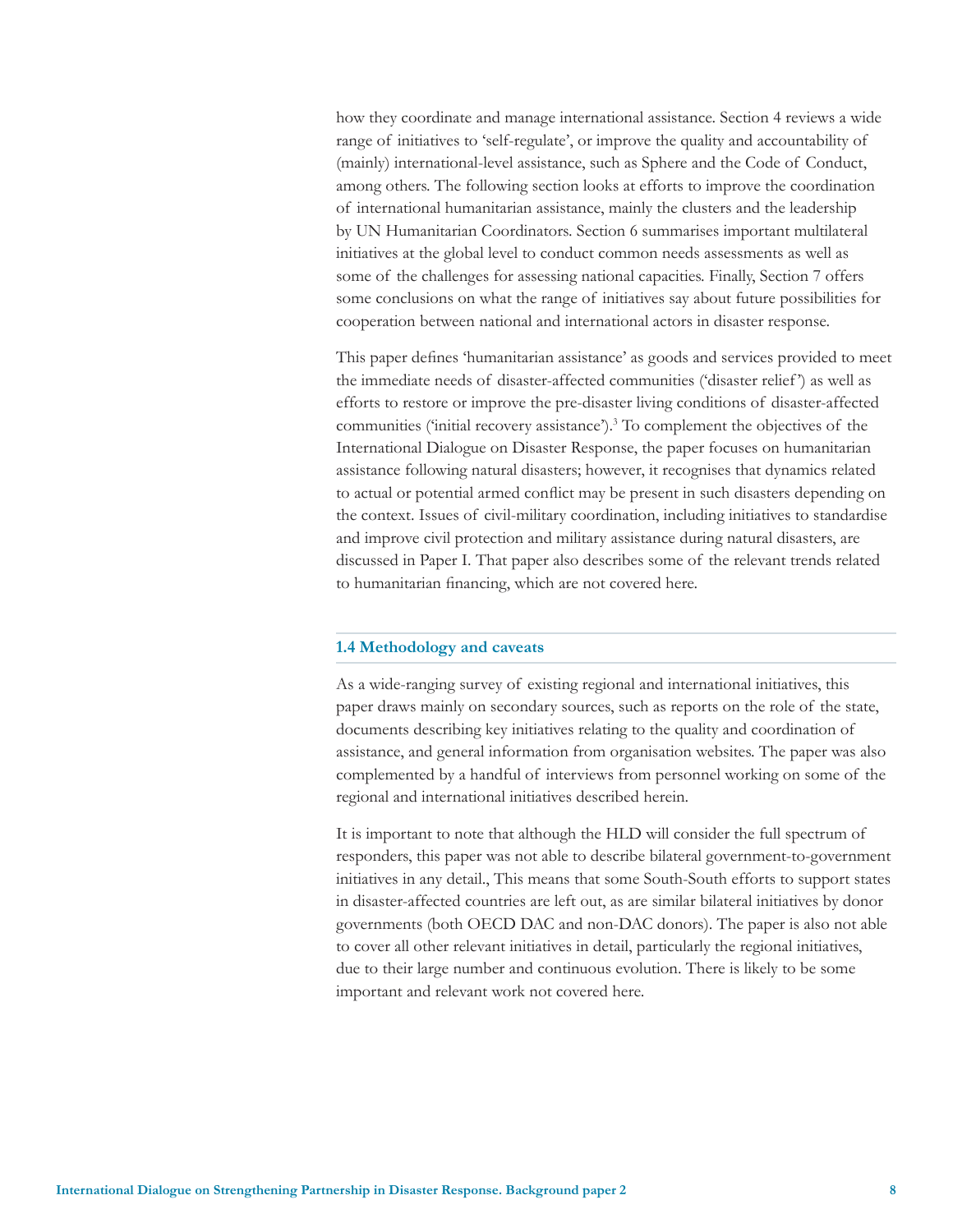**2 International initiatives to support states in disaster preparedness and response**

#### **2.1 Regulatory rules and capacity: the International Disaster Response Laws, Rules and Principles (IDRL) Programme**

As noted above, few states have comprehensive domestic regulatory frameworks in place to facilitate, oversee and coordinate international assistance received following natural disasters. The lack of such frameworks constitutes a weakness in disaster preparedness. In the initial days and weeks after a disaster, government officials can become overwhelmed with the task of regulating a diverse (and growing) set of aid actors. This in turn creates bottlenecks and unnecessary red tape that can make it difficult for much-needed assistance to get through. At the same time, poor quality and coordination from some international providers means that there is still very much a need for government regulation. Legal facilities and accommodations are needed to help all assisting states and humanitarian organisations do an effective job of responding to needs.

In response to this challenge, the International Federation of Red Cross and Red Crescent Societies (IFRC) researched this issue extensively and brought together Governments and other key actors to provide input on how legal frameworks can contribute to improving the delivery of disaster relief.<sup>4</sup> In November 2007, states and Red Cross and Red Crescent actors unanimously adopted the 'Guidelines for the Domestic Facilitation and Regulation of International Disaster Relief and Recovery Assistance' ('the IDRL Guidelines') at the 30th International Conference of the Red Cross and Red Crescent.

The IDRL Guidelines are a set of recommendations to governments on how to prepare their disaster laws and plans for the common regulatory problems in international disaster relief operations. 5 They recognise that the government of the affected state has the primary responsibility to address humanitarian needs created from a disaster within its borders. According to the Guidelines, international assistance providers must be held responsible for abiding by certain minimum standards, which may be 'drawn from sources such as the Code of Conduct of the Red Cross and Red Crescent Movement and NGOs in Disaster Relief and the Sphere Humanitarian Charter and Minimum Standards in Disaster Relief ' (see section 4 below). If states grant legal facilities to private companies providing relief, the Guidelines encourage states to' hold them to the same standards as humanitarian organisations.' For government-to-government aid, the Guidelines note that there exist 'alternative diplomatic means' for addressing quality or coordination issues.<sup>6</sup>

The Guidelines set out specific types of legal facilities or accommodations that governments should provide to assisting states and humanitarian organisations, such as expedited visa processing and customs clearance for relief personnel, goods and equipment; facilitation of relief transport; and exemptions from taxes, duties and fees on relief activities. The Guidelines also encourage states to reduce legal barriers to disaster relief originating within or passing through their territories to the disaster-affected country.7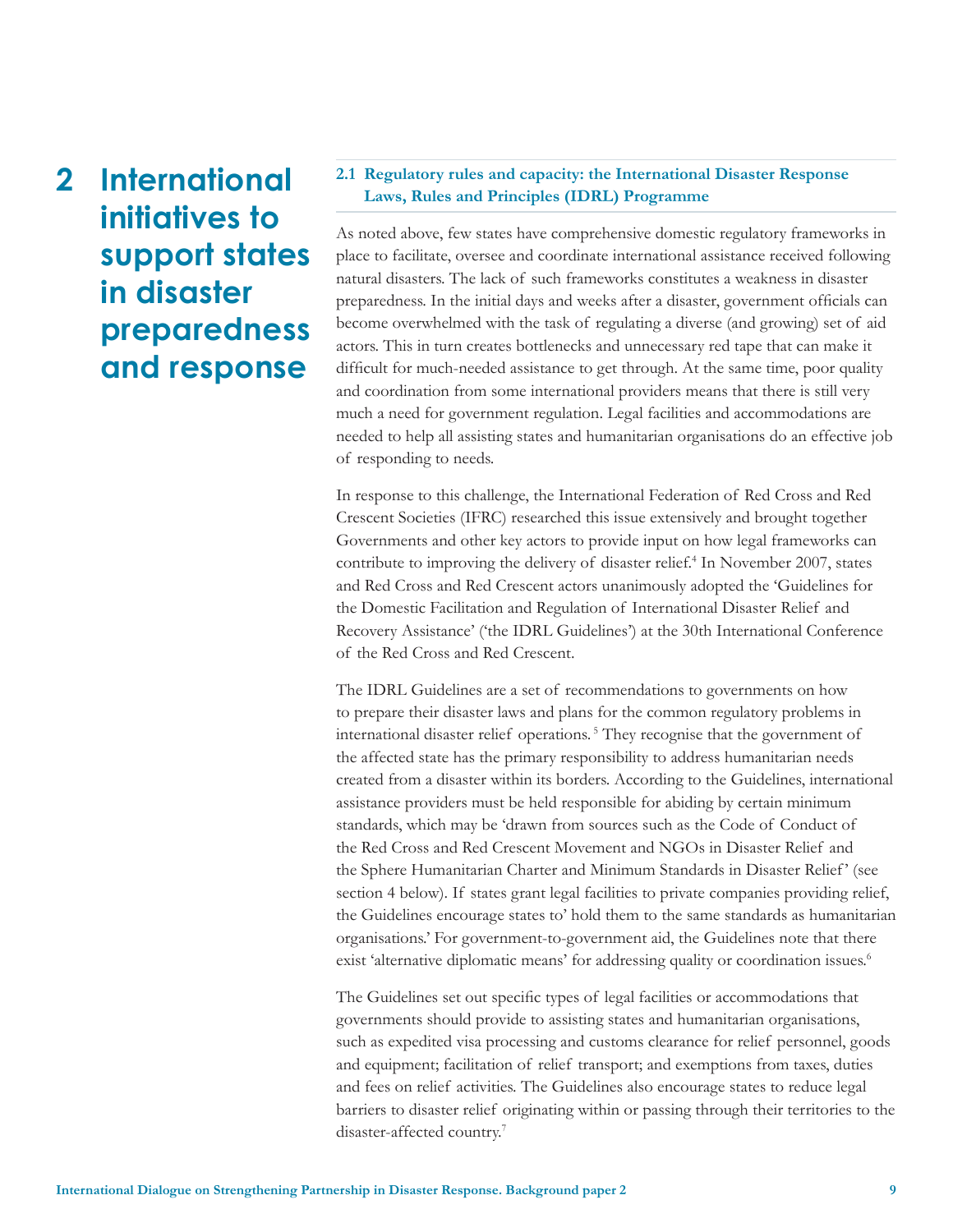Important progress has been made in getting the Guidelines agreed and adopted and they are starting to be drawn upon by governments in developing their own legislative frameworks. Naturally, this is a long process.<sup>8</sup> There is a substantial amount of rhetorical commitment to the Guidelines, for example as demonstrated by resolutions adopted by the United Nations General Assembly in 2008, 2009 and 2010 that refer to the Guidelines. Resolution 65/133, for example, encourages 'Member States and, where applicable, regional organisations to take further steps to strengthen operational and legal frameworks for international disaster relief, taking into account, as appropriate, the Guidelines [for the Domestic Facilitation and Regulation of International Disaster Relief and Initial Recovery Assistance], as appropriate.'9

The Guidelines are only one part of the solution to a much broader problem. Further progress will depend on initiatives that further disseminate and provide assistance on using the Guidelines. These efforts, many of which are already underway, include Red Cross and Red Crescent National Societies working with their governments on domestic legislative issues in disaster management. Humanitarian partners and inter-governmental regional organisations should also find the Guidelines useful in their work. A number of other organisations have also joined the IFRC is promoting the Guidelines and legal preparedness for international disaster response, including UN OCHA, the World Customs Organisation and the Inter-Parliamentary Union. In June 2011, for example, the WCO adopted a resolution on how to enable customs administration to react more effectively in case of emergency.

#### **2.2 Disaster preparedness**

The need to reduce disaster risks through systematic efforts (disaster risk reduction, or DRR) and better prepare for those disasters that occur is being increasingly recognised by the international community. One critical component of DRR is national disaster preparedness ('preparedness'), which includes measures such as early-warning systems and community drills and exercises, as well as institutional preparedness.

In the past, DRR and preparedness have tended not to be a key concern of humanitarian actors, who are often more focused on immediate response.<sup>10</sup> Although this is changing, progress has been slow and hindered by a limited availability of donor funding. The DRR agenda recognises the primary role of governments in disaster risk management, and the need for this to be mainstreamed into development priorities. This partly explains why humanitarian actors have struggled to integrate DRR/preparedness activities and 'mindset' into their work.

Coordination around DRR and disaster preparedness is arguably challenged by too many initiatives and questions over the effectiveness of some of the actors. In each country, 'international actors 'map' onto indigenous systems. This results in highly diverse DRR architecture at the local levels with the result that no two countries are easily comparable.'11 From one point of view, states have at their disposal a wide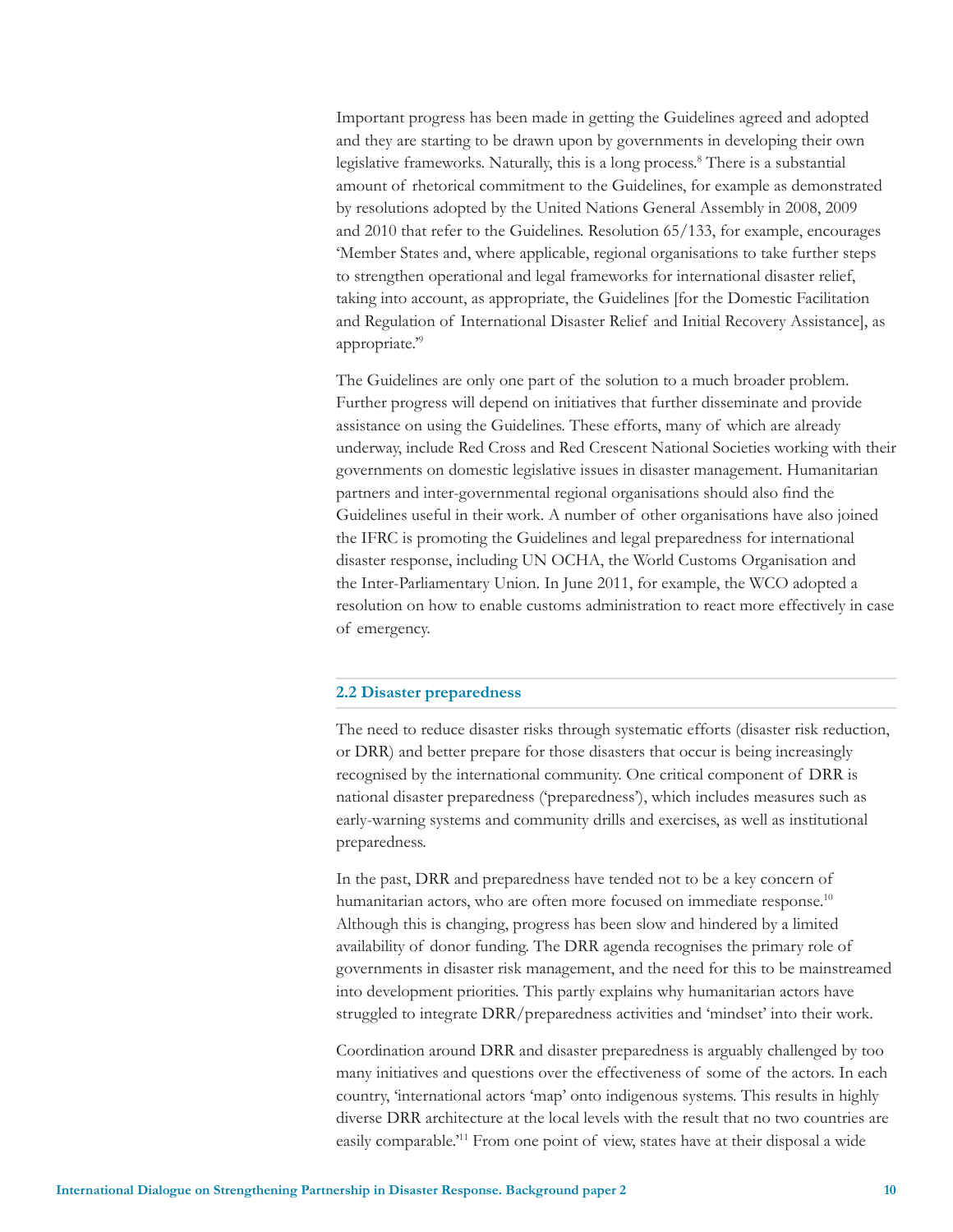range of potential tools, organisations, and funding sources with which to engage in order to bolster their disaster preparedness. On the other hand, the large number of initiatives can be confounding. Despite the existence of an over-arching framework and set of commitments in the form of the Hyogo Framework for Action, there remain 'overlapping institutional mandates . . . and . . . a lack of clarity on the overall leadership for disaster preparedness.'12 The wide range of international initiatives is summarised below.

#### *Hyogo Framework for Action (HFA)*

In 2005, 168 member states endorsed the Hyogo Framework for Action (HFA), which urges all countries to make major efforts to reduce their disaster risk. The HFA lays out a comprehensive approach with five priorities for action. Priority five focuses on disaster preparedness, which is defined as the knowledge and capacities developed by governments, professional response and recovery organisations, communities, and individuals to effectively anticipate, respond to, and recover from the impacts of likely, imminent, or current hazard events or conditions.13

A recent 'mid-term review' of the HFA found that it has played a decisive role in promoting progress on DRR across international, regional, and national agendas. Progress is taking place especially from an institutional point of view, in the passing of national legislation, in setting up early warning systems, and in strengthening disaster preparedness and response. 'National platforms' for disaster risk reduction have been set up in many countries as designated forums for coordination at the national level. Regional level implementation of HFA has resulted in cooperation agreements and joint plans of action in all regions of the world. Implementation of HFA has been uneven across the world, however, and the review found that there is a need for the international community to support governments in the implementation of the HFA in a more coherent and integrated fashion. This includes better coordination and coherence of international efforts in support of HFA implementation, including by the United Nations.<sup>14</sup>

#### *UN International Strategy for Disaster Reduction (ISDR)*

The UN International Strategy for Disaster Reduction (ISDR) was launched in 2000 at the end of the International Decade of Disaster Reduction. It established a global framework to coordinate actions to address disaster risks. UNISDR was mandated by a General Assembly resolution of 2001, mainly to 'serve as the focal point in the United Nations system for the coordination of disaster reduction'.15 Since the advent of the HFA in 2005, the focus of the ISDR has shifted towards becoming a broker at global and regional levels to cater for and monitor the implementation of HFA among all stakeholders. In 2007 a multi-stakeholder platform called the Global Platform for Disaster Risk Reduction was created. This involves Governments, United Nations agencies, funds and programmes, regional organisations, and civil society organisations. The Global Platform has met in 2007, 2009 and May 2011 and is seen as one of ISDR's successes in terms of advocacy and awareness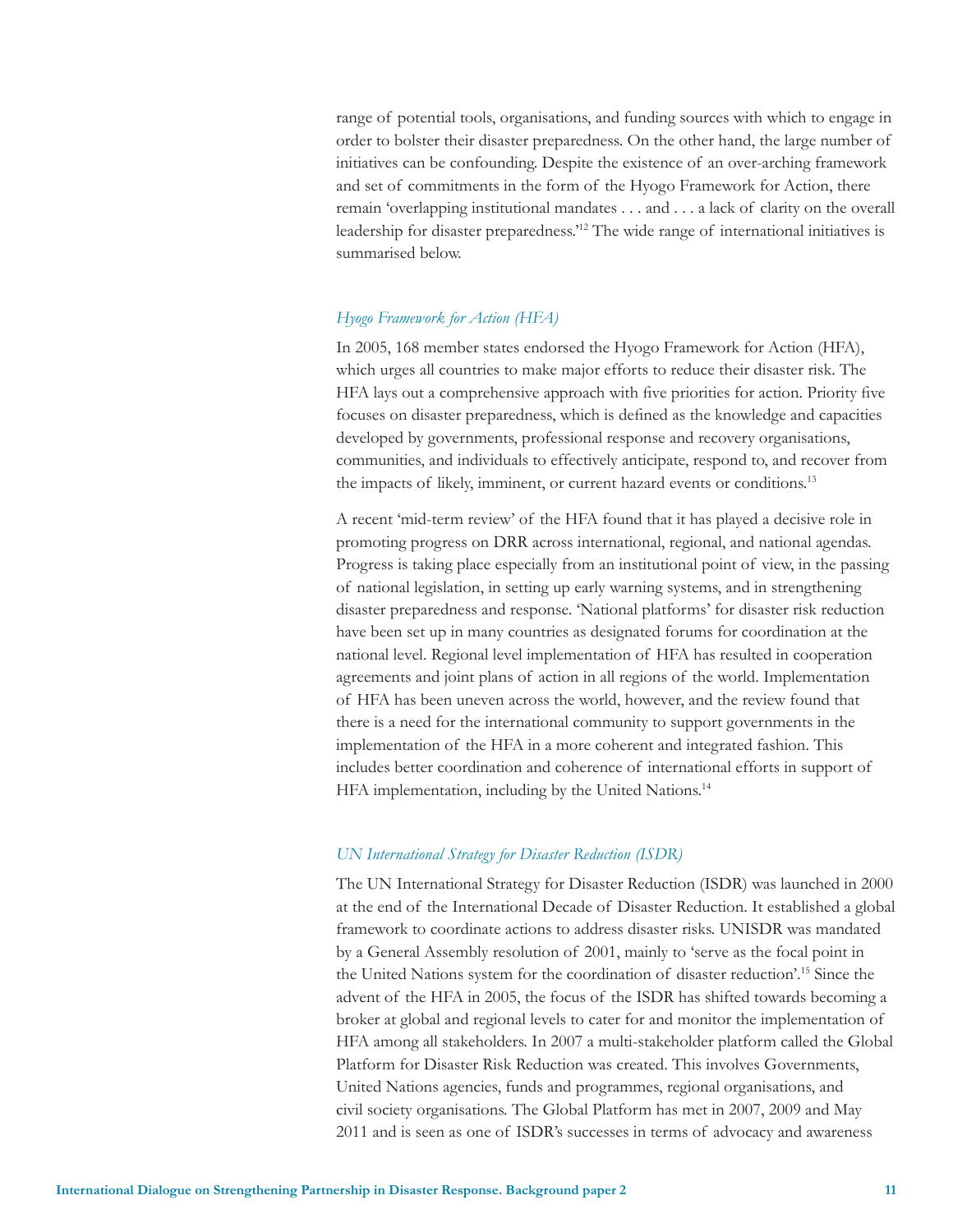raising.16 Its 'Chair's Summary' has become key guidance for disaster risk reduction stakeholders.<sup>17</sup>

While UNISDR and the GFDRR (described below) are theoretically two actors in one coherent system, in practice they sometimes have been seen as a rival rather than a partner. A recent review by UK DfID of multilateral organisations concluded that GFDRR provided 'good value for money' whereas ISDR provided 'poor value for money'. It was found that ISDR 'gives little strategic guidance to Disaster Risk Reduction partners and has no results based framework.' It also suggested that GFDRR should 'consult civil society more and work with UNISDR system . . . for better coordination at country level'.<sup>18</sup> These findings have been contested by UNISDR, however, which has argued that the review assessed operational effectiveness and that non-operational entities were disadvantaged in the methodology used in the assessment, among other critiques.<sup>19</sup>

#### *Global Facility for Disaster Reduction and Recovery (GFDRR)*

A key mechanism for supporting the work of the ISDR and the implementation of the Hyogo Framework is the World Bank's Global Facility for Disaster Reduction and Recovery (GFDRR). Launched in 2006, on behalf of participating donors and other partnering stakeholders, the GFDRR is 'a partnership of the ISDR system to support the implementation of the Hyogo Framework.' It provides technical and financial assistance to low- and middle-income countries to mainstream disaster reduction in their development strategies. Activities funded by the GFDRR are implemented by government as well as non-governmental actors at the national level.

#### *United Nations Development Programme (UNDP)*

The UNDP is also very involved in Disaster Risk Reduction, including preparedness. In 1998, the UN General Assembly transferred to UNDP the responsibilities of the Emergency Relief Coordinator for 'operational activities for natural disaster mitigation, prevention and preparedness'.20 The DRR work of UNDP focuses solely on natural disasters, not conflict. It works directly with governments at the country level on institutional reform, developing and establishing disaster management laws, agreeing on mandates between institutions/ministries, developing civil protection mechanisms, and DRR planning, among other tasks.<sup>21</sup> UNDP has provided capacity building support in disaster reduction to over 48 individual countries as well as regional mechanisms.22 UNDP works to achieve its goals mainly through its Bureau for Crisis Prevention and Recovery (BCPR), which operates in cooperation with regional and country offices.<sup>23</sup>

#### *OCHA, UNDAC preparedness missions and CADRI*

The United Nations Disaster Assessment and Coordination (UNDAC), managed by UN OCHA, is a core part of the international emergency response system for sudden-onset emergencies (see section 2.3 below). In addition, UNDAC teams have also recently begun to undertake disaster response preparedness missions. These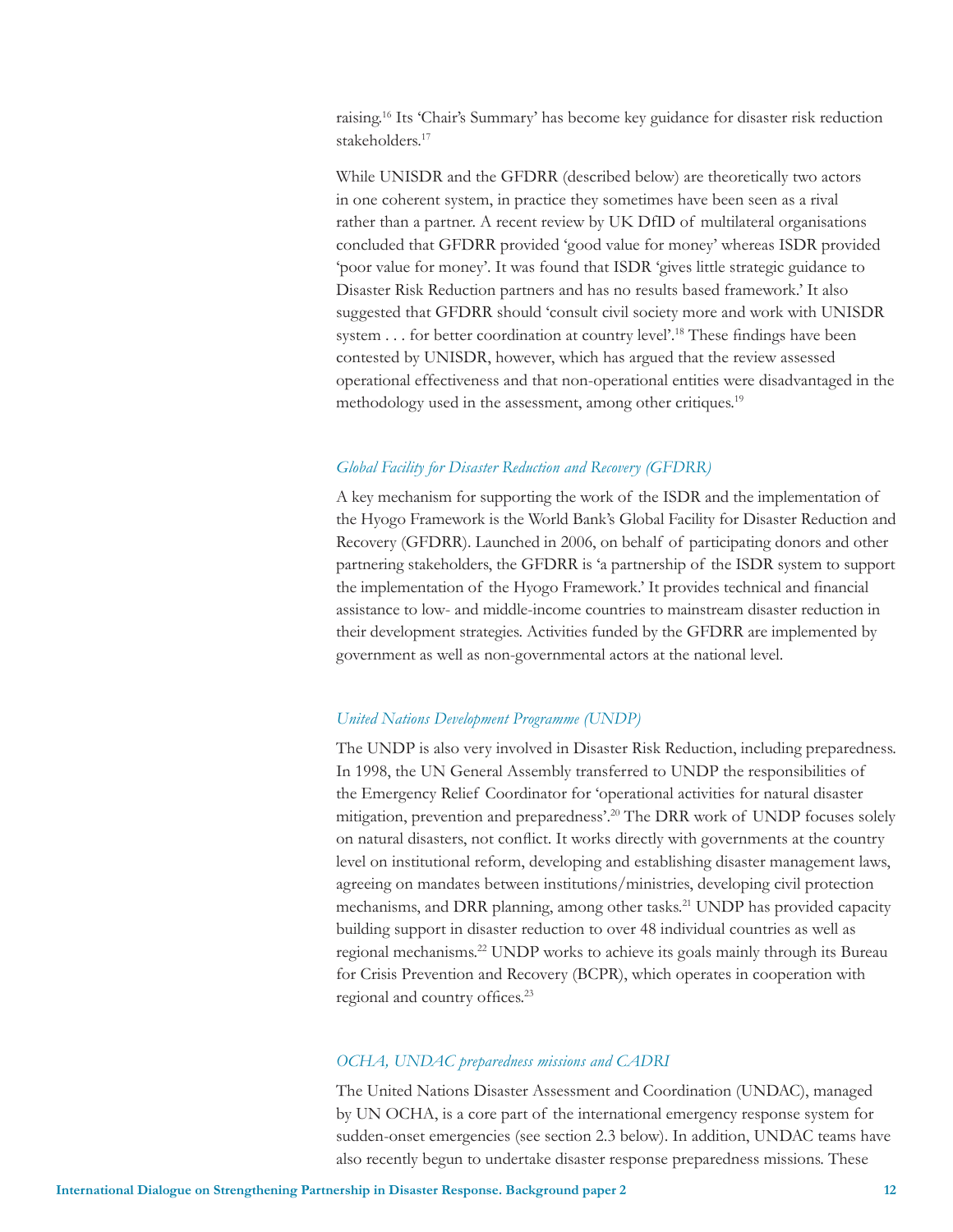missions, which take place upon specific request from a Government, evaluate the national disaster preparedness and response capacity and plans. Areas that are addressed include security, logistics, medical, transportation, and communications, and specifically how tasks will be divided among government, the military and the UN. To date, the UNDAC team has carried out 16 such missions worldwide.<sup>24</sup>

More broadly, OCHA's mandate includes 'supporting and strengthening national capacity for emergency response'.25 This includes the preparedness of OCHA and the international humanitarian community to respond, as well as the preparedness of national and regional authorities to respond, in collaboration with UNDP and UNISDR.26 OCHA tends to be particularly engaged in preparedness activities in countries where it already has a field presence, but it also launches missions to other low-capacity, high-risk countries from its regional offices around the world.<sup>27</sup> Efforts are also being made to better integrate disaster management into the development frameworks of governments and the UN through the United Nations Development Assistance Framework (UNDAF) process, for example.28 UN Country Teams and Resident Coordinators are being more strictly appraised, bringing greater accountability for the quality of preparedness. OCHA has been using the Global Focus Model to ensure that priority countries have strong contingency plans in place that are regularly updated.<sup>29</sup>

Another area of operational coordination is the Capacity for Disaster Reduction Initiative (CADRI) project, a partnership between UNISDR, OCHA, and UNDP. It was created in 2007 and works on all five priorities of the HFA. CADRI provides capacity enhancement services to both the UN system at the country level as well as to governments. As of 2009, however, funding levels and the extent of institutional engagement in the project were limited.<sup>30</sup>

#### *Other humanitarian agencies*

Lastly, within the humanitarian community, many actors are involved in disaster preparedness, in addition to disaster response. Besides UN OCHA, a range of UN agencies, the International Federation of Red Cross and Red Crescent Societies (IFRC) and national Red Cross / Red Crescent societies, the European Commission and other donor governments, as well as a large group of non-governmental organisations (NGOs) and their partners work in the area of national disaster preparedness.31 UK DfID funded five major NGOs to carry out DRR projects from 2005-2010, for example: ActionAid, Christian Aid, Practical Action, Plan and Tearfund.32 The European Commission's DIPECHO programme has invested more than 180 million Euros in disaster preparedness since 1996. Many of these projects are implemented by a partner that works with a government and through a 'community-based approach'; DIPECHO does not fund governments directly.<sup>33</sup> These actors vary considerably in how and to what degree they work with and through national governments on disaster preparedness.<sup>34</sup> While many efforts are undertaken in close collaboration with national platforms or governments, overall coordination on DRR at the country level tends to be ad hoc and often limited.35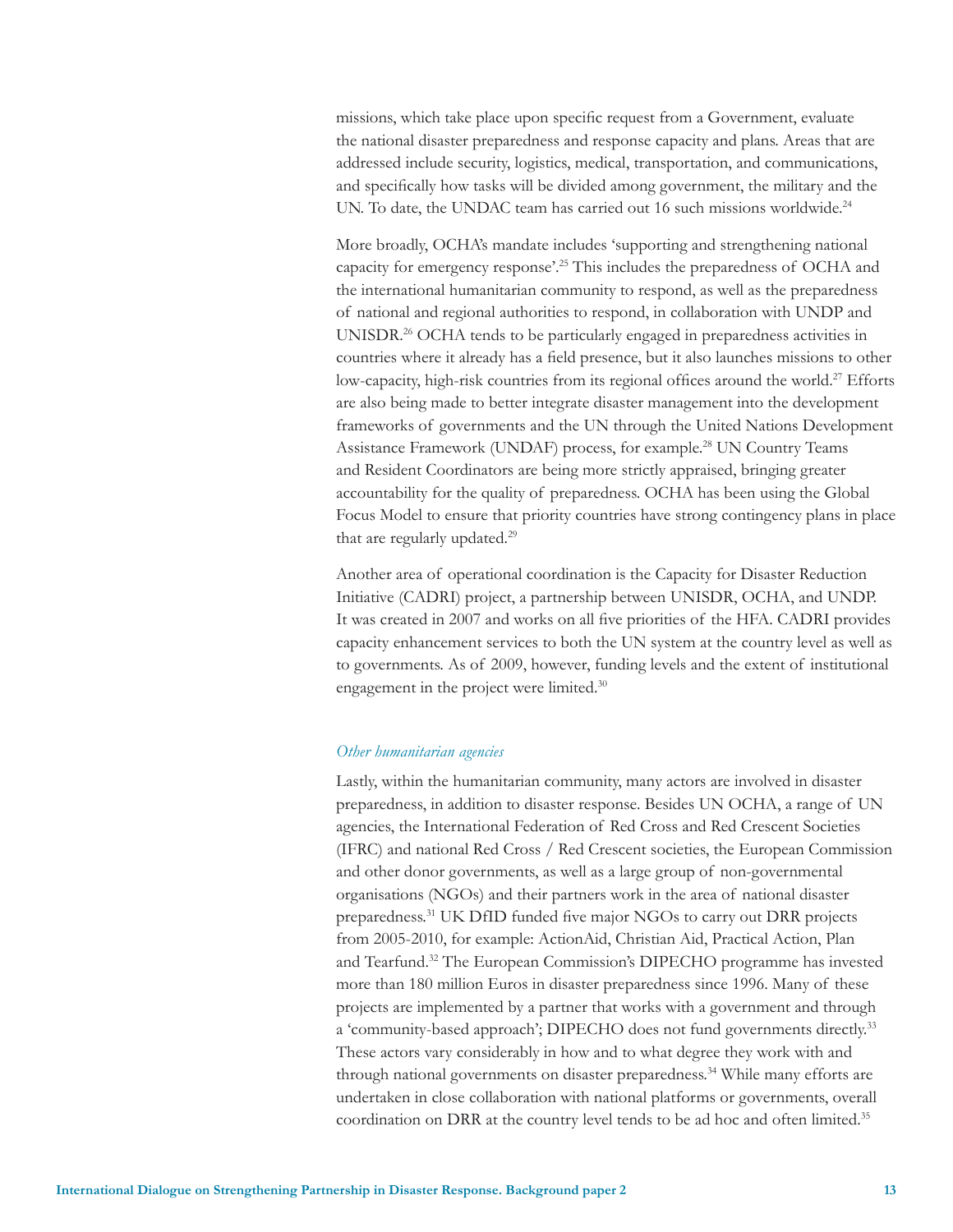#### *The Inter-Agency Standing Committee on Humanitarian Response (IASC)*

The Inter-Agency Standing Committee on Humanitarian Response (IASC) is one of the key mechanisms for the inter-agency coordination, policy development and decision-making on international humanitarian assistance. It includes UN and non-UN humanitarian partners, and was established in 1992 in response to United Nations General Assembly Resolution 46/182 on the strengthening of humanitarian assistance. General Assembly Resolution 48/57 affirmed its role as the primary mechanism for inter-agency coordination of humanitarian assistance.<sup>36</sup>

Until recently, the IASC's efforts on disaster preparedness mainly focused on the preparedness of the international system, rather than national level actors and systems. Its Sub-Working Group (SWG) on Preparedness was established in 2001 with the aim of 'strengthening and promoting inter-agency preparedness, contingency planning and early warning processes across the IASC community of humanitarian actors.'37

The IASC, via a Sub-Working Group on Financing, is also currently looking at options for strengthening of funding for preparedness activities.38 This will include developing stronger links with governments, especially in five pilot countries. Efforts will focus on investing more in contingency planning as a way of developing better links with national actors. If successful, these efforts will be replicated in countries with a high level of disaster risk and a low level of response capacity.<sup>39</sup>

#### **2.3 Immediate disaster response**

There is a huge range of international actors and initiatives related to disaster response. This section focuses on those mechanisms that have been developed to respond in the earliest days of a sudden onset disaster, and how they support the host government.

#### *United Nations Disaster Assessment and Coordination (UNDAC)*

Created in 1993, the United Nations Disaster Assessment and Coordination (UNDAC) is part of the international emergency response system for suddenonset emergencies.40 OCHA mobilises UNDAC teams mostly in the event of a natural disaster, when a disaster-affected country requests international assistance and requires additional international coordination resources. UNDAC teams can deploy in short notice anywhere in the world and are provided free of charge to the disaster-affected country. They are deployed upon the request of the affected Government and/or the United Nations Resident or Humanitarian Coordinator.

When there are major relief operations to be coordinated, the UNDAC team will establish an On-site Operations Coordination Centre (OSOCC). This idea originated with search and rescue operations, for which it is particularly useful, but has since been used in other types of disasters such as floods, hurricanes and tsunamis.41 An OSOCC is set up to help local authorities in a disaster-affected country to coordinate international relief. It acts as a link between international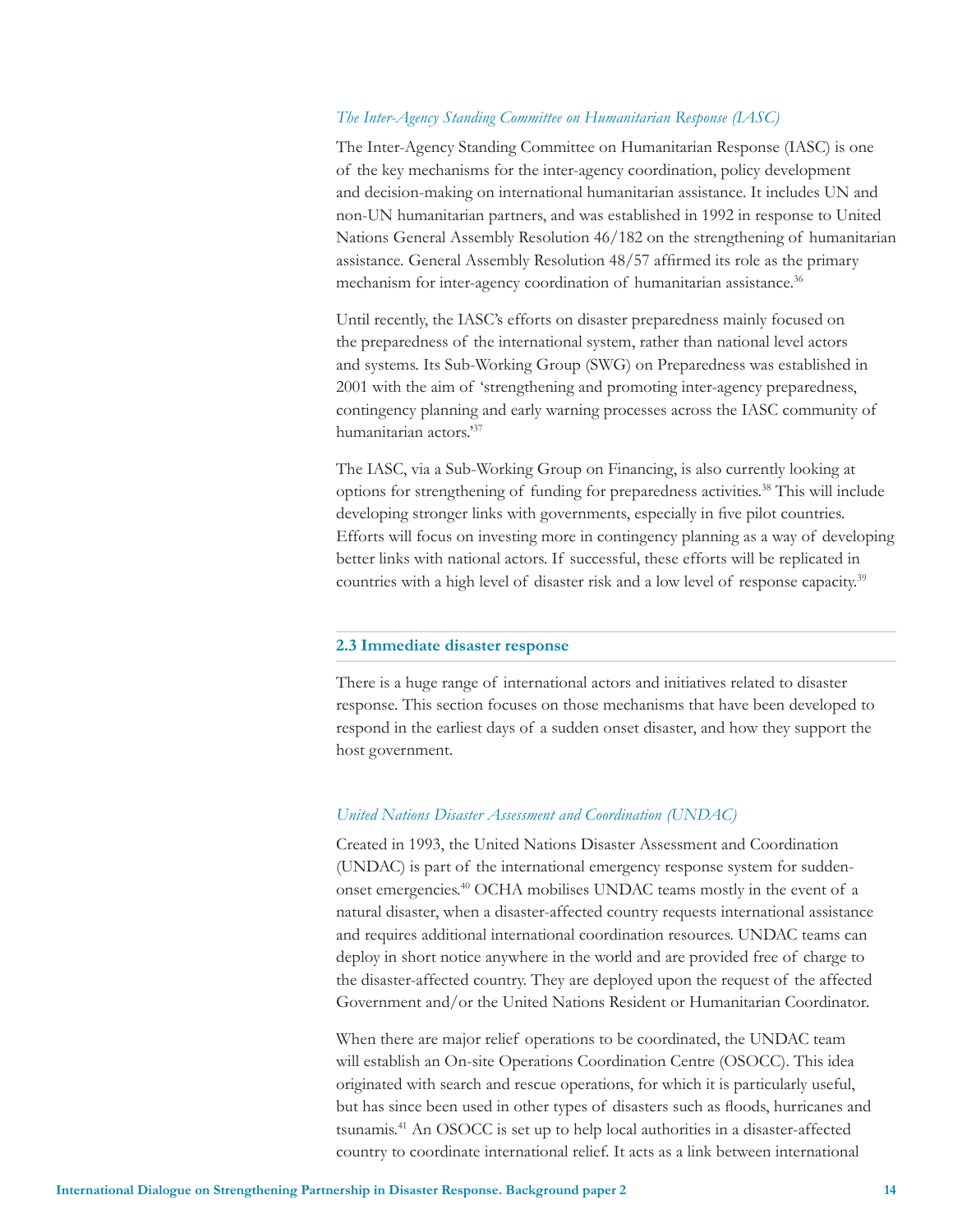responders and the Government of the affected country, and provides a platform for cooperation, coordination and information management among international humanitarian agencies.<sup>42</sup>

As of December 2010, UNDAC had conducted 207 emergency missions in over 90 countries. OCHA has just commissioned a review of the UNDAC system, which will be discussed at the UNDAC Advisory Board in February 2012. This will be the first evaluation of the UNDAC system since 2001, except for a smaller evaluation of UNDAC preparedness missions.

#### *The International Search and Rescue Advisory Group (INSARAG)*

One important component of response to certain types of disasters, in particular earthquakes, is search and rescue. In 1991, following the 1988 Armenia earthquake, the International Search and Rescue Advisory Group (INSARAG) was established to improve the quality and coordination of urban search and rescue (USAR) efforts. INSARAG activities are guided by United Nations General Assembly resolution 57/150 of 16 December 2002 on 'Strengthening the Effectiveness and Coordination of International Urban Search and Rescue Assistance'. The INSARAG Hyogo Declaration adopted at the first INSARAG Global Meeting in 2010 in Kobe, Japan is also a key guiding document.<sup>43</sup> INSARAG aims to make search and rescue activities more effective, and hence save more lives, by coordinating them on site and developing procedures, guidelines and best practices for search and rescue teams. The INSARAG has established a voluntary, independent peer review process for international USAR teams called the 'INSARAG External Classification' (IEC) (see section 4.3 below).

Both INSARAG and UNDAC have strong linkages with governments, including strong governance from Member States. A group of Natural Disaster Management Agencies and Ministries of Foreign Affairs meet regularly to discuss how UDNAC should work, for example. An evaluation of SAR is conducted after each emergency and this includes meeting with the affected state government. The flip side is that both mechanisms have been less linked up to rest of international humanitarian system. The recent evaluation of the cluster approach pointed to a lack of clarity between the roles of the 'early' coordination mechanisms, such as UNDAC field teams, INSARAG and OSOCCs, and the cluster approach. They note: 'an issue that also emerged, but was not fully explored by this evaluation, is the unclear distribution of roles and lack of coordination between the cluster system and international mechanisms for immediate crisis response (typically in the first two weeks after sudden-onset disasters). . . .'44

#### *International Federation of Red Cross and Red Crescent Societies (IFRC)*

In a given country, the National Red Cross or Red Crescent National Society, acting as an auxiliary to government action, will normally be one of the first and principal responders to a sudden-onset natural disaster. When additional outside support is needed, the IFRC has a variety of mechanisms or tools at to support them. These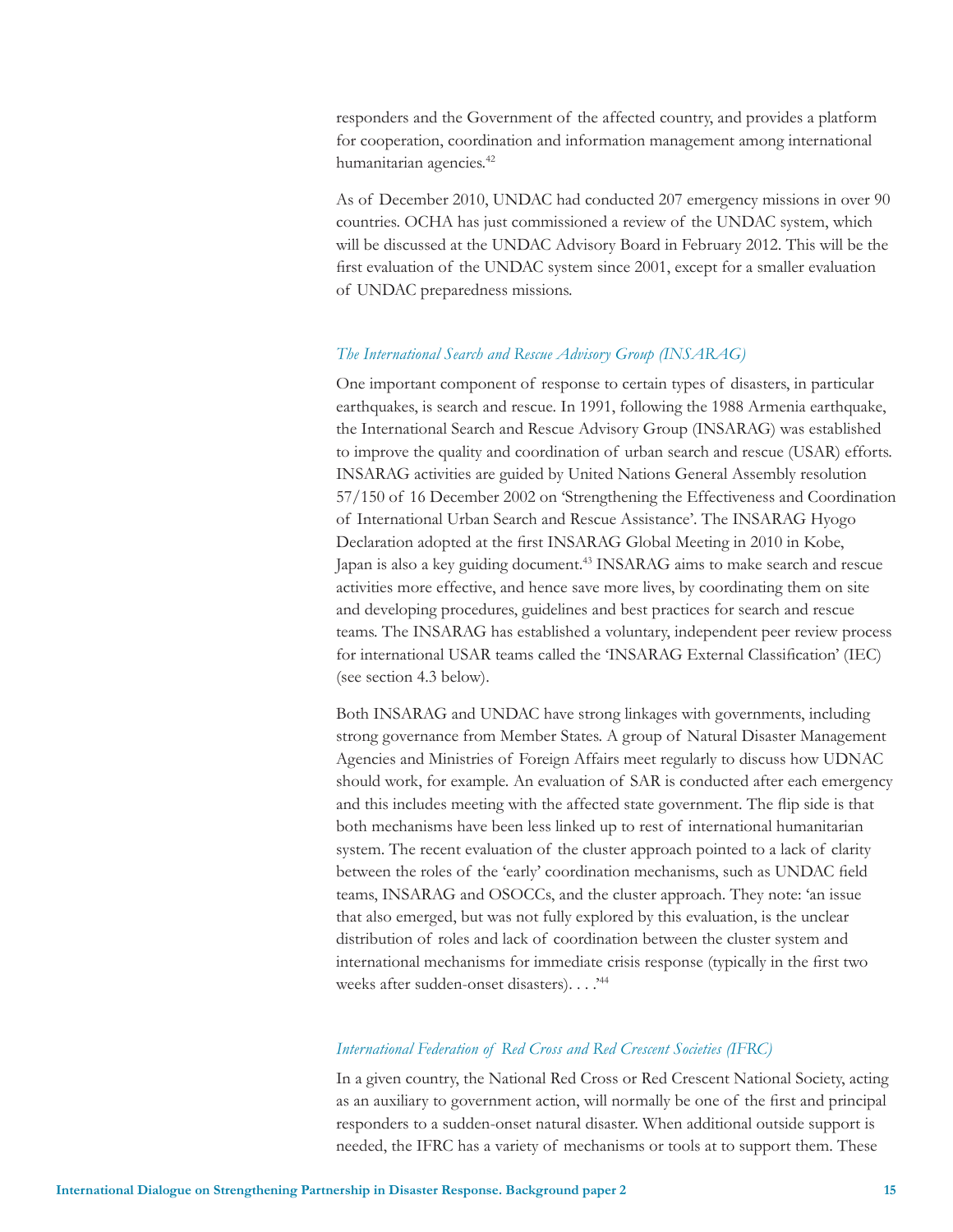include Regional Disaster Response Teams (RDRT) or Regional Intervention Teams (RIT), Emergency Response Units (ERU) and Field Assessment Coordination Teams (FACT).

The regional teams (RDRTs and RITs) aim to promote building of regional capacities in disaster management. They are composed of National Red Cross or Red Crescent Society volunteers or staff, usually members of their own national response teams, trained to work as a team and bring assistance to National Societies in neighbouring countries. An ERU is a team of trained technical specialists, ready to be deployed at short notice, which uses pre-packed sets of standardised equipment. ERUs are designed to be self-sufficient for one month and can operate for up to four months. If the need for assistance continue beyond a four-month period, the service can be managed by the IFRC's ongoing operation, the host National Society, the local government or other organisation/s. FACT are made up of experienced Red Cross Red Crescent disaster managers who support National Societies and IFRC field offices to respond effectively to disasters. FACT is on standby and can be deployed anywhere in the world within 12–24 hours, for a period of 2 to 4 weeks.45

#### *Non-governmental organisations (NGOs)*

Many different NGOs, both international and national, may respond to a given natural disaster in the earliest days. Some will already be present in the country, while others may mobilise new teams expressly for the disaster. Many of the largest international NGOs have highly developed rapid response mechanisms, with specialists on hand who have with expertise in key areas necessary to assess critical needs and mount a response to sudden emergencies. The way that NGO rapid response teams interact with government officials is highly variable, with some building on decades of relationship-building, others taking care to build on local capacity and government efforts, and still others ignoring or bypassing government altogether.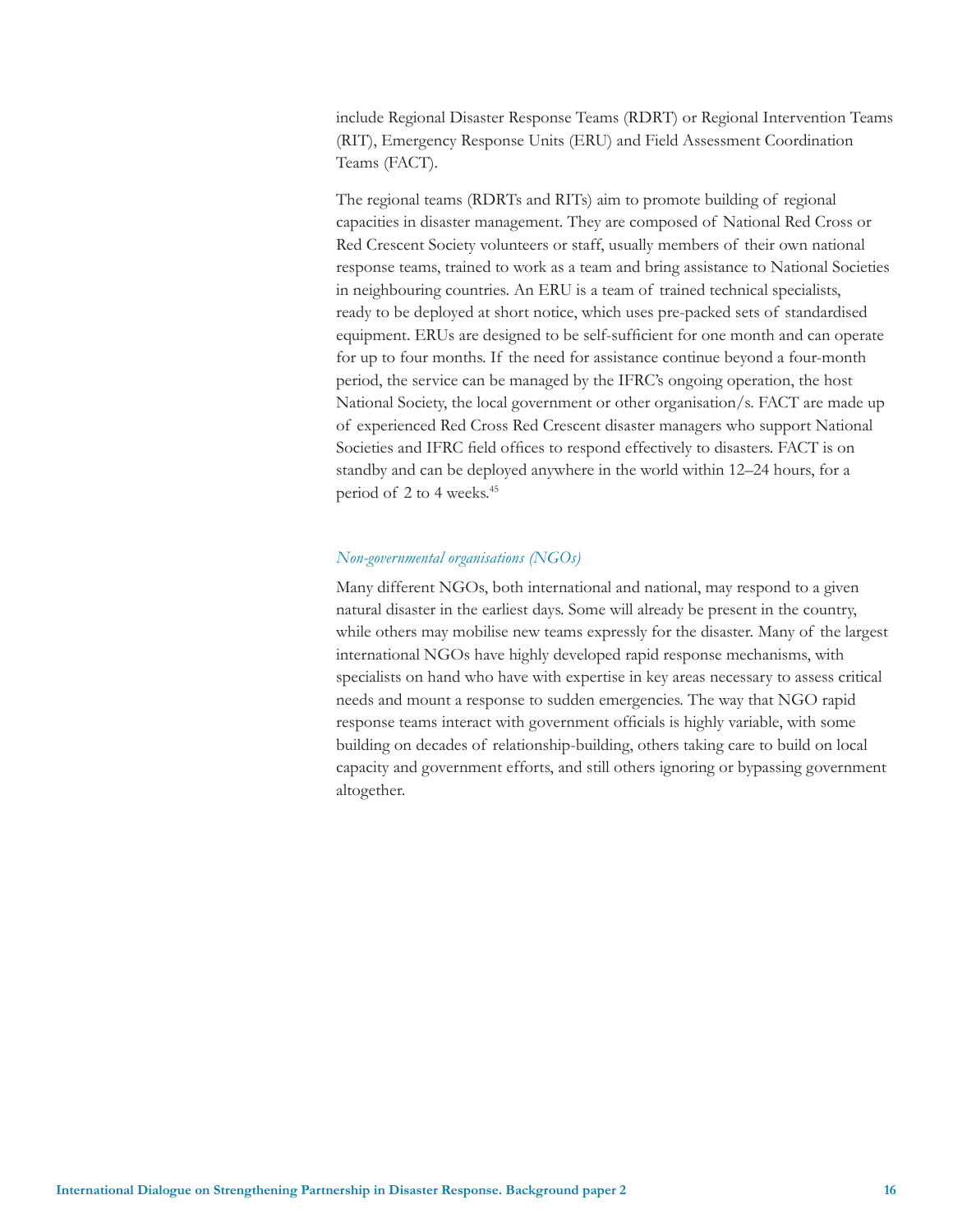### **3 Regional initiatives to support states in disaster preparedness and response**

#### **3.1 The role of regional organisations generally**

Over the past ten to fifteen years, regional organisations have increased their role in supporting states on disaster preparedness and response. In many ways, regional organisations are better placed to support the state. Because they are often themselves comprised of member states and are (usually) not operational, they can more easily play a supportive role, compared with global organisations, which are more likely to be involved in delivering relief to populations. The main focus of regional organisations is often on ways that states can help one another, either directly or through the secretariat or governing body of the organisation.

There is justifiably a lot of enthusiasm about the growing, and potentially significant, role of regional organisations in natural disasters—mainly as an effective 'bridge' between the international and national systems. A regional entity, working from cultural and linguistic commonalities, can provide a forum for building trust and familiarity that is not possible on a global scale. For these reasons they can often be more effective in establishing common policies and resolving issues of contention.

On the other hand, it is important to distinguish between different types of regional organisations. Some are essentially political bodies while others are becoming more operational. Some are genuinely effective, while others lack real buy-in from their member states. Even those with greater buy-in from states are often internally focused or focused largely on state-state cooperation. With a few exceptions, most regional organisations are still operating in 'silos', carrying out their activities in isolation from other regional organisations and the broader international system.

By and large, the rhetoric of many regional organisations is ahead of the reality. Actors in many region have called attention to the importance of strengthening national capacities for disaster response, and to developing relationships between international and national disaster-management officials, but there remain significant gaps between 'what is established in principle and what happens in practice.'46 As is evident from the below, many regional bodies' strategies and plans for improving response and preparedness are still at the planning stages, and there is also often no way of measuring the uptake of plans and strategies.

As regional organisations seek to play a larger role in natural disaster response and preparedness, there will increasingly be questions. How does the role of regional organisations in helping states prepare for and respond to disasters compare with that of international-level (global) bodies? Is there a useful role for regional bodies, or would it be more efficient and effective to focus on global-level cooperation? Many regional organisations seek to establish a mechanism for coordinating offers of assistance, for example; but how should such a mechanism relate to OCHA, which is mandated to play this role? In addition, how should different types of regional organisations (for example, at the sub-regional and regional level, with overlapping state membership), interact with each other? In many cases there is likely to be overlap, duplication and a lack of clarity about roles. Not enough is known about how regional organisations relate to each other and to the international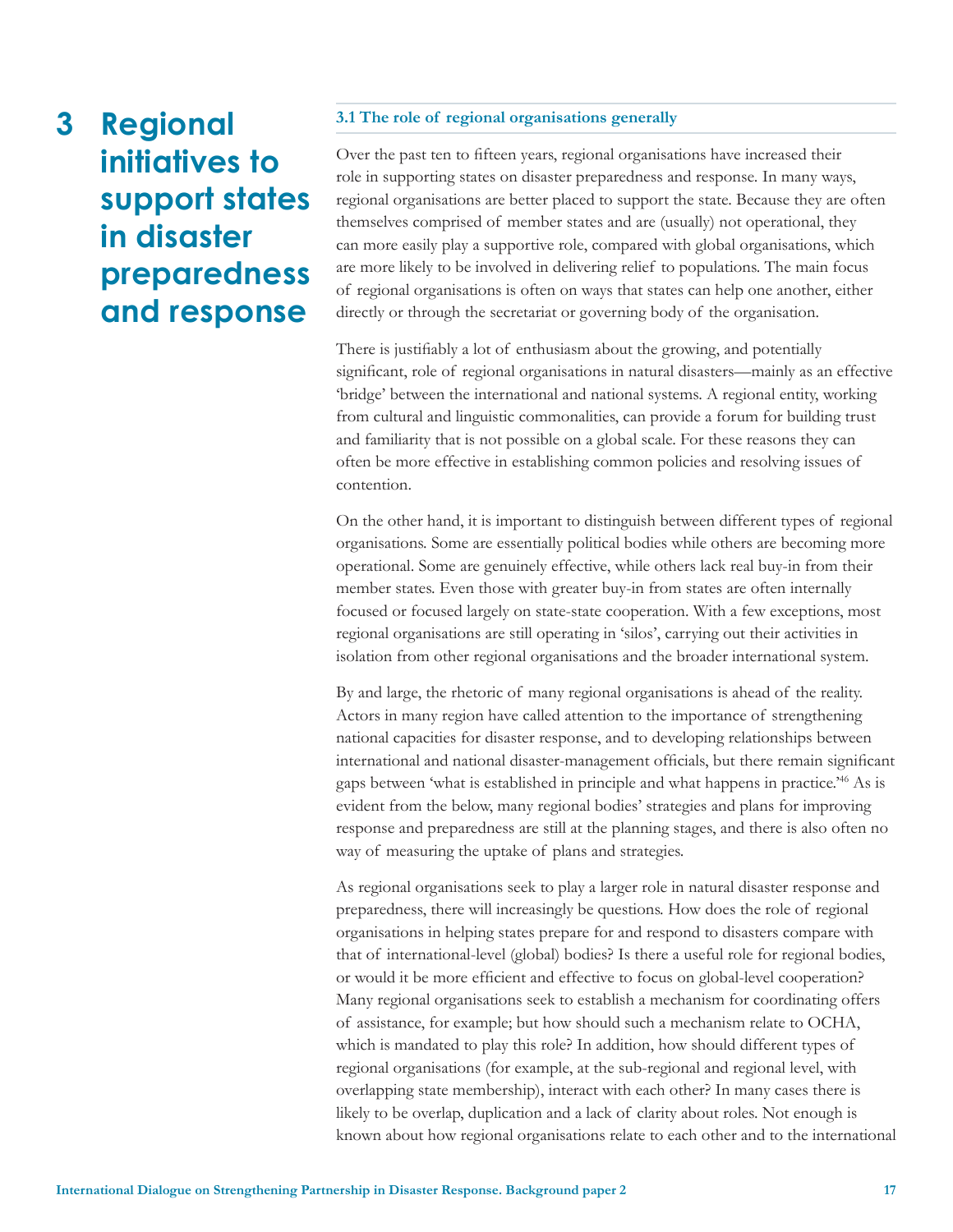system. At the same time, their role is undoubtedly increasing, and international actors can choose to ignore them at their peril.

The sections below some of the key regional initiatives related to natural disaster response, including some of an ad hoc nature, not associated with any established organisation. It does not cover some ad hoc regional initiatives with a focus on a particular country or disaster (such as the Regional Assistance Mission to the Solomon Islands). It also does not describe the wide range of specialised regional or sub-regional bodies focused on climate change, meteorology and hydrology, for example. Also not described here are various regional task forces and coordinating mechanisms established by OCHA and/or through the IASC. These bodies often provide an important venue for OCHA, the main UN agencies, large international NGOs as well as regional or sub-regional organisations and sometimes donors to work together.

#### **3.2 The Americas**

There are many regional organisations in Latin America and the Caribbean focused on a variety of issues such as governance, development, health, education and poverty alleviation. Many of these entities have also long supported comprehensive disaster management policies and tools.<sup>47</sup> One key initiative, the EIHP (see below), is not associated with a specific regional body.

### *Regional Meeting on Enhancing International Humanitarian Partnerships in Latin America and the Caribbean (EIHP)*

Starting in 2008 upon the initiative of Mexico, member states of Latin America and the Caribbean have held four meetings on 'Enhancing International Humanitarian Partnerships'. As it has grown, the initiative has increasingly involved key international organisations, in particular UN OCHA and IFRC. It is seen as a useful initiative because it has been driven by member states themselves, and because it takes a comprehensive approach. The basic idea is to have a better understanding of what systems are in place, including at individual state, sub-regional and regional levels. Representatives are mainly from the Ministries of Foreign Affairs. A key initiative of the EIHP has been the creation of a legal compendium, based on the IDRL Guidelines, which is based on countries providing information about the legal norms, laws and procedures they have in place for international assistance. This allows them to help identify their gaps. In the declaration following the 2011 meeting, all countries agreed to name a focal point to complete the compendium.

#### *Organization of American States (OAS)*

The Organization of American States (OAS) is the world's oldest regional organisation, officially established in 1948 but dating back to 1889.<sup>48</sup> It brings together all 35 independent states of the Americas and constitutes the main political, juridical, and social governmental forum in the Hemisphere.<sup>49</sup> The mandate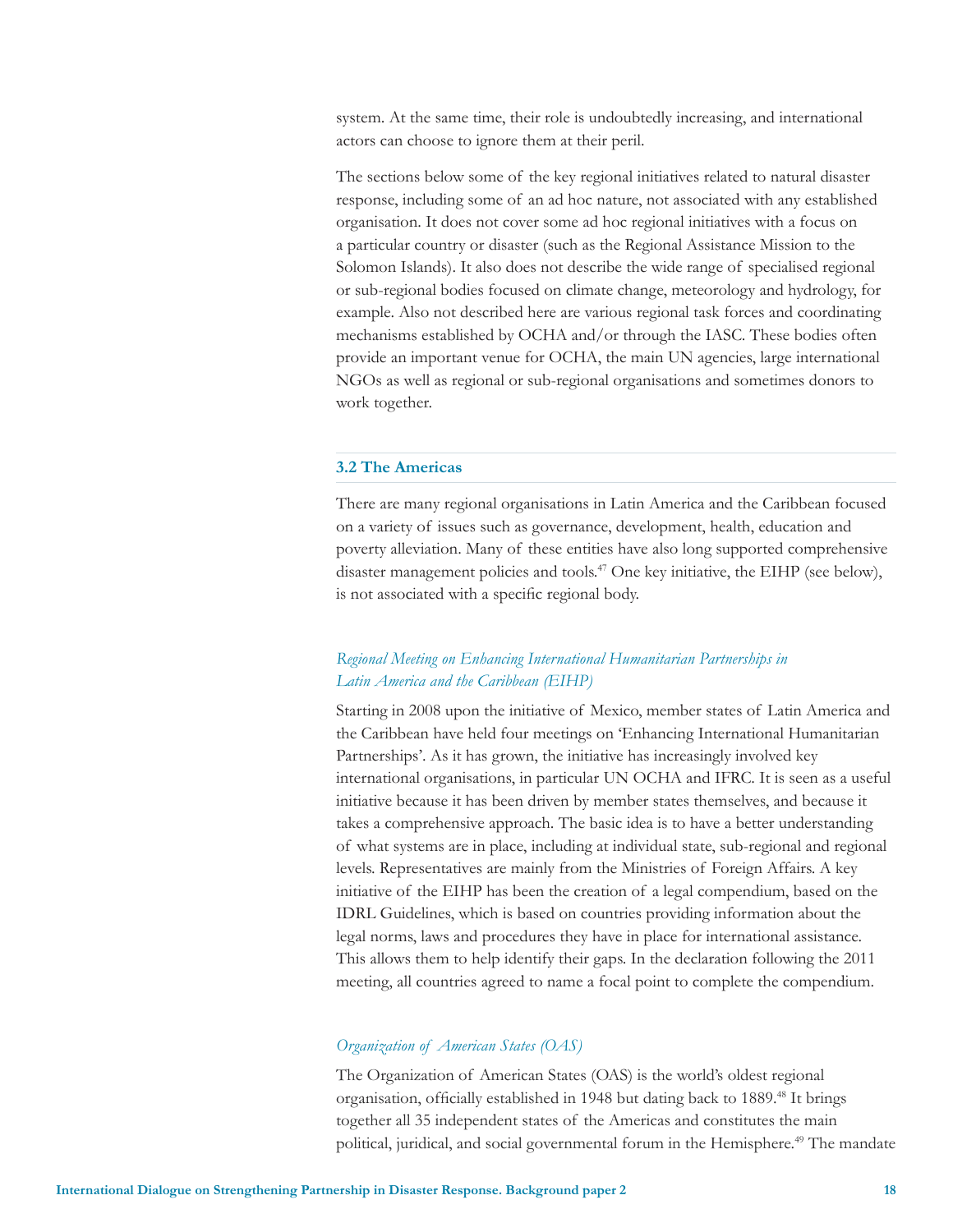of OAS in terms of disaster management mainly concerns preparedness. Its role in response has been more limited. The political bodies of the OAS have addressed the issue, and these efforts have been backed up by the ongoing work of the technical and cooperation bodies. However, the achievements of the OAS in the area of disaster preparedness and response have so far been quite limited.

Member states of the OAS adopted the Inter-American Convention to Facilitate Disaster Assistance in 1991. As of 2007, only three states had ratified the Convention.50 Recently, two more states have ratified it and it is now theoretically in implementation in five countries: Colombia, Dominican Republic, Nicaragua, Panama and Peru.<sup>51</sup> It should apply whenever there is a request for assistance from one country to another, and addresses issues such as transit, personnel, security, costs, claims, indemnity, and the role of government and NGOs in disaster assistance. All of these are addressed at a very general level, however, with considerable room for interpretation by member states.

Since 1999, the Inter-American Committee has focused on disaster preparedness and DRR. The Committee was established by the OAS General Assembly and includes key development institutes like the Inter-American Development Bank (IDB). Its purpose is to be the principal forum for discussing natural disasters. There is some sense that these issues are now being increasingly discussed, because of the growing intensity and frequency of disasters. The Committee presented a draft resolution to the General Assembly in June 2011 (subsequently adopted) that included their recommendations on moving forward, including some recommendations on how to strengthen the implementation of provisions in the Convention. In this process, the IDRL Guidelines have been very useful, although they are more detailed than has been discussed at the level of the Convention.

The OAS is also home to an Inter-American fund for disaster response, made up of voluntary contributions by member states. This is a very small fund, however, and is really more of an expression of solidarity in difficult times than a viable financing mechanism.

#### *CEPREDENAC, CDEMA and CAPRADE*

To contribute to a programme of research on the role of the state, the Humanitarian Policy Group commissioned a background paper on natural disaster coordination in Latin America and the Caribbean. This paper, by Patricia Weiss Fagen, notes that:

There are three inter-governmental regional organisations dedicated to coordinating disaster-related activities, disseminating information and bringing national decisionmakers together to discuss regional initiatives. The largest, oldest and most active is the Central American entity, the Coordination Center for Natural Disaster Prevention, CEPREDENAC, founded in 1988, the Caribbean Disaster Emergency Committee, CDERA, established in1991 [now the Caribbean Disaster Emergency Management Agency], and the Andean Committee for Disaster Prevention and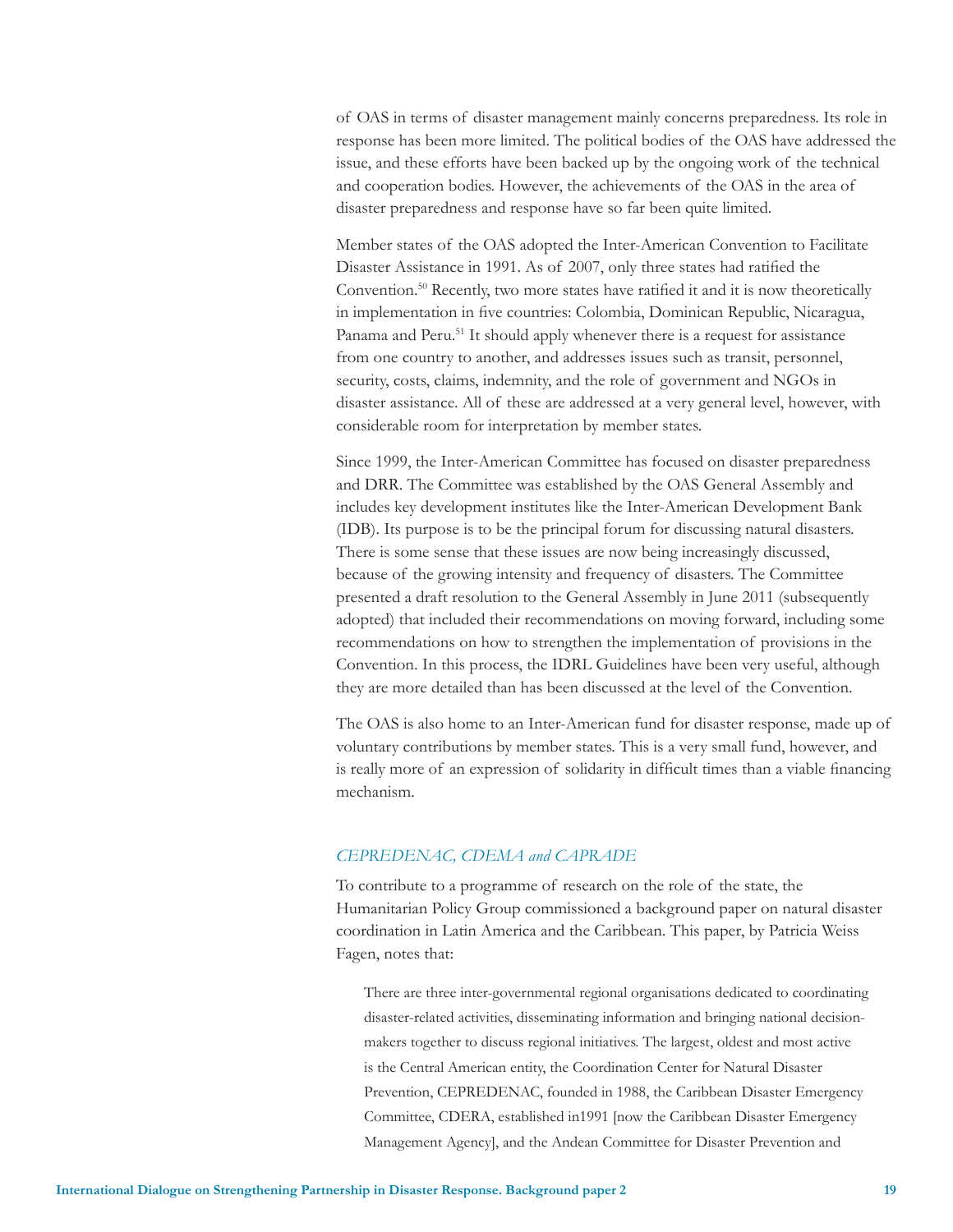Assistance, created in 2002. Each is an inter-governmental network . . . All three state their primary mission to be the strengthening of disaster prevention and preparedness through regional planning, information, training and coordination. Their statutes have been ratified by their member states, and their policies are determined by high-level representation from member states. The three secretariats, which are small, sponsor events, workshops and regional meetings, disseminate guidelines and information, and work with donors for regional initiatives. Member governments in the three entities participate and make use of information, training and so on, but contribute barely enough funding to support the salaries of a small secretariat. The actual activities of the three regional secretariats, therefore, depend largely on what can be funded from external sources.<sup>52</sup>

CEPREDENAC, for example, has had success in building a network of scientistexperts and producing studies, but there has been a lack of commitment by national disaster management agencies to take up these findings.<sup>53</sup> There is evidence of increasing implementation of 2001 mechanism, mainly through more Emergency Operations Centers (EOCs) and Humanitarian Assistance Coordination Centers (CCAHs). This is activated when the President of a country declares a national emergency. The EOC should be linked directly to a unit within the Ministry of Foreign Affairs, which should be in charge of ambassadorial management. Together they decide what assistance is needed. Within the EOC there is meant to be a Humanitarian Assistance Coordination Center (CCAH), which is the focal point for all international response actors and donors during a disaster and is in charge of the general management of assistance.<sup>54</sup> However, funding for CEPREDENAC has been limited, and dependent on outside sources and voluntary annual fees.<sup>55</sup>

#### *The Southern Common Market (MERCOSUR)*

The Southern Common Market, known as MERCOSUR, is an economic and political agreement among Argentina, Brazil, Paraguay and Uruguay, founded in 1991. While its main goals are economic, MERCOSUR member states have recently begun a 'Specialised Meeting on Disaster Risk Reduction, Civil Defense, Civil Protection and Humanitarian Assistance' known as REHU. The meeting was first convened by the Presidents and Ministers of Foreign Affairs of the MERCOSUR countries in July 2009. Holding at least two meetings since then, the MERCOSUR countries have expressed their intention to create mechanisms of coordination and mutual assistance, but to date no concrete arrangements have been made.

#### *Pan American Health Organization (PAHO)*

The Pan American Health Organization is the regional organisation of the WHO, with a more than 100-year history. In the paper cited above, Patricia Weiss Fagen notes that PAHO 'warrants special treatment among the agencies concerned with disaster management because of its success in bringing disaster preparedness into health agendas.'56 Its efforts have resulted in the establishment of disaster management offices in the health ministries of more than three-quarters of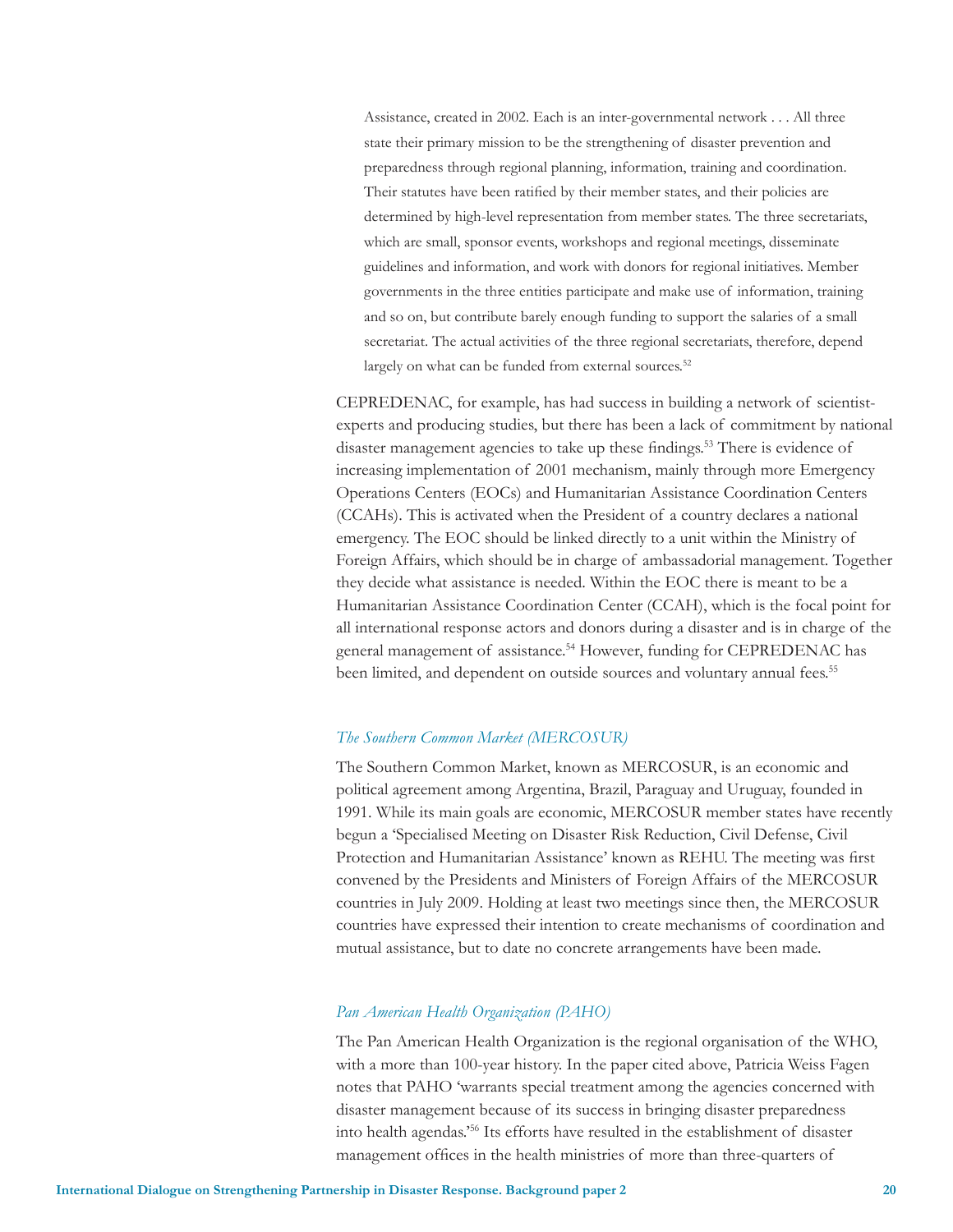Latin American and Caribbean countries.57 In particular, PAHO has encouraged the establishment of hospitals and health facilities that are 'disaster-safe' and helped to introduce a system for tracking international disaster assistance (called SUMA), which is now widely used in disaster-affected countries.<sup>58</sup> PAHO/WHO, working with other agencies, has also led an initiative to improve the quality and appropriateness of humanitarian donations. In 2009, it published a set of guidelines, including recommendations to donors and the media, on how to reduce wasteful and unnecessary aid donations following a disaster.<sup>59</sup>

#### **3.3 Asia-Pacific**

Asia-Pacific is the world's most natural disaster-prone region. Between 2000 and  $2008$ , at least 40 percent of registered disaster events occurred in the region.<sup>60</sup> Given the substantial economic growth experienced in the region in the past few decades, increasingly more countries have substantial resources of their own to enable them to respond to disasters.<sup>61</sup> Both disaster preparedness and national response capacity have been significantly strengthened. As one illustration, of the 37 countries covered by the OCHA regional office 36 have established national disaster-management authorities, mandated to build capacity and coordinate domestic response activities.<sup>62</sup>

There is no region-wide instrument relating to disaster responses in the Asia-Pacific. However, there is a growing cooperation, and even coordination, role for regional bodies. The role of the most active of these regional bodies, ASEAN, as well as a few other key bodies, are described in some detail below.

#### *Association of Southeast Asian Nations (ASEAN)*

The Association of Southeast Asian Nations (ASEAN) is an organisation founded in 1967 that now comprises ten member states. At the end of 2008, a new ASEAN Charter entered into force, giving it a new legal framework and a number of new organs. Its fundamental principles include a strong respect for the independence of each member state, settlement of differences in a peaceful manner, and a vision of a one-community strategic direction for cooperation.<sup>63</sup>

In July 2005, ASEAN adopted an Agreement on Disaster Management and Emergency Response (AADMER). This is a legally binding framework, which aims to strengthen regional collaboration among the ten ASEAN member states. In December 2009, it was ratified by all ten ASEAN states and came into force. It allows for the ten countries to work together, but also underlies importance of the national government to work together to strengthen its own capacities, including legal frameworks; as a mechanism, AADMER looks both 'inwards' and 'outwards', in other words. ASEAN has also appointed a Humanitarian Assistance Coordinator, currently Dr Surin Pitsuwan, ASEAN's Secretary-General. In 2010, it launched an ASEAN partnership group (APG), which aims to be a bridge between government institutions and civil society in disaster management.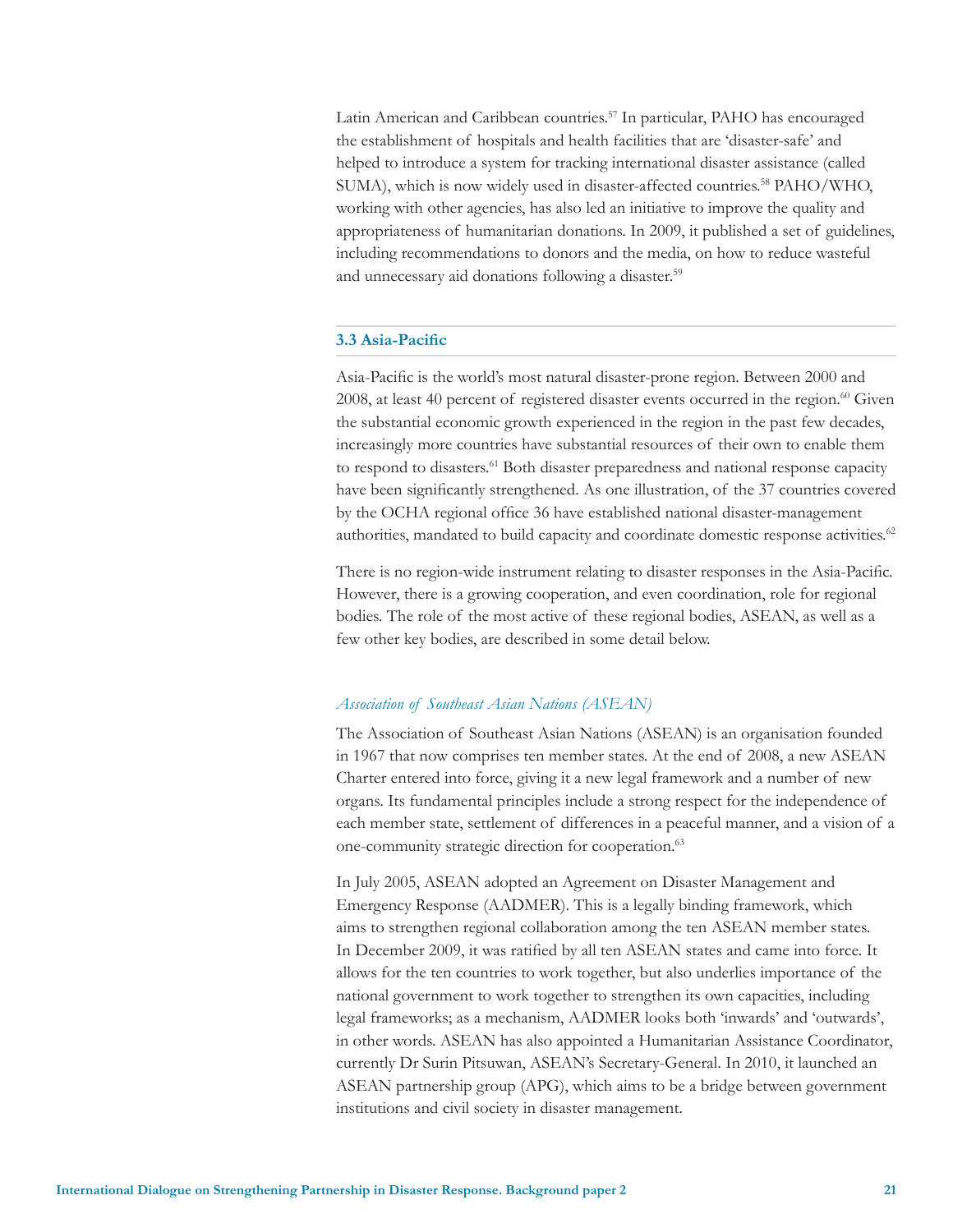AADMER covers not only disaster preparation and response, but also prevention, mitigation and recovery. The agreement helps facilitate countries in calling for international cooperation, with and among countries, as well as with international organisations of the UN. ASEAN is also setting up the ASEAN Centre for Humanitarian Assistance on disaster management (AHA Centre) through which ASEAN can provide assistance to a country to help them deal with international assistance, if they request this.<sup>64</sup> A Committee has come up with operational guidelines to implement provisions under AADMER. One of these guidelines is the Regional Standby Arrangement and Standard Operating Procedure (SASOP), which cover how countries inform other ASEAN countries about disasters and the role of Center in facilitating info management, for example. Although states can do request assistance bilaterally, in the spirit of cooperation, they try to do it through ASEAN. AADMER gives ASEAN states the obligation to enhance their capacities internally in how they deal with the other ten countries, but the agreement does not specify exactly how this must happen. Currently only Indonesia has written regulations on the role of ASEAN parties, international organisations and non-governmental organisations, including the procedures for these organisations to get approval to operate and how the international assistance will be managed.

Following Cyclone Nargis in Myanmar in 2008, ASEAN was asked to step in and serve as a bridge between the affected country and the international humanitarian community. Despite the scale of the disaster, the Myanmar government was reluctant to call for international assistance. In the end, a Tripartite Core Group (TCG) comprising ASEAN, the UN and the Myanmar government provided 'international assistance with a regional character', and allowed a less threatening way for the Myanmar leadership to accept an international relief operation.65 ASEAN provided an enabling environment and essentially established a field coordination presence in Myanmar shortly after the disaster. The ASEAN-led coordinating mechanism also helped to make sure assistance was monitored and used effectively, based on a credible needs assessment. ASEAN also played a role in mobilising funds.

There is broad consensus that the role played by ASEAN in the Cyclone Nargis response was critical. An ASEAN report summarises: 'Amidst the chaos and confusion ASEAN took the lead in breaking down the communication and trust barriers that were preventing the flow of aid and international relief workers into the country. The Secretary-General of ASEAN took it upon himself to personally persuade Government leaders to permit the entry of relief workers into the country to assist Cyclone survivors in the spirit of [AADMER].'66 The Inter-Agency Real Time Evaluation of the Response to Cyclone Nargis concludes that 'if not for the effective intervention of ASEAN with UN support, the role of the international community would have been much smaller. There was broad agreement among senior international staff interviewed that the engagement of ASEAN with the Government had been critical to the easing of restrictions and, without their involvement, even UN engagement at the top level would have been insufficient.'67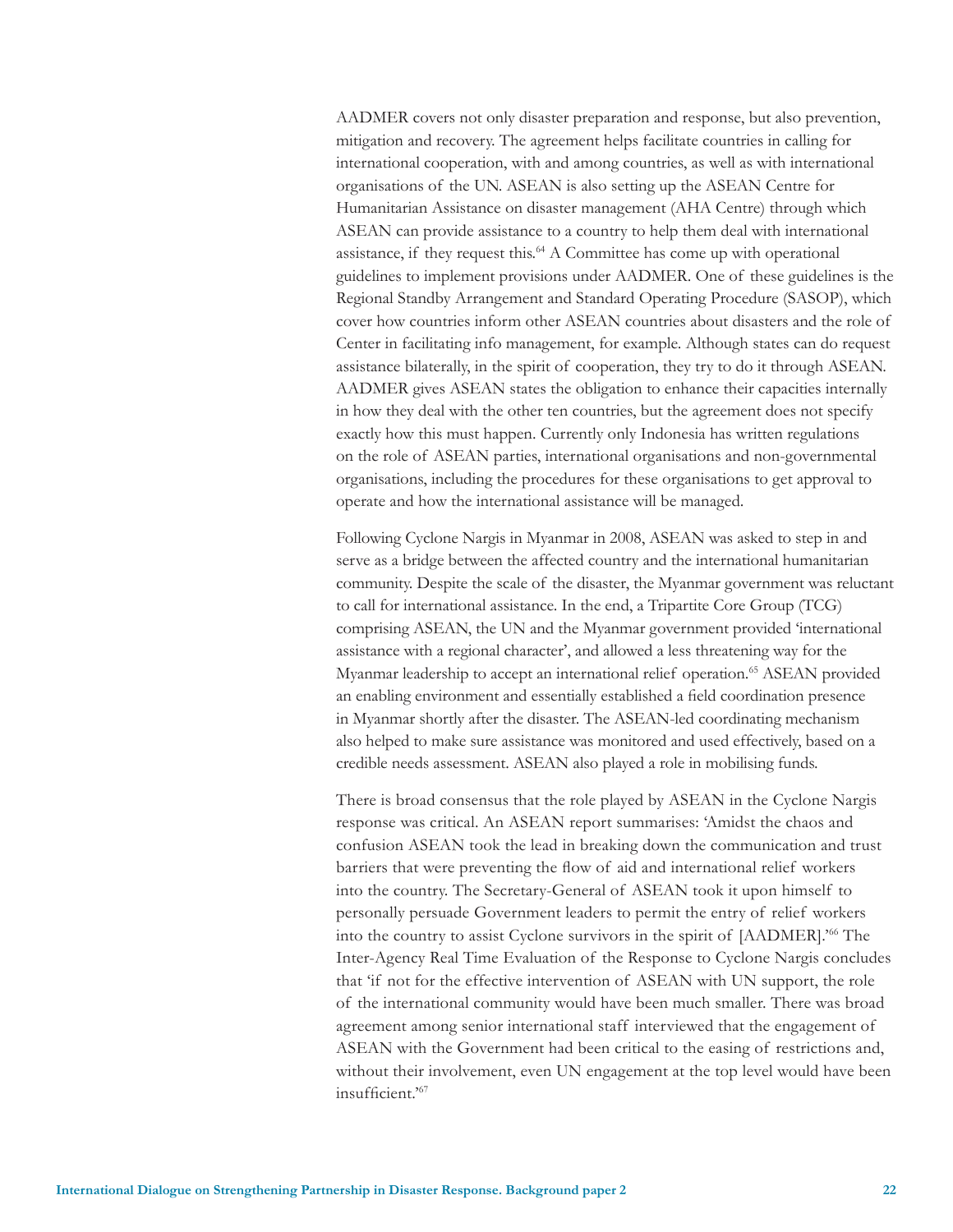#### *Asia-Pacific Economic Cooperation (APEC)*

The Asia-Pacific Economic Cooperation (APEC) is a forum with 21 countries (known as 'member economies'), from Asia as well as North America and Latin America, that seeks to promote free trade and economic cooperation throughout the Asia-Pacific region. APEC is mainly concerned with economic issues, including raising living standards throughout the region, as well as fostering a sense of 'Asian regionalism'.68 APEC seeks to address some issues, which although not strictly economic, can have serious economic implications, including better preparing the region for emergencies.<sup>69</sup>

APEC's Emergency Preparedness Working Group (EPWG) was first established in 2005. It has recently developed an ambitious strategy for 2009-2015, with three overarching objectives:

- 1. To provide APEC economies with solid information on the economic and social costs of disasters and on the human and economic costs of failing to take action;
- 2. To analyse gaps in regional disaster risk reduction approaches with a view to developing targeted capacity-building initiatives; and
- 3. To identify a suite of practical mechanisms, instruments and communication products for implementation at a community level, including measures that enhance business and community resilience.<sup>70</sup>

The strategy also takes note of the IDRL guidelines in an appendix.

The main activities of APEC's EPWG in 2008 to 2010 consisted of study courses, workshops and dialogue between APEC countries and international and regional partners on strengthening cooperation, and on learning more generally from each other's experiences. The APEC 'Emergency Management CEO's Forum has been held every year since 2007. This forum brings together the heads of emergency management agencies in the region to help APEC member economies– both individually and collectively– better prepare for and respond to disasters. The forums provide participants with the opportunity to share experiences, lessons learnt, tools and the latest thinking related to disaster preparedness, thereby helping to enhance regional cooperation and preparedness efforts.<sup>71</sup>

#### *South Asian Association for Regional Cooperation (SAARC)*

The SAARC is an organisation of South Asian nations, founded in 1985, which includes eight member countries. Following the Indian Ocean Tsunami of 2004, SAARC developed a comprehensive framework on disaster management in South Asia, which is aligned with the Hyogo Framework for Action.<sup>72</sup> The Framework was approved by the SAARC Council of Ministers in July 2006 and by the Fourteenth SAARC Summit in April 2007. In 2006, the SAARC Disaster Management Centre (SDMC) was set up in New Delhi, India, to provide policy advice and capacity building services for more effective disaster risk reduction and management in South Asia. The Centre conducts studies and research, organises workshops and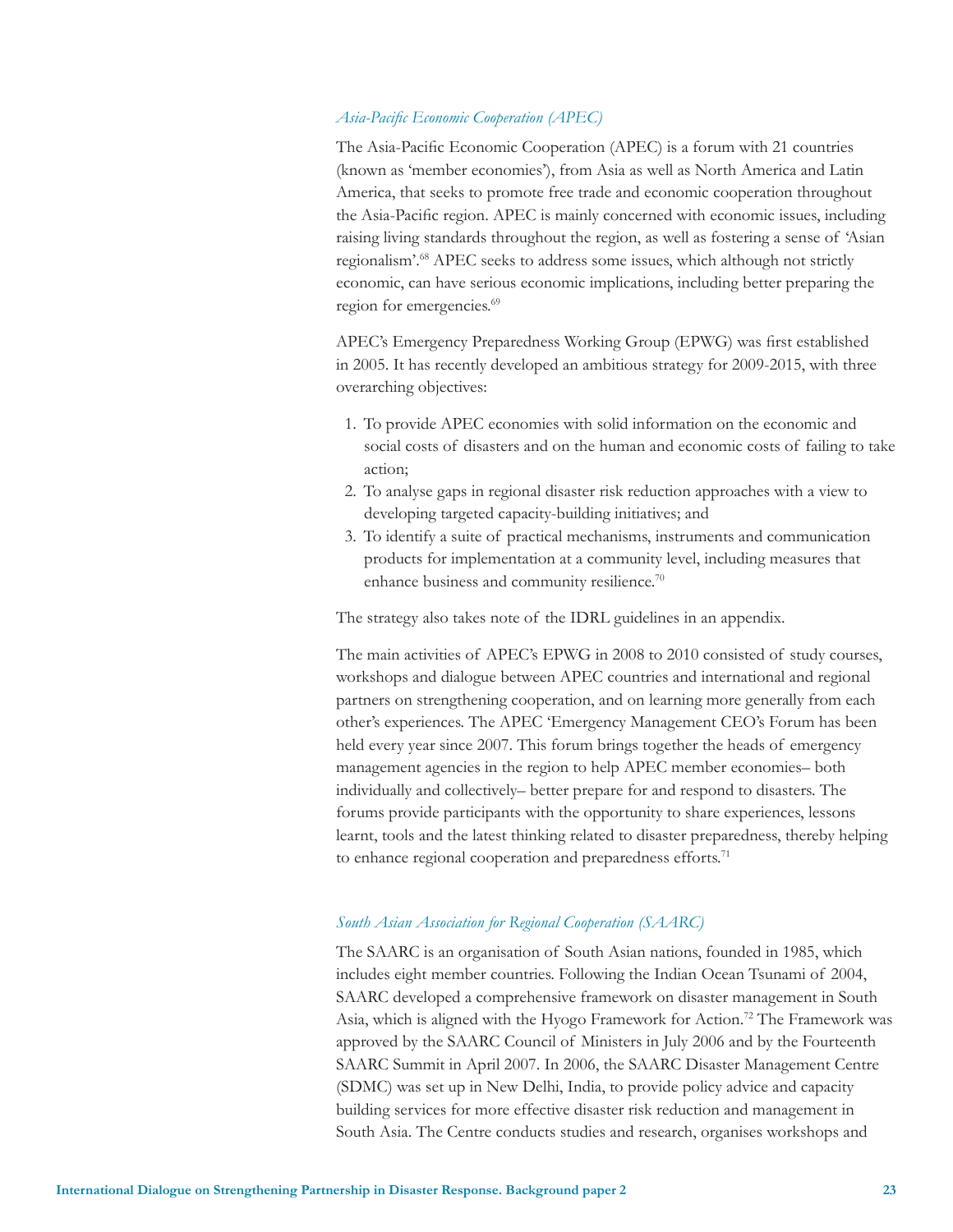training programmes, publishes its reports and documents and provides various policy advisory services to the Member Countries.73

At the 15th SAARC Summit in 2008, it was declared that a Natural Disaster Rapid Response Mechanism should be created under the support of the Disaster Management Centre to adopt a coordinated and planned approach to meet disaster emergencies.74 Subsequent expert-level meetings have formulated a draft agreement which, according to the Secretary-General of SAARC Fathimath Dhiyana Saeed, is 'based on the principle of respect for the sovereignty, territorial integrity and national unity of all member states . . . the mechanism will only be triggered . . . if a request for assistance is made by a member state.'75 The draft agreement covers issues such as exemptions and facilities for provision of assistance, transit of personnel, equipment, facilities and materials.76 If the draft is finalised it will be signed at the 17th SAARC Summit to be held in the Maldives in November 2011.<sup>77</sup>

#### *Other regional bodies in the Asia-Pacific region*

Several other regional bodies in the Asia-Pacific region are active in the area of disaster management. These include the Pacific Islands Forum (PIF), a political grouping of sixteen states of the Pacific Ocean, and the Pacific Islands Applied Geoscience Commission (SOPAC), which recently became a new division within the Secretariat of the Pacific Community (SPC). For international humanitarian actors, in particular those with a coordination function such as UN OCHA and the IFRC, these are all potential interlocutors for regional disaster management coordination.<sup>78</sup> Other regional bodies include the recently created Australia-Indonesia Disaster Reduction Facility, the Asian Disaster Prevention Centre (ADPC), and the ISDR Asian Partnership Platform.<sup>79</sup> From the perspective of national governments, these regional bodies (where relevant) offer potential resources, including lesson learning and sharing of good practice between national disaster-management agencies.

#### **3.4 Africa**

In Africa, several sub-regional organisations have addressed disaster response issues through individual provisions in constitutive agreements, like the Agreement Establishing the Inter-Governmental Authority on Development (IGAD) of 1995; individual provisions of broader agreements, like the Southern African Development Community's (SADC) Protocol on Health of 1999; and policies and strategies, such as the Economic Community of West African States' (ECOWAS) Mechanism for Disaster Reduction of 2006.<sup>80</sup> In addition, the African Union has recently begun to formulate an overall strategy on DRR for the region.

#### *Southern African Development Community (SADC)*

SADC was founded in 1980 and now comprises fifteen member states. Working closely with UN OCHA, UNISDR and GFDRR, the recently established SADC DRR unit seeks to coordinate regional preparedness and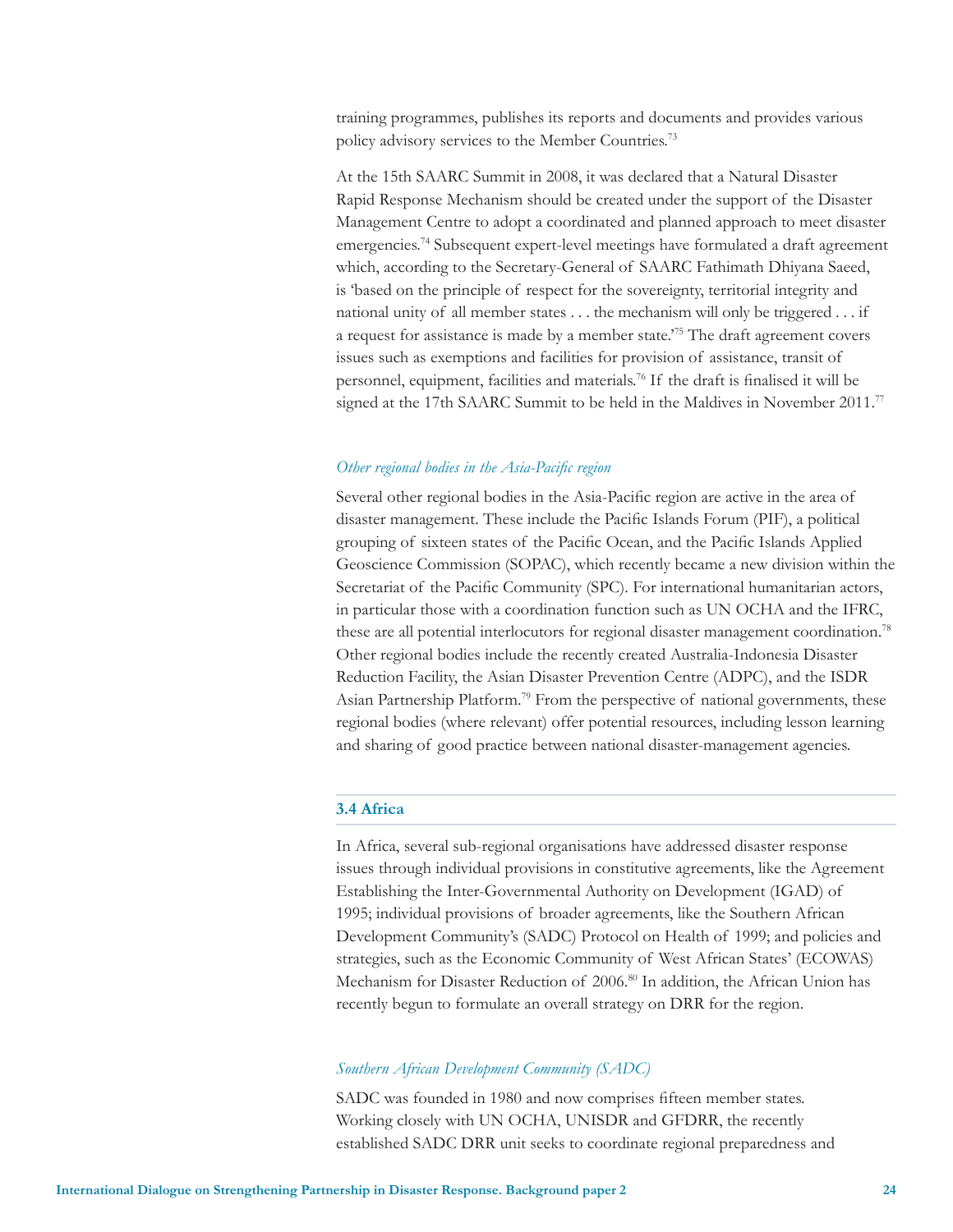response programmes for trans-boundary hazards and disasters.<sup>81</sup> SADC has played an important role in strengthening assessments through support to national-level vulnerability-assessment committees.82 Annual workshops are also held with representatives from SADC member states, UN agencies, international partners, non-governmental organisations, donors and civil society, to deliberate on the implications of the seasonal rainfall forecast, and agree on the necessary contingency and preparedness measures, typically related to floods and droughts. The workshops also address preparedness for health emergencies. Securing funding to SADC for its work in this area has been a challenge, preventing many activities from getting off the ground. A recent report notes that 'Many activities are underway to secure support and funding from various partners to assist the SADC DRRU to meet its minimum obligations in the region.<sup>83</sup>

#### *The Economic Commission of West African States (ECOWAS)*

ECOWAS is a regional group of sixteen countries, founded in 1975. Its mission is to promote economic integration in all fields of activity, and it comprises not only the ECOWAS Commission but also a Parliament, Community Court of Justice and the ECOWAS Bank for Investment and Development. In January 2007, heads of government adopted the ECOWAS Policy for Disaster Risk Reduction. A subsequent implementation for the policy has been validated. ECOWAS has also developed a Guideline for establishing and strengthening National Platform for Disaster Risk Reduction, based on UNISDR Guidelines. However, many countries have yet to develop national policies, legislation or plans for integrating DRR. There is no West African regional mechanism for sharing information or carrying out risk assessments.

Within the Directorate of Humanitarian and Social Affairs of the ECOWAS Commission, there has been established a Disaster Risk Reduction Division (DRR) and there are plans to create an ECOWAS Emergency Response Team (EERT) Unit. The aim of the EERT is mainly to act as civilian tool to complement peace support operations in West Africa, as well as to provide first line emergency response. The members of the EERT would be located in situ, in Member States, and would be drawn from national NGOs and staff of relevant government ministries.

#### *The African Union and the African Regional Strategy for DRR*

The African Union (AU) has recently begun to take a more active role in disaster risk reduction.84 The AU's approach is seen as useful in offering a strategic approach that can bring together disparate efforts and promote a high level of quality at the national level.85 In January 2011, the Executive Council of the AU endorsed the Extended Programme of Action (PoA) (2006-2015), which is aimed in good part at further integrating DRR into the climate change adaptation agenda. The African Working Group on Disaster Risk Reduction has been reconstituted, and will provide the institutional architecture for technical support and strengthening coordination, guidance and monitoring of the implementation of the PoA. The AU and UNISDR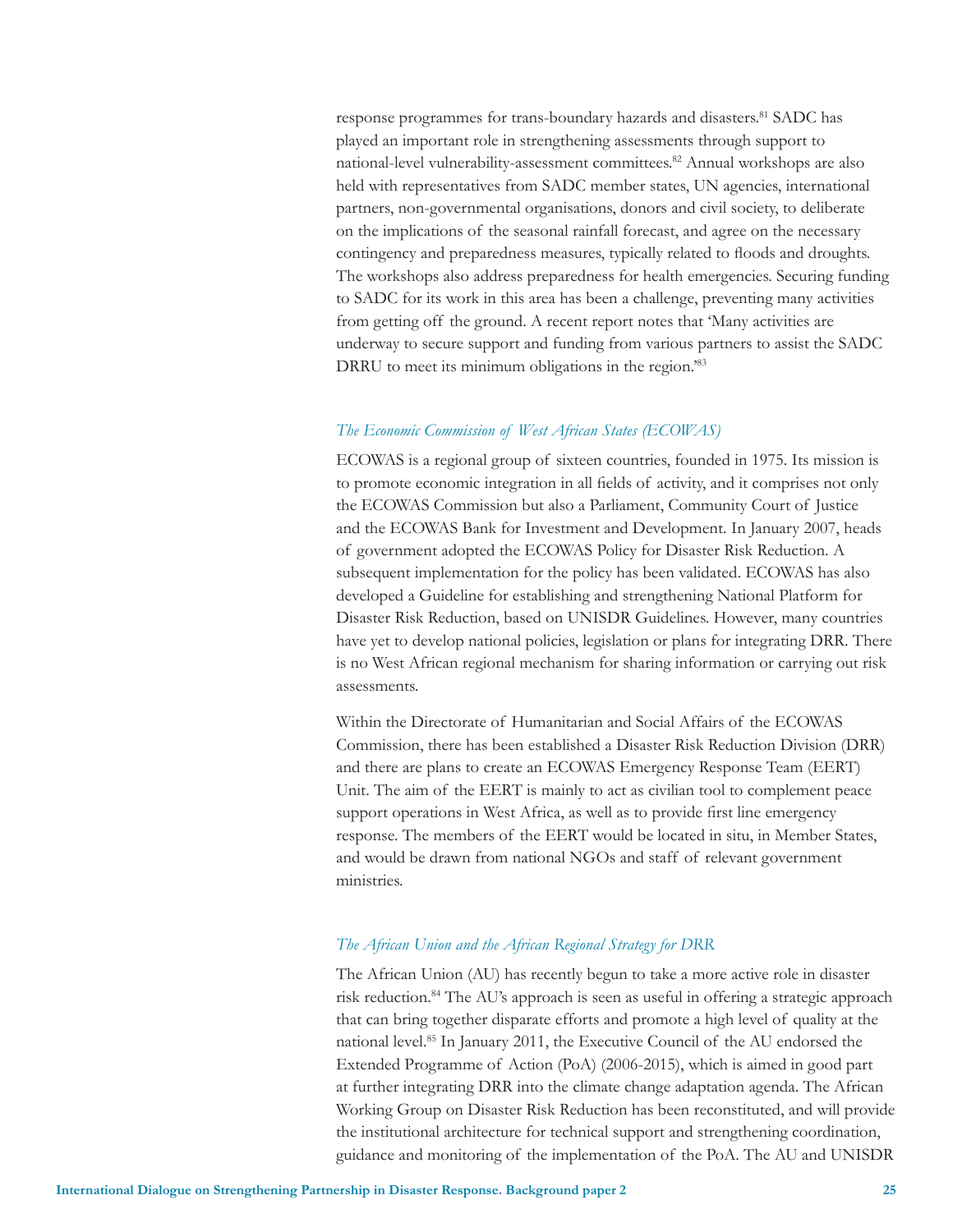have also played a leading role in initiating a World Disaster Campaign on 'Making Cities Resilient: My City is getting ready' in Africa'. Sixteen cities have signed into the City Campaign. A feasibility study has been commissioned to create an AUled, African owned Pan-African Disaster Risk Pool. Perhaps most significantly, the African Union member states have undertaken to increase their investments in disaster risk reduction through the allocation of a certain percentage of their national budgets and other revenue dedicated to disaster risk reduction.<sup>86</sup>

In mid-2011, the African Union began drafting its Humanitarian Policy Framework, which provides for a set of principles for humanitarian action, and will form the basis for an AU Humanitarian Policy in the future. It calls for the establishment of an effective coordination mechanism for humanitarian operations on the African continent, and situates the African Union Commission to provide technical and material support to its member states in humanitarian crises. With regard to disasters, the Framework advocates for appropriate training in emergency response on the national level, establishment of an early warning and monitoring system and the establishment of a database of experts in different areas of disaster management. The IFRC, working from the perspective of the IDRL Guidelines, has inputted into the drafting of the Framework.87

#### **3.5 Europe**

Europe has adopted a large number of regional and sub-regional instruments on disaster response. These include, notably, the European Community Civil Protection Mechanism, which is designed to facilitate civil protection assistance both inside and outside the borders of the European Union (EU). Civil protection assistance 'is delivered during the immediate phase of a disaster and in case of third countries usually works parallel with or hands over to humanitarian aid'.<sup>88</sup> This includes natural disasters as well as biological, chemical, environmental, radiological and technological disasters; and combating the effects of terrorist attacks.89 A 'legislative framework for European civil protection' has enabled the Commission to establish a framework for effective and rapid co-operation between national civil protection services when mutual assistance is needed.<sup>90</sup> A Monitoring and Information Center (MIC) is set up to coordinate assistance (including funds, technical assistance, and in-kind donations) between states if requested and activated. Regular meetings are held following disasters to discuss lessons learned; regular exchanges also take place between directors and officers at a technical level, from different countries. The civil protection mechanism has become a key framework through which European countries manage disaster responses.

Governments of Europe have also developed a number of instruments outside the EU context, such as the Council of Europe's 'EUR-OPA Major Hazards Agreement' of 1987, the Convention on the Transboundary Effects of Industrial Accidents of 1992, the Agreement among the Governments of the Participating States of the Black Sea Economic Cooperation (BSEC) on Collaboration in Emergency Assistance and Emergency Response to Natural and Man-Made Disasters of 1998, and the North Atlantic Treaty Organisation's (NATO)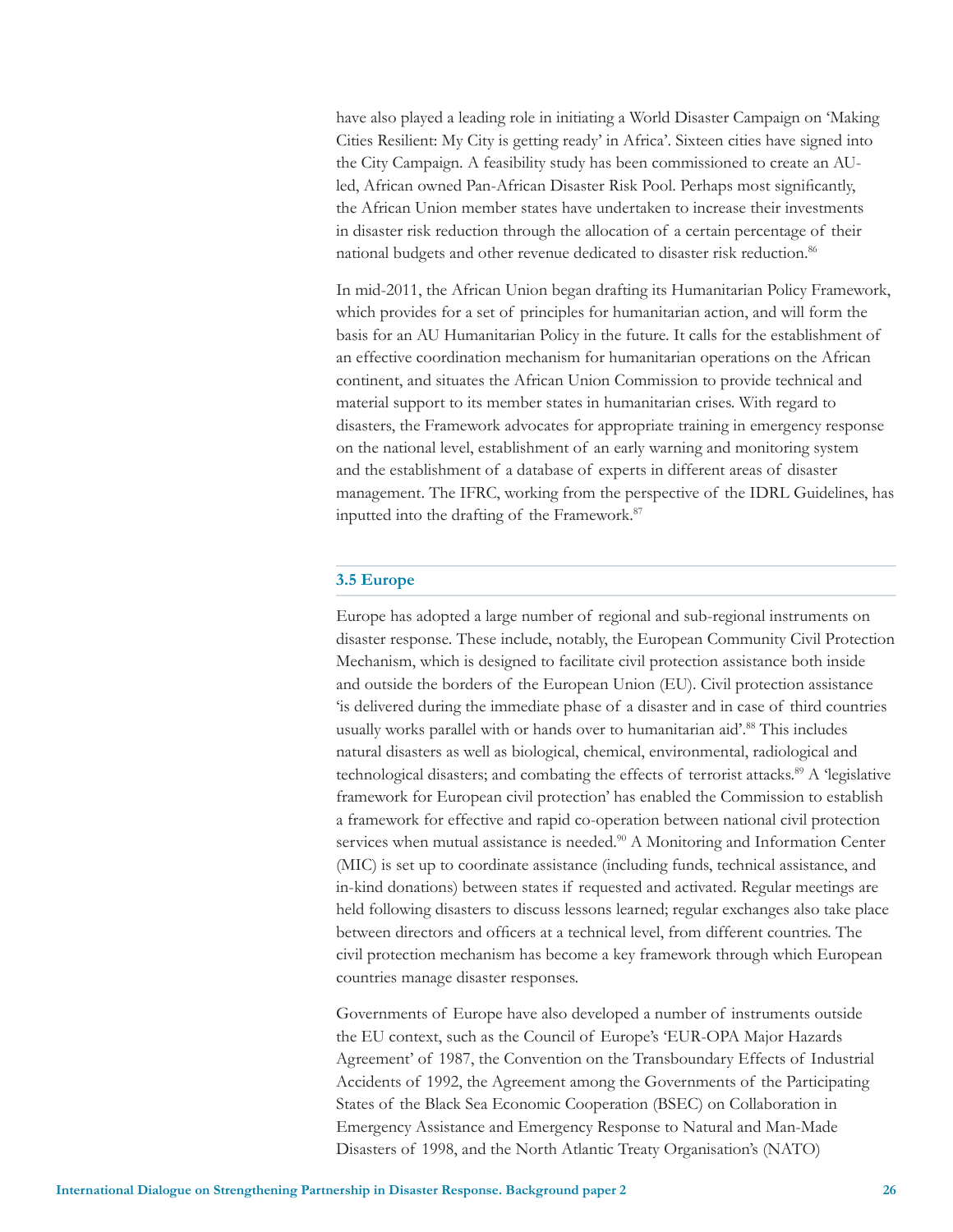Memorandum of Understanding on the Facilitation of Vital Civil Cross Border Transport of 2006.<sup>91</sup>

On DRR and preparedness, there are several regional initiatives, including Disaster Preparedness and Prevention Initiative for South Eastern Europe, the Central European Disaster Prevention Forum, the Regional Cooperation Council for South Eastern Europe, the European Forum for Disaster Risk Reduction (EFDRR) and A European Network of National Platforms.<sup>92</sup> The European Network of National Platforms works to strengthen early warning systems, support the role of prevention in coping strategies, build links between prevention and relief, and give feedback to influence national policies. At the national level, 36 countries have HFA focal points and 18 national platforms have been established. Although there has been significant progress towards the HFA goals, a core challenge relates to the need for the political will to advance disaster risk reduction to the top of the policy agenda. Although there is increasingly legislation at the national level, such mandates are not always accompanied with adequate funding for local governments to carry them out.<sup>93</sup>

At the beginning of 2010, the EC began work to draft new 'Host Nation Support' guidelines. Belgium had identified Host Nation Support as one of the priorities in the field of civil protection during its Presidency (second half of 2010). The objective is to improve countries' capability to receive and organise foreign assistance on the national territory in the event of a disaster that overwhelms national response capacities. Work continues on drafting the guidelines, with a particular focus on legal, financial and administrative requirements (e.g. recognition of professional qualifications, authorisation to perform medical acts, existence of national financial channels to calculate, invoice or waive possible needs for reimbursement of offered assistance, regulations at border crossing, etc.), issues of liability, as well as logistical difficulties related to transportation or storage of in-kind assistance.

As one component of this work, the Commission funded a project on 'Analysis of Law in the EU pertaining to Cross-Border Disaster Relief'. This looks at the European regulatory frameworks at the regional and national levels and problem areas in cross- border operations. The project was completed in 2009-2010 with the IFRC in cooperation with six national Red Cross organisations.

Lastly, one notable mechanism in Europe is the International Humanitarian Partnership (IHP). The IHP is an informal partnership between eight governmental organisations in Europe. It has the capacity to support (primarily) the United Nations but also the European Union and other international organisations like the IFRC. It mainly provides operational support through standardised modules like large base camps housing up to 300 international aid workers, as well as other technical and logistical services. The IHP has carried out at least a dozen missions since 1995.94 It provides support only to international organisations, not governments of the affected country.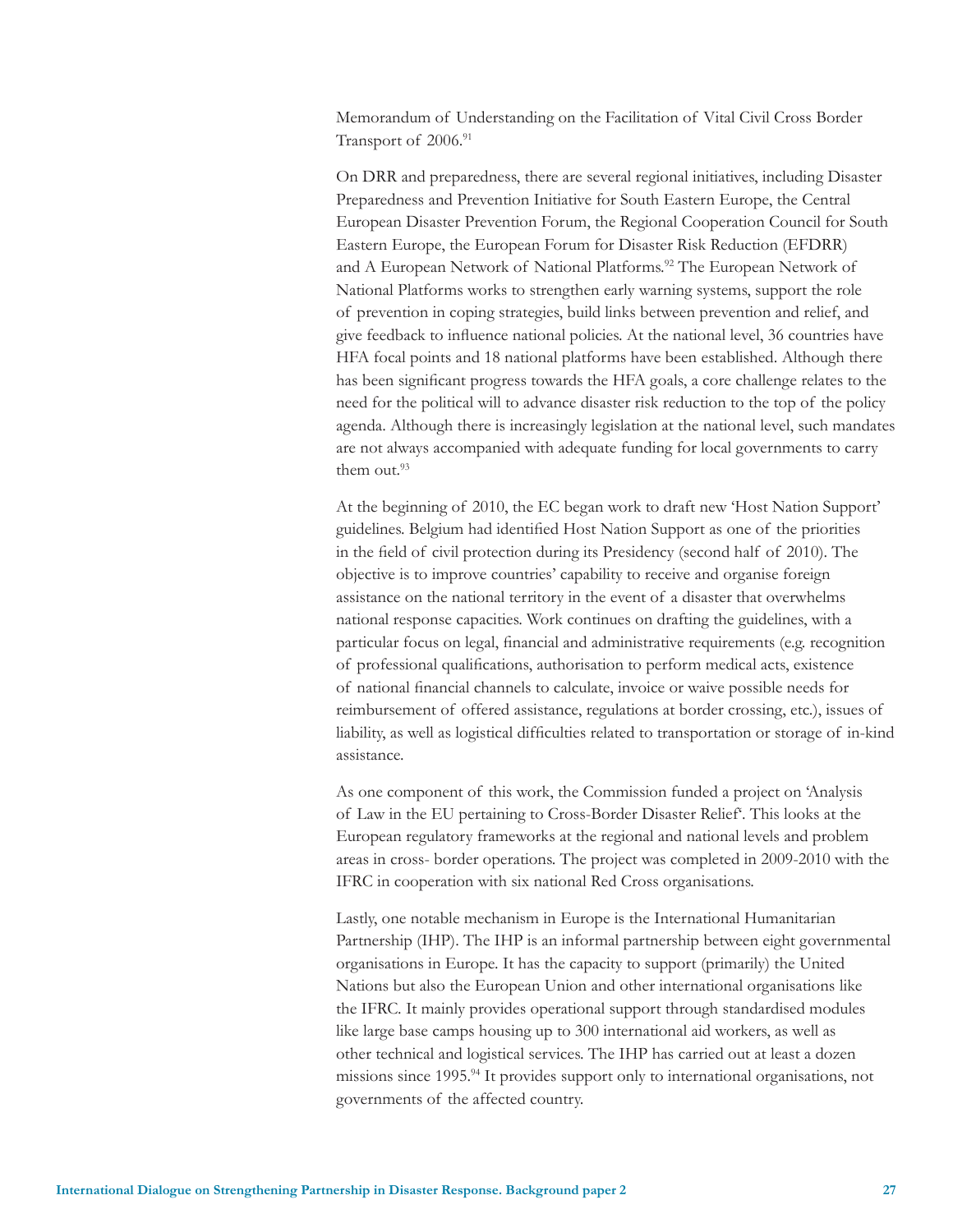#### **3.6 The Middle East, North Africa**

#### *The League of Arab States (LAS)*

Several regional organisations take an active role on humanitarian assistance. The League of Arab States (LAS) was formed in 1945 and now has 22 members of across North Africa and the Middle East. The League has long taken a role in humanitarian assistance efforts in the region, and its involvement in the international system has recently increased. As member states of the Arab League have become larger donors to multilateral assistance efforts, including through UN agencies, the League has begun supporting UN appeals and advocating for improved coordination among its member states.<sup>95</sup> In Darfur, the League has slowly increased its activities, in particular following the expulsion of 13 international (Western) NGOs in March 2009. In April 2009, the League appointed a special coordinator for Humanitarian Affairs in Darfur to coordinate Arab humanitarian assistance to the region.<sup>96</sup>

#### *The Organisation of the Islamic Conference (OIC)*

The Organisation of the Islamic Conference (OIC) has a membership of 57 states across four continents, established in 1969. In 2008, the OIC established a department for humanitarian activities known as the Islamic Conference Humanitarian Affairs Department (ICHAD). The department has been involved in mobilising resources for and implementing responses to specific disasters, 97 as well as working to bring together Muslim NGOs. In March 2011, for example, LAS and OIC organised a collaborative aid convoy to east Libya, with 20 different humanitarian agencies from Egypt, Libya and the UK.<sup>98</sup> OCHA and the OIC signed a Memorandum of Understanding in 2009.99

#### *The Gulf Cooperation Council (GCC)*

The Gulf Cooperation Council (GCC) is a political and economic alliance of six Middle Eastern countries, established in 1981. GCC member states, in particular Qatar, Saudi Arabia, Kuwait and the United Arab Emirates, have become increasingly prominent humanitarian donors. Saudi Arabia, for example, has become by far the largest non-Western humanitarian donor, contributing \$1.3 billion in humanitarian aid over the past five years.<sup>100</sup> OCHA maintains is seeking to enhance its cooperation with regional inter-governmental organisations such as the GCC, through its liaison office in Dubai and its main regional office now located in Cairo.101 It views these organisations as important fora for sensitising policy makers in the region, and for garnering political support for disaster preparedness and respect for humanitarian principles.102

#### **3.7 Civil-military initiatives at the regional level**

Most governments have established civilian leadership for general disaster management and to lead recovery efforts. When civilian capabilities have proven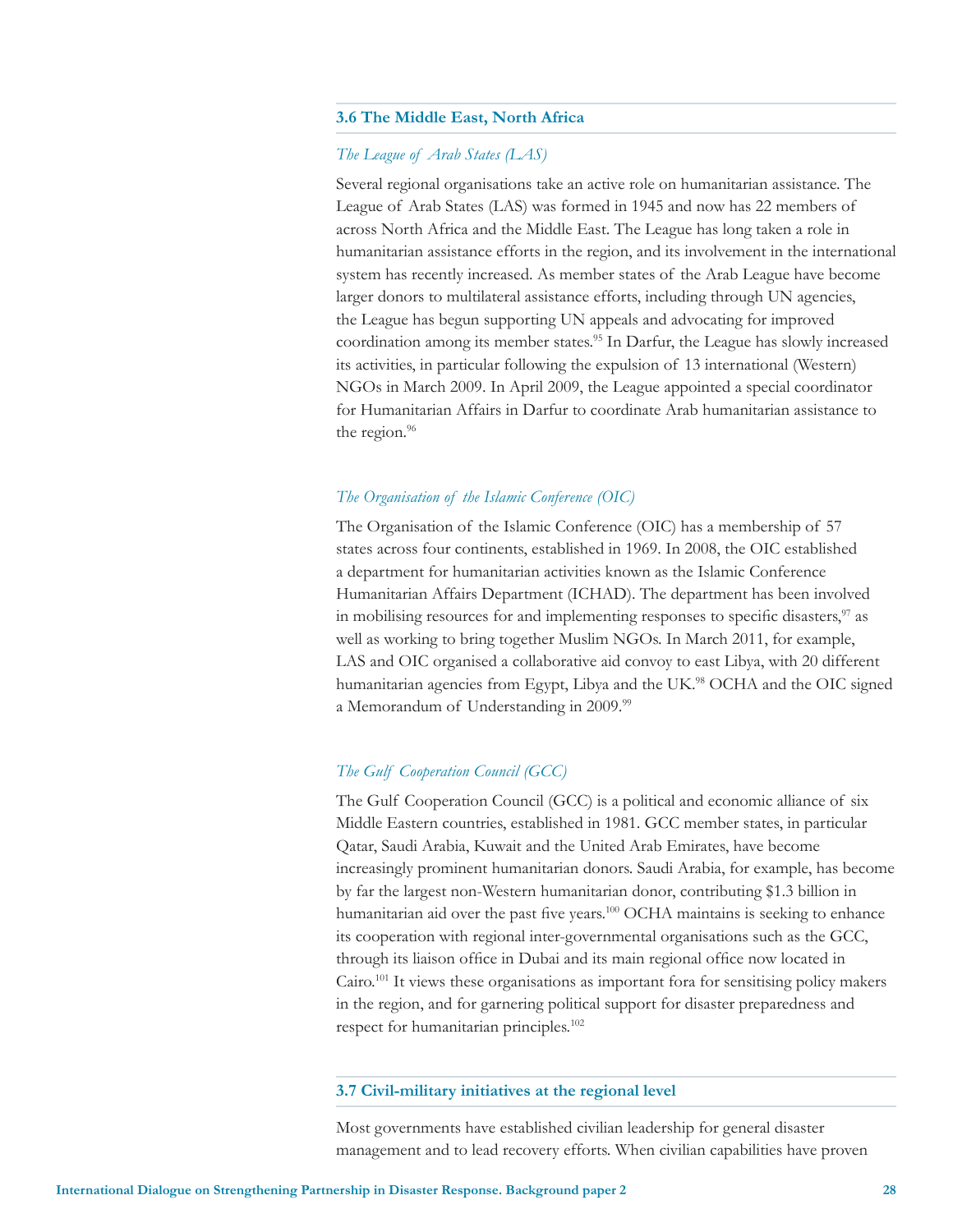insufficient, or in cases where the military is seen as particularly suited to respond, governments in many regions have also relied on their own militaries (or on those of allied countries), to respond to emergencies, including natural disasters. Perspectives vary between countries as to whether Military and Civil Defence Assets (MCDA) should be used in exceptional cases only, or as a matter of course. The Oslo Guidelines of 1994 stipulate that MCDA should be used as a 'last resort', as a tool complementing existing relief mechanisms and, in the case of foreign military and civil defence assets, 'only where there is no comparable civilian alternative and only the use of military or civil defence assets can meet a critical humanitarian need'.103 Some countries in the Asia region, by contrast, have recently taken steps to expand the expected role of the military in humanitarian relief operations.

In several regions, governments have established fora to foster dialogue and joint action on disasters with their respective Ministries of Defence and the Armed Forces. The Inter-American Defense Board is working on Guidelines and Proceedings, for example, as well as extensive work by the North Atlantic Treaty Organization (NATO) on civil emergency planning. In the Asia-Pacific region, the Asia-Pacific Conferences on Military Assistance to Disaster Relief Operations (APC-MADRO) have brought together civilian and military experts from at least 30 countries and regional and international humanitarian organisations to develop a draft set of guidelines aimed at ensuring effective and principled foreign military assistance during disasters.104 The Association of Southeast Asian Nations (ASEAN) has formed a Joint Coordinating Committee on the Use of Military Assets and Capacities in the provision of Humanitarian Assistance and Disaster Relief. The joint committee will be involved in facilitating joint exercises involving military forces from all ASEAN countries, and eventually aim to carry out joint relief operations.105 Many of the Pacific Islands also have a longstanding understanding with Australia and New Zealand that these countries military assets, in particular their air forces, can be used to respond to natural disasters on their territory. Similar arrangements exist between the US military and some Caribbean countries.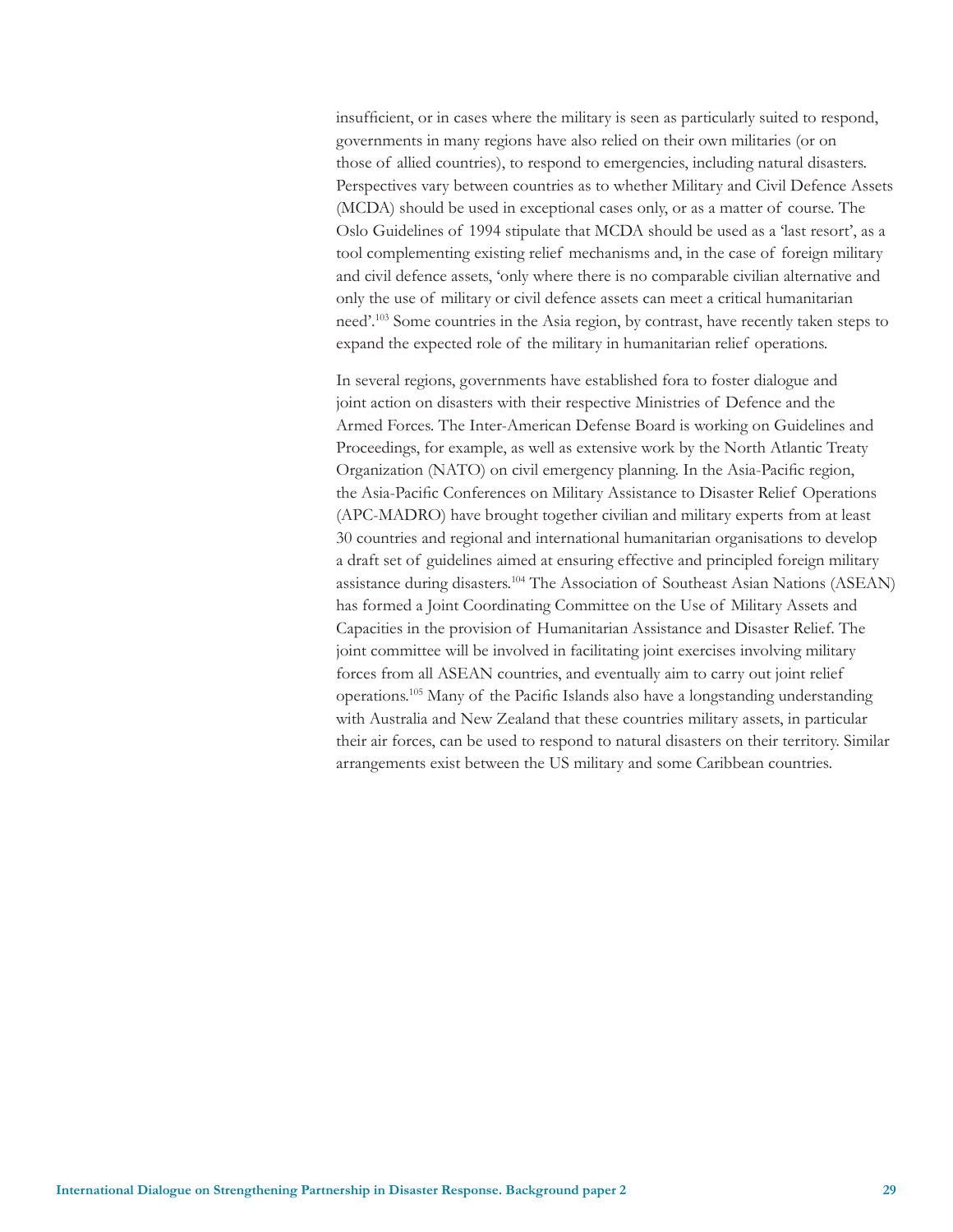**4 International initiatives to improve the quality and accountability of international assistance** 

#### **4.1 Background to the rise in self-regulation**

In an age of satellite television and the internet, news of a terrible flood, earthquake or hurricane reaches around the world instantly. People and organisations around the world are inspired to quickly try to 'do something' to help those in need. This is particularly the case when the scale of the disaster overwhelms the government's capacity to respond, as in the recent Haiti earthquake. This charitable impetus can result in relevant and valuable aid being delivered, but it can also result in donations that are inappropriate, sent in haste and not in line with the real needs of affected communities.106 Anytime a new organisation is rapidly setting up operations in another country, there is great potential for misunderstanding, ineffectiveness and even harm, due to a lack of familiarity with the local context.

The 1990s saw an increase in the size of the humanitarian aid sector, as agencies entered even more difficult conflict environments. As one report notes, around this time 'there was a growing sense of unease among some agencies and individuals about the range of standards and performance to which different agencies operated.'107 This gave rise to initiatives such as the 'Code of Conduct for the International Red Cross and Red Crescent Movement and NGOs in Disaster Relief', described below.<sup>108</sup> In 1994, the international aid response in the aftermath of the Rwanda genocide was sufficiently chaotic, ineffective and in some cases harmful as to prompt serious hand wringing and reflection. This crystallised in the Joint Evaluation of Emergency Assistance to Rwanda, one of the largest collaborative evaluation processes of humanitarian aid ever undertaken.<sup>109</sup> The evaluation was critical of NGO performance, and one study within the joint evaluation recommended some form of self-managed regulation or accreditation of NGOs to monitor compliance.110 The Rwanda evaluation gave impetus to several projects that were already underway to develop best practice for international disaster response, and these eventually formed into the Sphere Project, described below. However, 'the more challenging and radical recommendations around accreditation and regulation of NGOs were ducked.'111

In addition, the Code of Conduct and Sphere, there have been a range of other initiatives within the international aid sector to enhance quality and accountability. This section attempts to describe some of the major ones, as well as initiatives to establish international accreditation or certification schemes. In particular, it focuses on what these initiatives mean for the role of the host state in disaster response. Do these standards or guidelines apply to the host state? Which of these tools could the state use these tools to distinguish between international humanitarian actors and how?

#### **4.2 Quality and accountability initiatives**

In the last fifteen years, actors in the international humanitarian community, including donors, international organisations, UN agencies and NGOs, have launched a variety of initiatives aimed at self-regulation, peer-review and the development of common standards. These are designed to increase the accountability of international humanitarian assistance actors to a variety of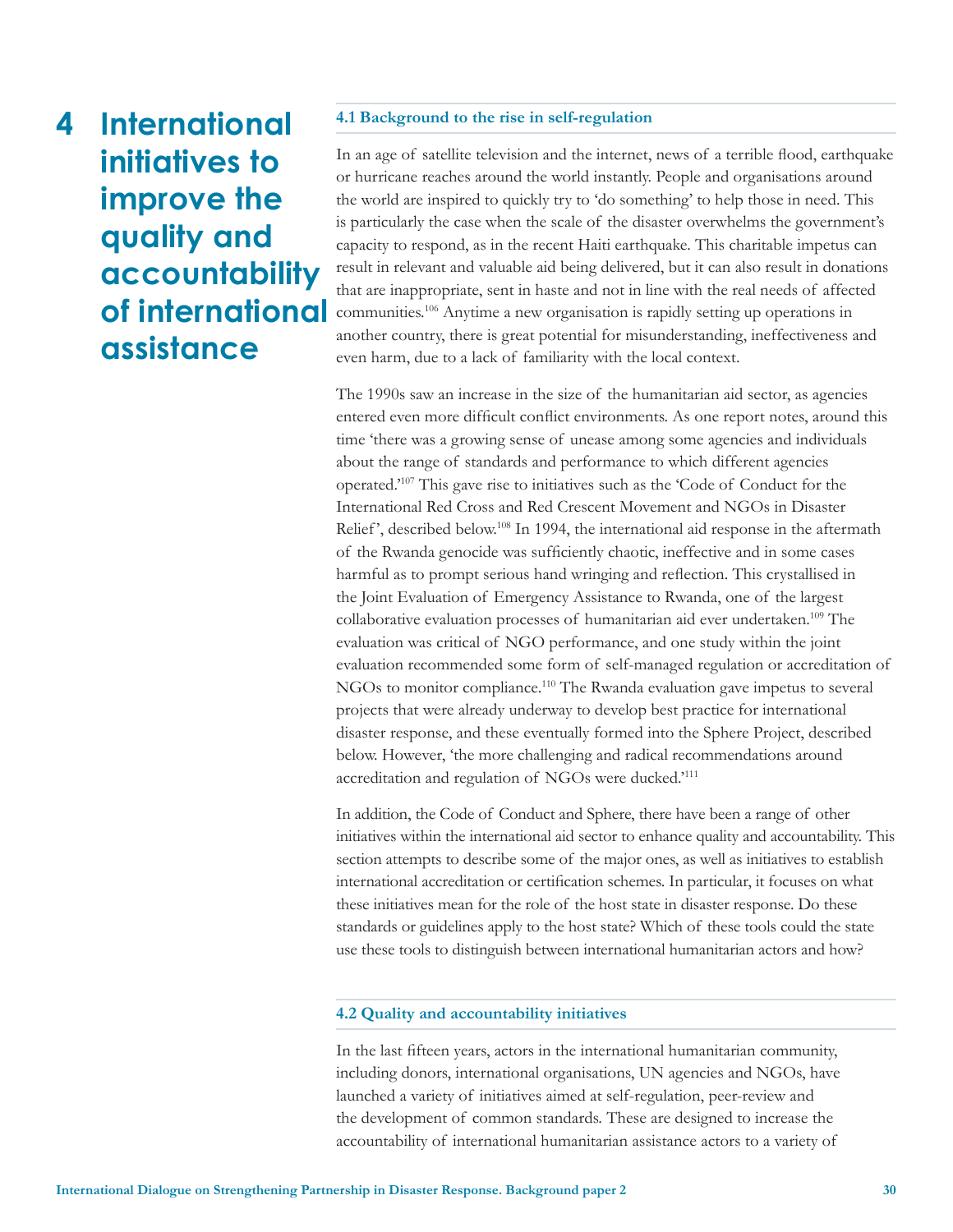stakeholders, notably aid recipients. These principles and technical guidance seek to orient humanitarian assistance and donations in a way that is relevant, effective, timely, coherent, efficient and full of impact. Although the initiatives listed below are voluntary, and lack enforcement mechanisms, they point to an increasingly widespread recognition of the need for greater accountability of humanitarian actors to the communities that they serve.

Although most UN agencies and larger NGOs already have internal technical standards, especially within particular sectors, there is broad agreement on the usefulness of an inter-agency approach. This is in part a reflection of the level of inter-dependence at the field level, but there is also a sense in which the larger agencies have engaged in norm setting for the sector as a whole as a way to establish legitimacy and affirm their reputation as professional organisations (especially for NGOs) in the eyes of outside observers, including donor governments and host governments.

In the 2000s, as the number of such initiatives has grown, there has been some concern about potential overlap and duplication. Since many of these initiatives have developed their own training materials, staff in the field are sometimes confused about how the initiatives relate to one another. In 2008, some of the main quality and accountability initiatives formed a loose grouping in order to identify synergies and clarify their differences.<sup>112</sup> Another notable effort to summarise and make sense of the multiple initiatives is the 'database of civil society self-regulatory initiatives' compiled by the One World Trust. The database includes a section on 'humanitarian / emergency relief' initiatives, most of which are covered below.<sup>113</sup> This section does not cover the work of research institutes or political fora or platforms that work to improve the quality of humanitarian aid indirectly.

#### *The Code of Conduct*

The Code of Conduct of the Red Cross and Red Crescent Movement and Non-Governmental Organisations (NGOs) in Disaster Relief was a first step to define and clarify a number of ethical principles in humanitarian work. The Code was drawn up by the Steering Committee for Humanitarian Response in 1992 and was 'noted' and 'welcomed' in 1995 at the 26<sup>th</sup> International Conference of the Red Cross and Red Crescent. It is a voluntary code seeks to maintain standards of independence, effectiveness and impact of disaster response NGOs and the International Red Cross and Red Crescent Movement. Because of the importance and succinctness of the Code, it is worth stating its ten principles here:

- 1. The humanitarian imperative comes first;
- 2. Aid is given regardless of the race, creed or nationality of the recipients and without adverse distinction of any kind. Aid priorities are calculated on the basis of need alone;
- 3. Aid will not be used to further a particular political or religious standpoint;
- 4. We shall endeavour not to be used as an instrument of government foreign policy;
- 5. We shall respect culture and custom;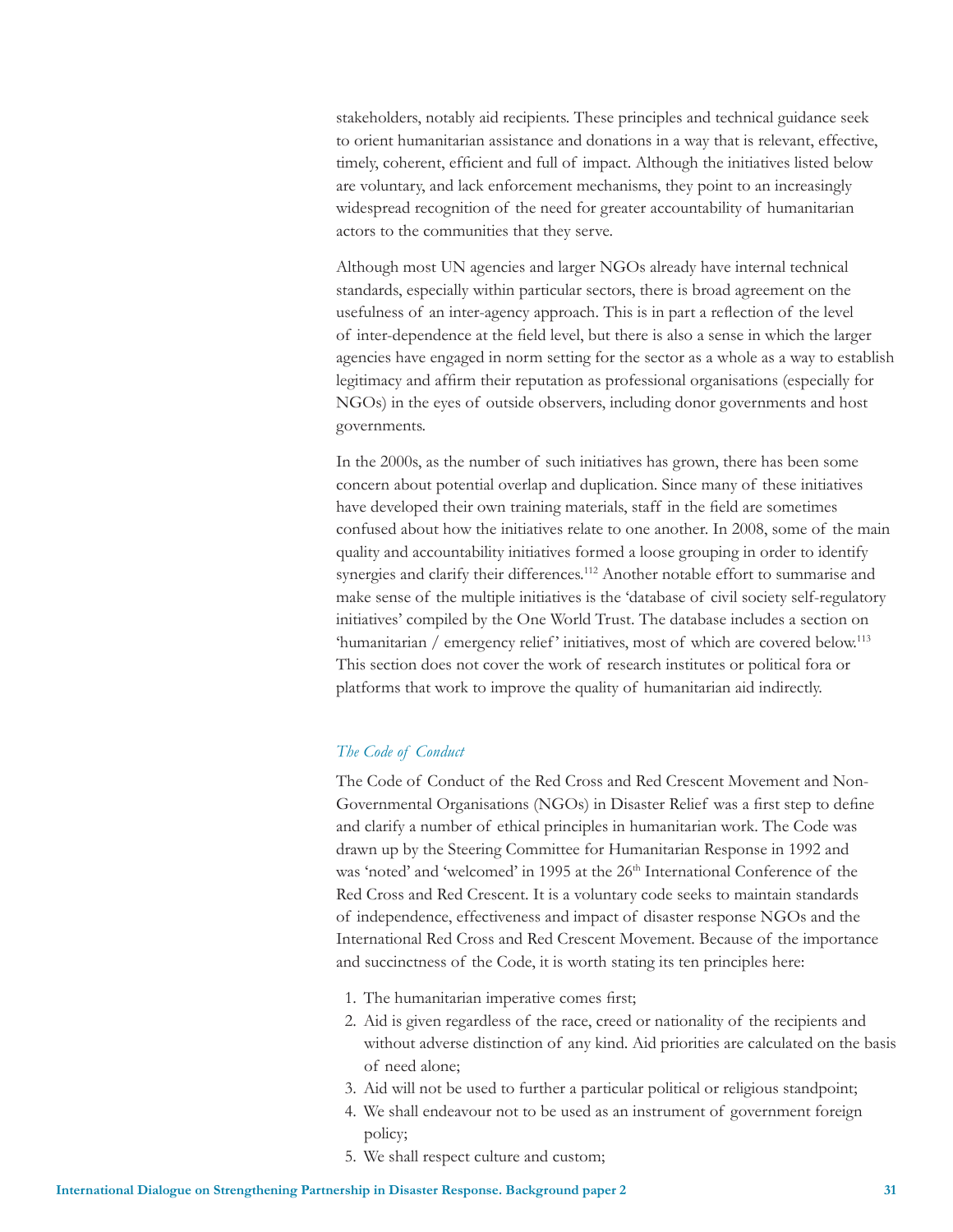- 6. We shall attempt to build disaster response on local capacities;
- 7. Ways shall be found to involve programme beneficiaries in the management of relief aid;
- 8. Relief aid must strive to reduce vulnerabilities to future disaster as well as meeting basic needs;
- 9. We hold ourselves accountable to both those we seek to assist and those from whom we accept resources;
- 10. In our information, publicity and advertising activities, we shall recognise disaster victims as dignified human beings, not hopeless objects.<sup>114</sup>

A study produced at the ten year anniversary of the Code found that people have a high appreciate of the Code for the following reasons:

- It is a body of commonly shared principles.
- It defines humanitarians next to government and military.
- It provides a common reference for discussions between NGOs and with stakeholders.
- It is a reference for discussions between humanitarian and development divisions, and between programme people and marketing.
- It is relatively concise and simple, no need for elaborate training.
- With ten years and 304 signatories, the Code has gained broad recognition.<sup>115</sup>

The Code also contains annexes with a set of recommendations for host governments, donors and inter-governmental organisations. Host governments are urged to respect the independence and impartiality of humanitarian agencies and facilitate their rapid access to disaster victims as well as the timely flow of relief goods and information. It also recommends that host governments should seek to provide coordinated disaster information and planning services. The Code states that:

The overall planning and coordination of relief efforts is ultimately the responsibility of the host government. Planning and coordination can be greatly enhanced if Non-Governmental Humanitarian Agencies (NGHAs) are provided with information on relief needs and government systems for planning and implementing relief efforts as well as information on potential security risks they may encounter. Governments are urged to provide such information to NGHAs. To facilitate effective coordination and the efficient utilisation of relief efforts, host governments are urged to designate, prior to disaster, a single point-of-contact for incoming NGHAs to liaise with the national authorities. 116

Despite the inclusion of the host government in its recommendations, and the statement of the government's centrality, some have argued that the value of the Code is that it marks humanitarian non-state actors as 'different'. In 2004, Hugo Slim noted that Code can act as a 'differentiator or identifier', between people who own and share the Code and different non-state and military actors working in the same environment.<sup>117</sup> Although governments may wish to endorse aspects of the Code, the document is primarily a tool for NGOs (particularly though not explicitly international NGOs) and the International Red Cross and Red Crescent Movement.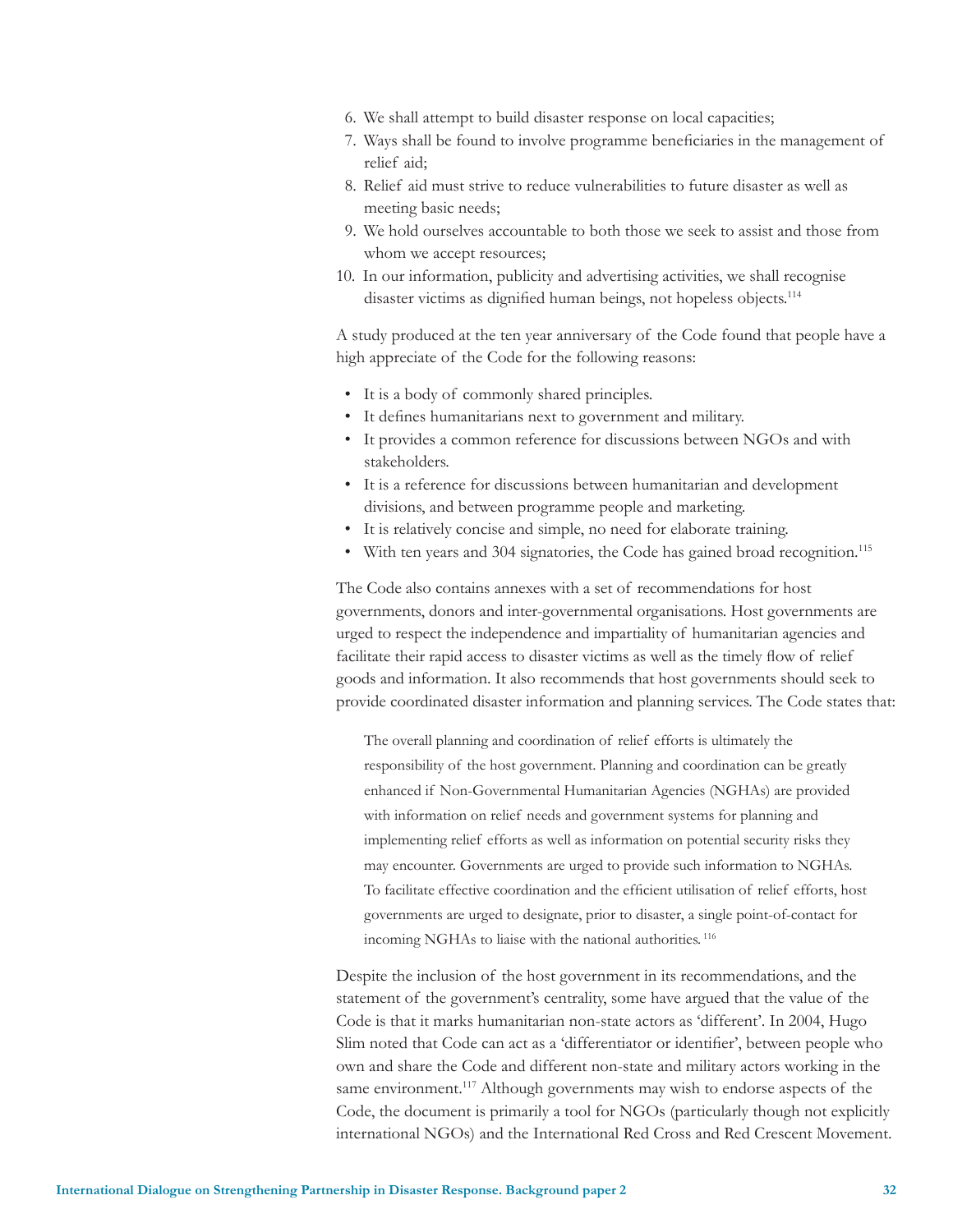As mentioned, the Code enjoys very broad support, and a wide variety of organisations seek to uphold its principles. Several governmental donors require funding recipients to sign on to the Code, and signatories of the 'Good Humanitarian Donorship' principles have pledged to promote the Code. The Code does not have a secretariat, or a self-reporting or accreditation mechanism, however. Thus while useful for disseminating and reinforcing the importance of a set of principles, the Code probably has limited value for host states in distinguishing between response organisations. It is very simple for any organisation to sign on to the Code of Conduct.

#### *The Sphere Project*

As described above, the Sphere Project was launched in 1997 and culminated with the publication of the Sphere 'Humanitarian Charter and Minimum Standards for Disaster Response' in 2000, which is commonly referred to as the Sphere Handbook. The Sphere Project is an initiative to define and uphold the standards by which the global community responds to the plight of people affected by disasters, principally through a set of guidelines published in the Handbook.<sup>118</sup>

Sphere is not a membership organisation and there are no signatories to the Sphere Handbook. Rather, the Sphere Project involves a broad and ongoing process of collaboration whereby the key messages and standards contained in the Handbook are disseminated through regular workshops, events, networking and advocacy. The handbook has been translated into 25 languages. Sphere initiatives, such as Sphere India and Sphere Honduras, have developed under the international umbrella. The Sphere Project does not have the capacity or governance structure to do a certification process; however, others are free to use the Sphere Handbook in their own such mechanism.

The Handbook was revised in 2004 and again in 2011 following an extensive consultation process. This included not just international actors but also governments.119 Like the Code of Conduct, Sphere is geared primarily at international actors. However, the 2011 Handbook 'encourages' other actors, including 'government and local authorities, the military or the private sector' to use the Sphere Handbook<sup>120</sup> and 'to endorse the common principles, rights and duties set out below as a statement of shared humanitarian belief'.<sup>121</sup> Not only is Sphere viewed as useful for governments in 'guiding their own actions, but also in helping them to understand the standards used by the humanitarian agencies with whom they may interact'.122 Lastly, it encourages those involved in disaster preparedness, including governments, to be prepared, at least, to meet the Sphere minimum standards during a future disaster.<sup>123</sup>

The 2011 edition of Sphere is also more specific on how international humanitarian actors should relate to national governments. While noting that governments may be unable or unwilling to fulfil their primary responsibility to provide relief during disasters, it calls on agencies to 'as far as possible, consistent with meeting the humanitarian imperative and other principles set out in this Charter . . . [to] support the efforts of the relevant authorities to protect and assist those affected.'124 The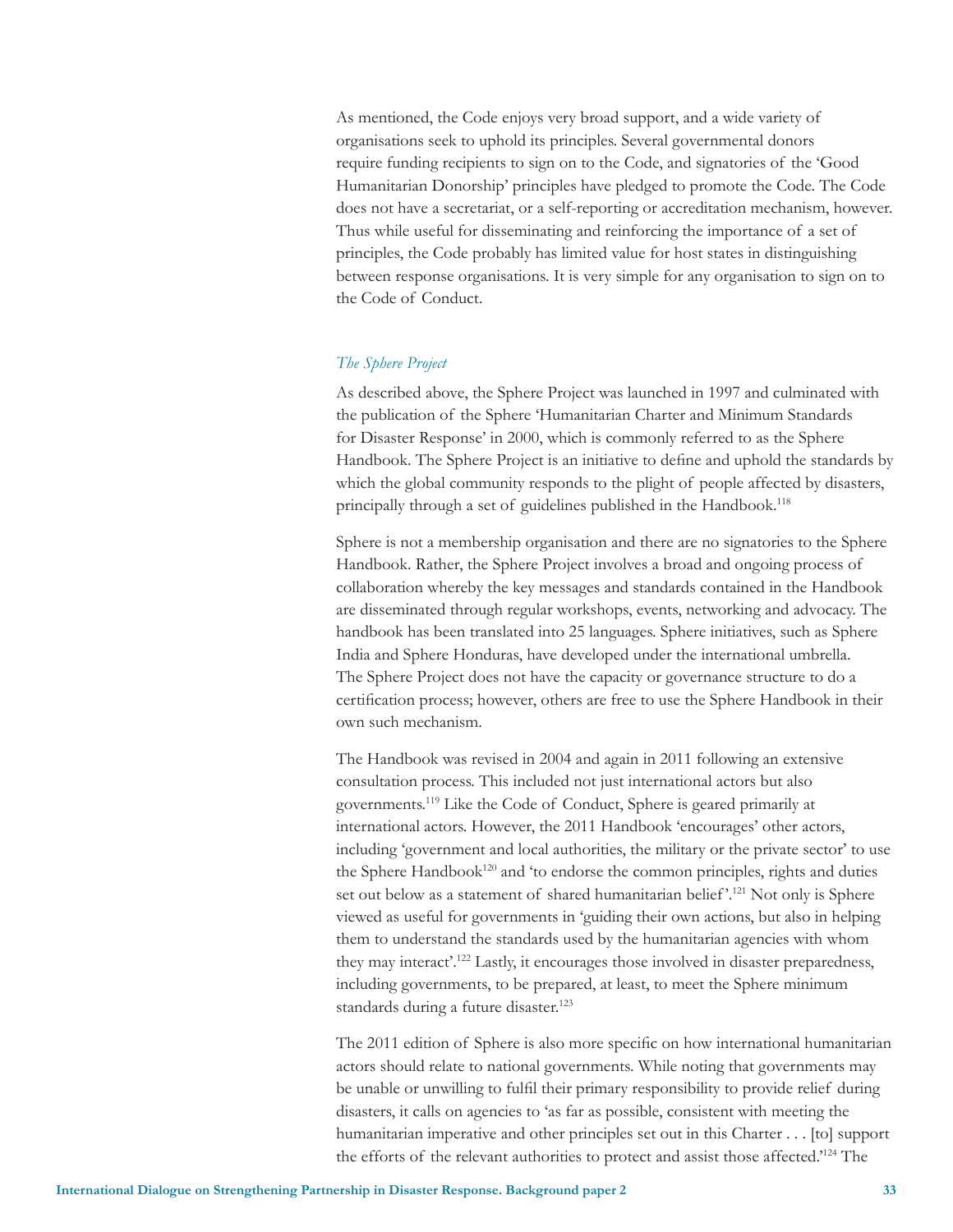importance of coordination with government authorities 'engaged in impartial action' is also stressed in Core Standard 2,<sup>125</sup> and the following chapters of the Sphere Handbook mention appropriate role of government in various technical sectors. Sphere also calls on states 'to respect the impartial, independent and nonpartisan role of humanitarian agencies and to facilitate their work by removing unnecessary legal and practical barriers, providing for their safety and allowing them timely and consistent access to affected populations.<sup>126</sup>

The Sphere Project views engagement with governments as a key strategic issue that needs to be taken forward. A handful of states have taken up Sphere in one way or another, such as adopting it into their disaster management law or policy, or including it as an advisory guideline. The IDRL Guidelines mention Sphere as a tool that governments can use. The core audience remains international humanitarian actors, however. It is unclear, however, how many governments will wish to require international relief actors to be compliant with Sphere, in part because the question might be posed as to whether their own efforts are Sphere compliant? At the same time, it is possible to imagine a government requiring that a certain relief items, such as tents or non-food items, be in accordance with Sphere indicators, albeit with some flexibility built in. It is important to note that while the Sphere *standards* are not flexible, the specific indicators are. For example, the standard that 'A person affected by disaster has the right to adequate water to meet his or her daily needs' is universal, but the indicator for this (15 litres per day) is something to aspire to, and may need to be adjusted given the context.

Sphere has sought to maintain close relationships with similar quality and accountability initiatives (many of which are described below), in order to maximise complementarity and minimise duplication. It is also currently seeking to develop 'companion' standards with a number of other sector-specific initiatives, including the Inter-Agency Network on Education in Emergencies (INEE) Minimum Standards for Education in Emergencies, Chronic Crises and Early Reconstruction; the Livestock Emergency Guidelines and Standards (LEGS) Project and the Minimum Standards for Economic Recovery after Crisis of the Small Enterprise Education and Promotion (SEEP) Network.

### *The Active Learning Network for Accountability and Performance in Humanitarian Action (ALNAP)*

The Active Learning Network for Accountability and Performance in Humanitarian Action (ALNAP) was established in 1997, also growing out of the joint evaluation of the response to the Rwanda genocide. ALNAP members come from across the international humanitarian sector and include donors, NGOs, the Red Cross/Crescent, the UN, independents and academics. It is dedicated to improving humanitarian performance through increased learning and accountability, mainly by producing tools and analysis relevant and accessible to the humanitarian sector as a whole.

A key tool developed by ALNAP is the Evaluative Reports Database (ERD), which facilitates information sharing and learning lessons among humanitarian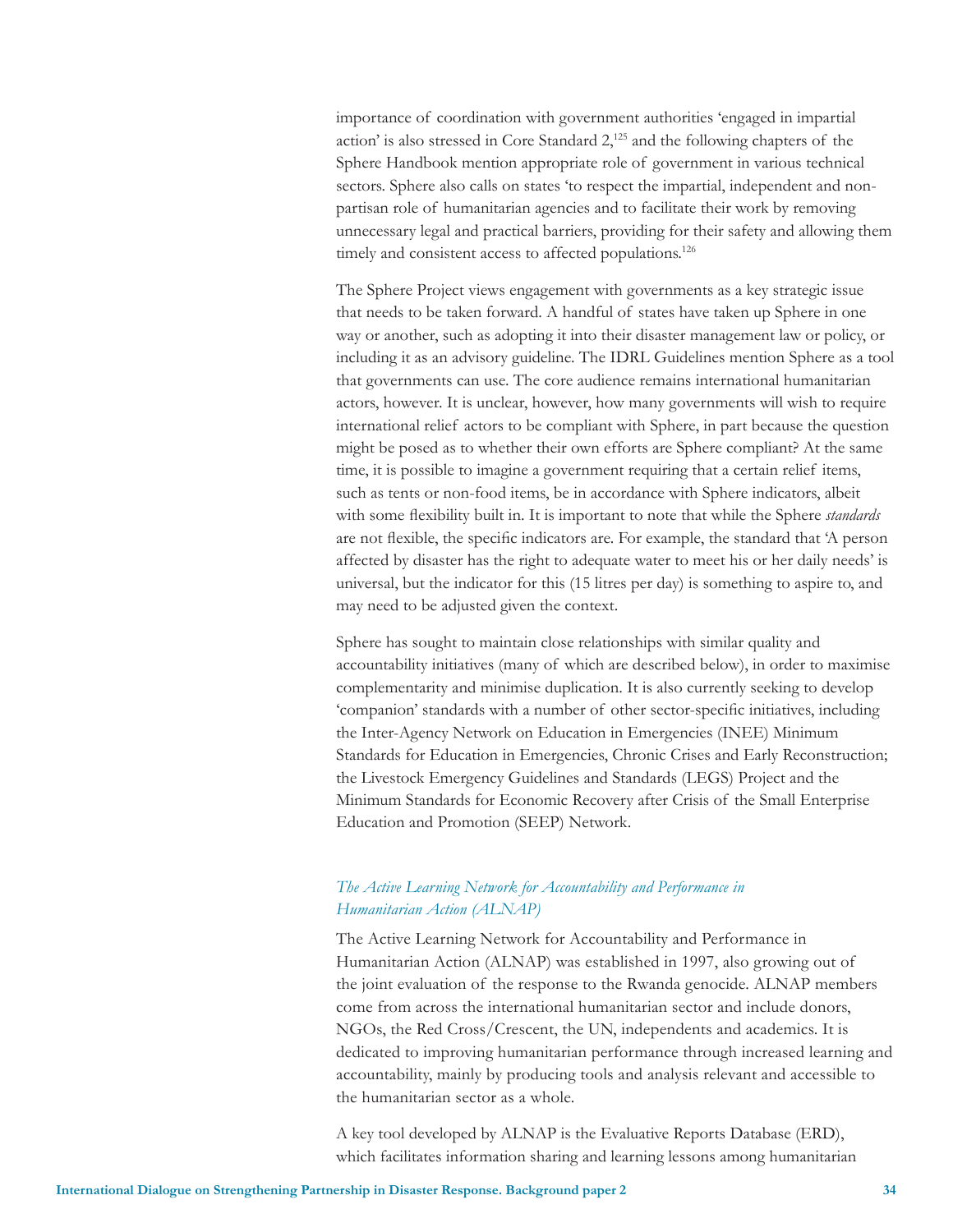organisations. The ERD is a bibliographic collection of evaluative reports of humanitarian action, lessons learnt studies and other types of reviews. ALNAP also publishes a 'State of the Humanitarian System' report as well as other periodic publications on evaluation, leadership issues and innovation. It also maintains a 'Haiti Learning and Accountability Portal'.

At ALNAP's 26<sup>th</sup> Annual Meeting, which was held in Kuala Lumpur and hosted by the Red Cross/ Red Crescent Movement with support from Mercy Malaysia, participants discussed the role of national governments in international humanitarian response to disasters. The meeting brought together representatives from national disaster management authorities (NDMAs) around the world, with representatives from the humanitarian organisations that make up the ALNAP network. The report from this meeting is referenced below.127

#### *Good Humanitarian Donorship (GHD)*

The Good Humanitarian Donorship (GHD) initiative is an informal forum and network of government donors that facilitates collective advancement of GHD principles and good practices. The work of the GHD group is based on the 'Principles and Good Practice of Good Humanitarian Donorship' endorsed by 17 donors in 2003. There are currently 37 members of the GHD group. The principles aim to enhance the coherence and effectiveness of donor action, as well as their accountability to beneficiaries, implementing organisations and domestic constituencies, with regard to the funding, co-ordination, follow-up and evaluation of humanitarian action.128

The GHD principles are mainly focused on the effectiveness of international humanitarian actors, and in particular the role that donors play in this. The role of national governments in humanitarian response is mentioned twice. First, in reference to preparedness and DRR, the donors pledge to 'strengthen the capacity of affected countries and local communities to prevent, prepare for, mitigate and respond to humanitarian crises with the goal of ensuring that governments and local communities are better able to meet their responsibilities and co-ordinate effectively with humanitarian partners.<sup>2129</sup> And second, in principle 5: 'While reaffirming the primary responsibility of states for the victims of humanitarian emergencies within their own borders, strive to ensure flexible and timely funding, on the basis of the collective obligation of striving to meet humanitarian needs.'130 Thus, it is notable that the reference to the primary role of the state is disaster response seems to function mainly as a qualifier for donors' commitments to providing funding.

That said, the GHD's current work plan includes a work stream on 'strengthened partnership with development partners and host countries'. This has included inviting a recipient country (Pakistan) to a recent GHD meeting.131 The GHD group also has a list of 11 countries with which they would like to engage more, including Mexico, South Africa, China, India among others. A meeting was held with representatives of six of these countries to introduce the GHD principles and create a platform for discussion.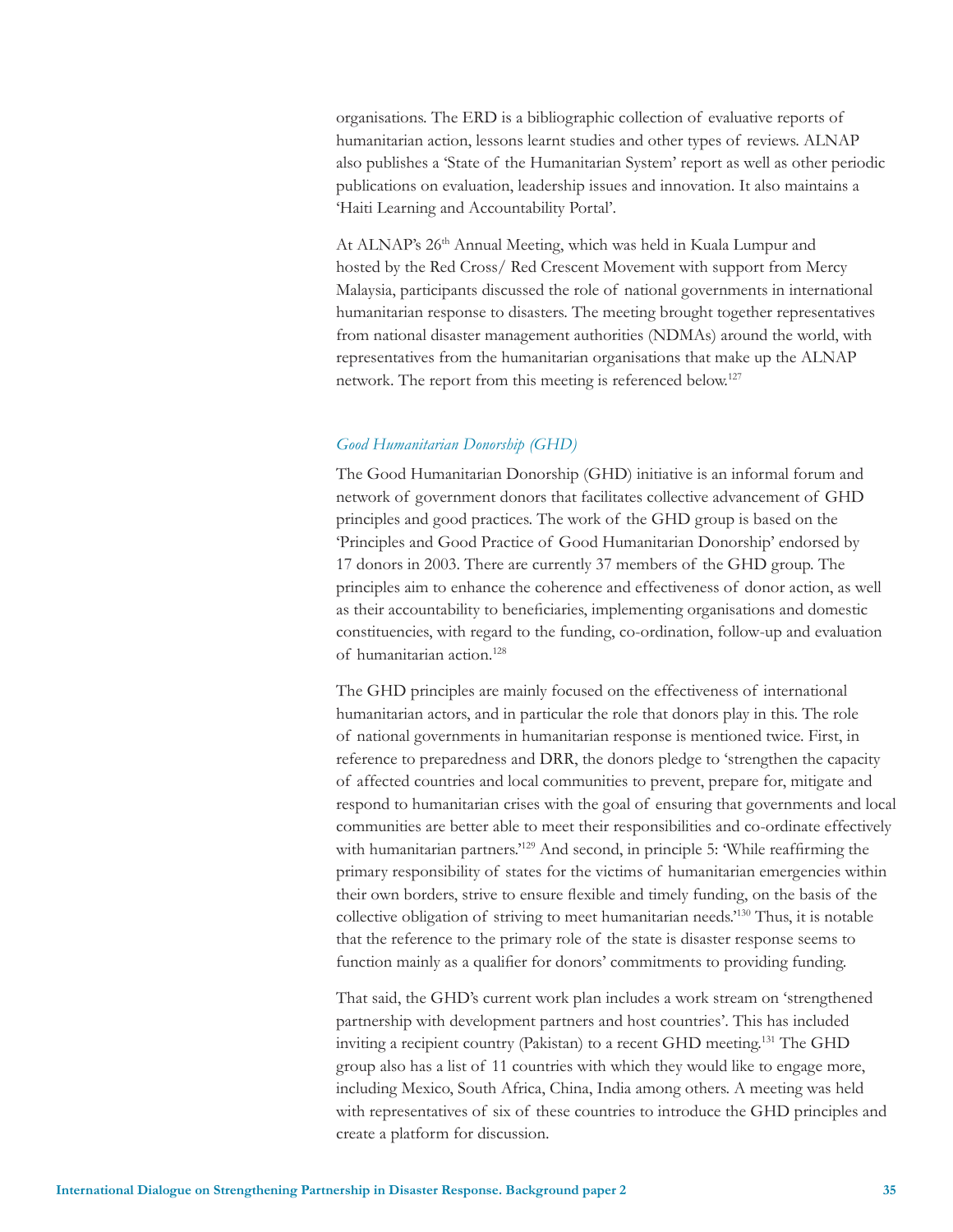#### *The Humanitarian Accountability Partnership (HAP)*

The Humanitarian Accountability Partnership (HAP-International) is another international initiative that focuses primarily on accountability to the intended beneficiaries of humanitarian action. Unlike the Code of Conduct and Sphere, HAP International is a membership organisation (with around 70 total members) and seeks to monitor and report on the implementation of HAP principles. It provides support to members and potential members on adhering to the HAP principles, through training and advice.132 The scheme is open to all humanitarian organisations and requires agencies to demonstrate that they meet specified performance benchmarks for humanitarian quality management; transparency; beneficiary participation; staff competencies; complaints handling and continual improvement. Certification is granted for three years subject to a compliance verification audit and mid-term monitoring.<sup>133</sup>

A recently updated 'HAP standard' was launched in 2010, and it aims to be more flexible and inclusive. Any stakeholder (NGO, UN agency, or government national disaster management agency) can apply it. However, at the moment, HAP members are mostly NGOs; some donors are associate members. It would be the role of HAP members rather than the HAP secretariat to 'roll out' the HAP Standard to governments. In Pakistan, HAP members there have invited and presented it to the counterparts in the ministries. They have shown interest, but so far no government has signed up to say they will use this. The HAP certification process is quite intense and it is difficult to imagine governments volunteering to undertake this kind of scrutiny from a non-governmental, voluntary mechanism.

In theory, governments could use the HAP Standard to ask incoming NGOs how they verify themselves. This could help the government to distinguish between different organisations. NGOs that subscribe to the HAP Standard have pledged to be accountable to not only the beneficiaries and the donors, but also the governments. HAP members have pledged not to work in any country illegally; they have to be approved by the government, and fully registered under the relevant ministry.

#### *COMPAS Qualité and Synergie Qualité*

The Quality COMPAS (also known in French as COMPAS Qualité) is the result of a six-year research project (from 1999-2004) on quality issues in the humanitarian sector. It is quality assurance method that comes with its own set of tools, training modules and consultancy services. These components have been designed for aid agencies with the overall aim of improving services provided to crisis-affected populations.134 The approach seeks to be context sensitive, in that it relies on questions to ask rather than responses to apply whatever the context.

Synergie Qualité is a related initiative of Coordination SUD, the umbrella organisation of French NGOs. Synergie Qualité stresses that approaches to humanitarian quality must address ethical values as well as organisational issues and technical competences. Chapters in its handbook, the *Guide Synergie Qualité*,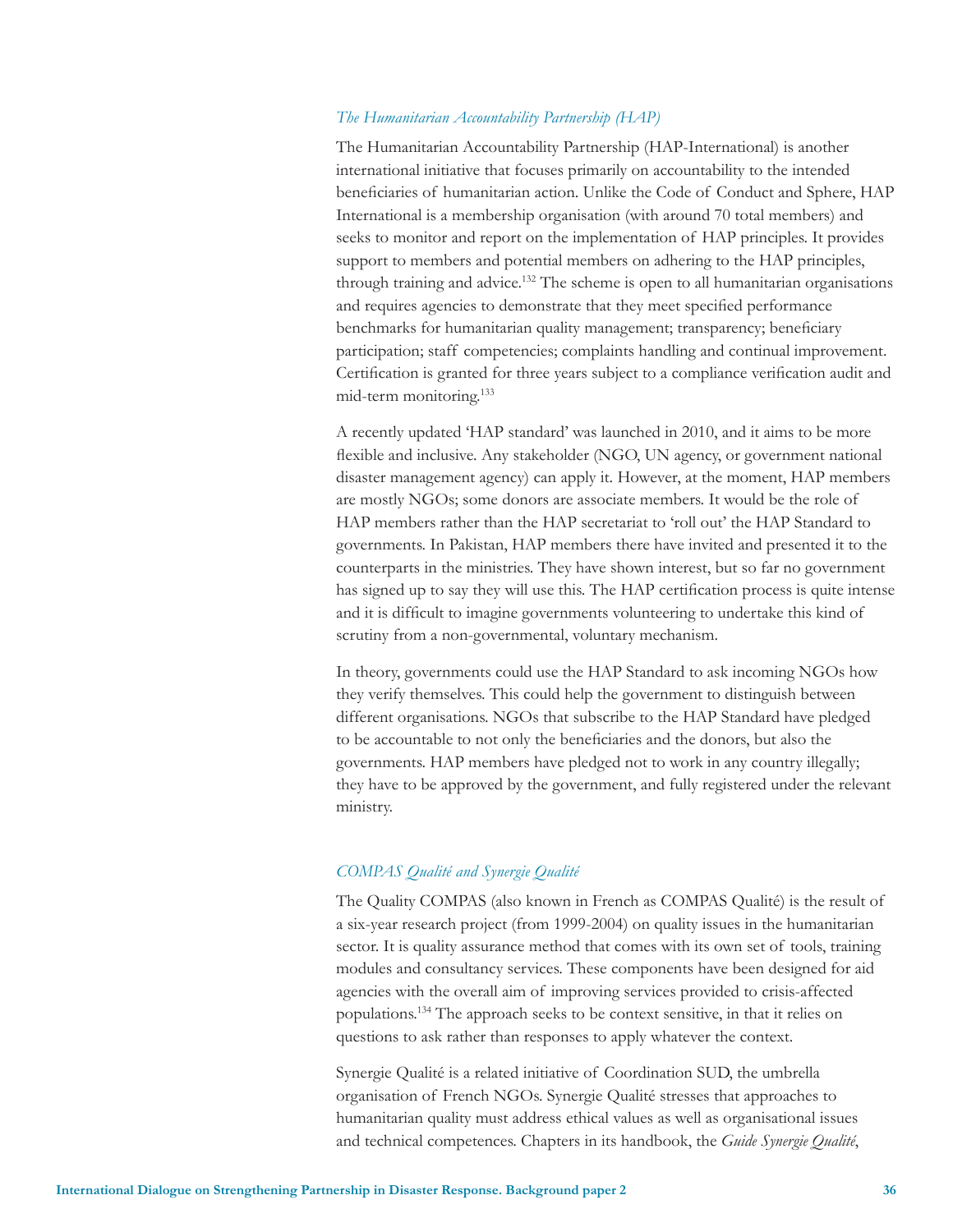emphasise five themes that should prompt self-questioning. These are humanitarian ethics, corporate governance, human resource management, the project cycle and the role of the affected population. The project management chapter introduces the 'COMPAS Qualité' tool.135 Both tools, which are available in English and French, emerge from the 'Dunantist' NGO tradition of being more independence and oppositional towards the government.136 National authorities are mentioned as entities that need to be informed of projects, and as a potential source of unwanted interference in NGO activities, for example.

#### *The Emergency Capacity Building Project (ECB)*

The Emergency Capacity Building Project grew out of an initiative of the emergency directors of seven large, Western (and Anglophone) non-governmental agencies: CARE International, Catholic Relief Services, International Rescue Committee, Mercy Corps, Oxfam GB, Save the Children and World Vision International, in 2003. The organisations were concerned with the increasing intensity of natural disasters and armed conflicts, and the strain this put on the capacity of international organisations to respond. In particular, there was concern that many organisations flood the scene of a humanitarian emergency with little or no collaboration between them. This in turn has consequences for organisations' finances, staff capacities and accountability to affected populations.<sup>137</sup>

The first phase of the ECB Project (2005-2008) focused on the global level, and key outputs included the Good Enough Guide, the Building Trust Toolkit and the ECB Simulations Tool. The Good Enough Guide emphasises simple and practical solutions for humanitarian practitioners in the field. It encourages the user to choose tools that are safe, quick, and easy to implement. The Guide draws on the work of other NGOs and inter-agency initiatives, including Sphere, ALNAP, HAP International and People In Aid. It aims to break down accountability and impact measurement into simple 'to dos' for busy field staff to digest on the run, focusing on how standards, principles and guidelines can be applied in various emergency settings.<sup>138</sup>

The second phase of the ECB Project (2008–2013) involves five consortia at the field level, in Bangladesh, Bolivia, the Horn of Africa region, Indonesia and Niger. Each consortium is made up of some or all of the six ECB agencies, who work in partnership with other NGOs, UN institutions, local partners, communities, and government actors.139 The aim of the consortia activities is not only to improve the performance and accountability of consortia members but also to 'decrease the risks from disasters through local and national government policy changes'. Government departments are observer members in at least two of the consortia. In Bangladesh, for example, the consortium works in partnership with the government's comprehensive disaster management programme (CDMP) and in Bolivia it works with the Bolivian Vice Minister for Civil Defense (VIDECICODI). In Bangladesh, ECB agencies are engaging in joint advocacy to influence the enactment of a comprehensive Disaster Management Act for the country.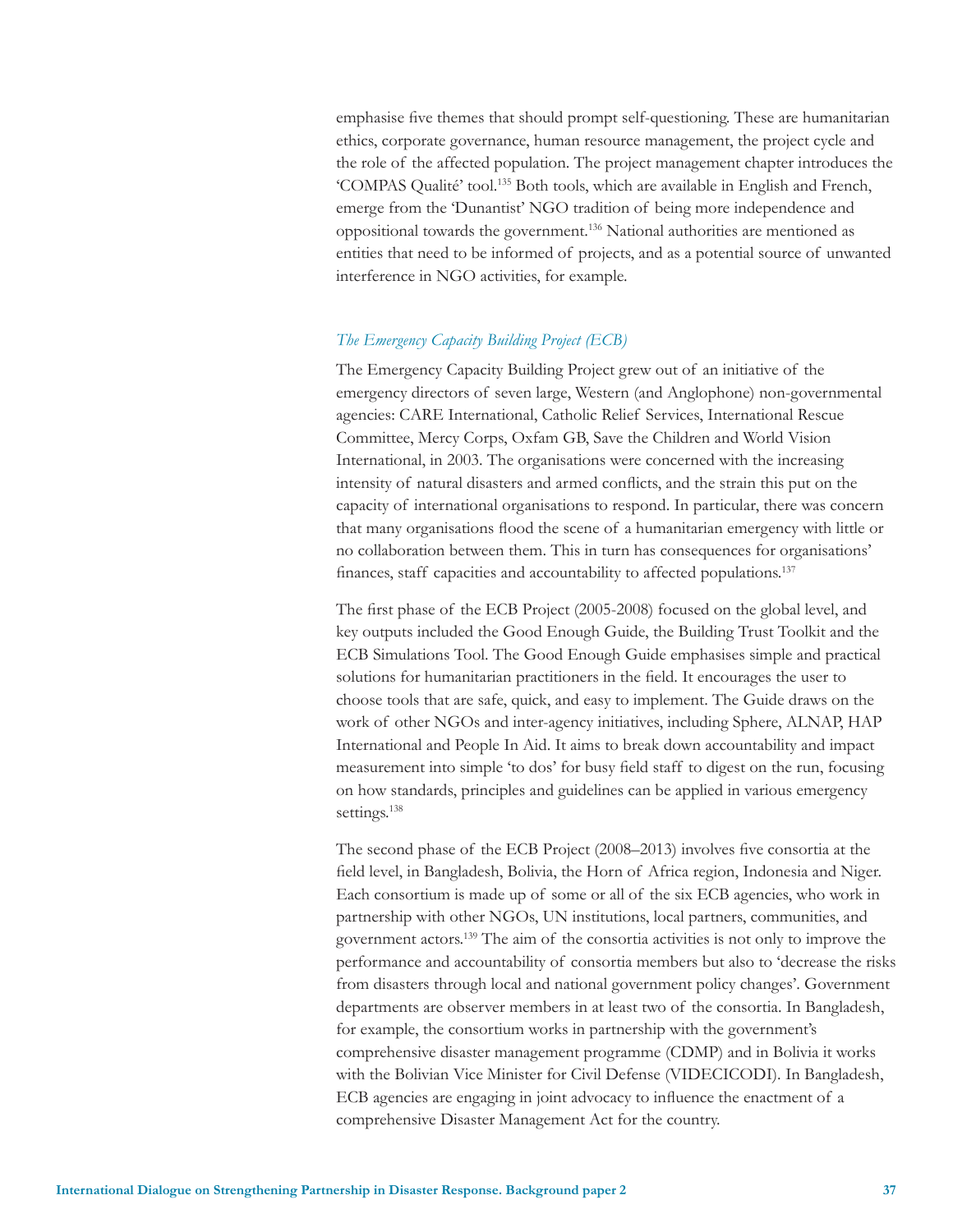#### *INGO Accountability Charter*

The International Non-Governmental Organisations (INGO) Accountability Charter was launched by a group of INGOs in 2006. These included ActionAid International, Oxfam International, International Save the Children Alliance, among others. The Charter seeks to set common standards of conduct for INGOs and also creates mechanisms to report, monitor and evaluate compliance as well as provide redress.140 The Charter is voluntary; signatories agree to apply the Charter progressively to all of its policies, activities and operations. The Charter does not replace existing codes or practices to which signatories may also be party.<sup>141</sup>

The Charter states that NGOs can 'complement but not replace the over-arching role and primary responsibility of governments to promote equitable human development and wellbeing, to uphold human rights and to protect ecosystems.' It also states that NGOs 'can often address problems and issues that governments and others are unable or unwilling to address on their own. Through constructive challenge, we seek to promote good governance and foster progress towards our goals.' The Charter recognises that 'transparency and accountability are essential to good governance, whether by governments, businesses or non-profit organisations'.142

#### *Other sector-specific initiatives: Human resources, education, food aid*

The People in Aid Code is aimed at strengthening NGO staff management and includes principles and indicators concerning human resources strategies; staff policies and practices; management and leadership; consultation and communication; recruitment and selection; learning, training and development; and health, safety and security. It also includes a manual providing guidance on implementing the code. While organisations can informally use the code as a good practice and self-assessment tool, they can also obtain a 'quality mark' from People in Aid, which verifies successful implementation through a social audit.

The Minimum Standards for Education in Emergencies, Chronic Crises and Early Reconstruction were developed by the Inter-Agency Network for Education in Emergencies (INEE) through a consultative process that involved the participation of thousands of individuals in more than 50 countries in 2003 and 2004, including Ministries of Education. They were created in 2004, updated in 2010 and have been translated into 21 languages. The Minimum Standards are designed for use in emergency response, emergency preparedness and in humanitarian advocacy and are applicable in a wide range of situations, including natural disasters and armed conflicts. They are designed to meet the needs of different types of organisations, including governments, and they include a section on ways to ensure that the Standards reinforce existing government education standards.<sup>143</sup> The INEE Minimum Standards are formally recognised as companion standards by Sphere.144

The draft revised Code of Good Conduct in Food Crisis Prevention and Management (2009) has been adapted from the 1990 Food Aid Charter and involves states, intergovernmental organisations, NGOs, OECD technical and financial partners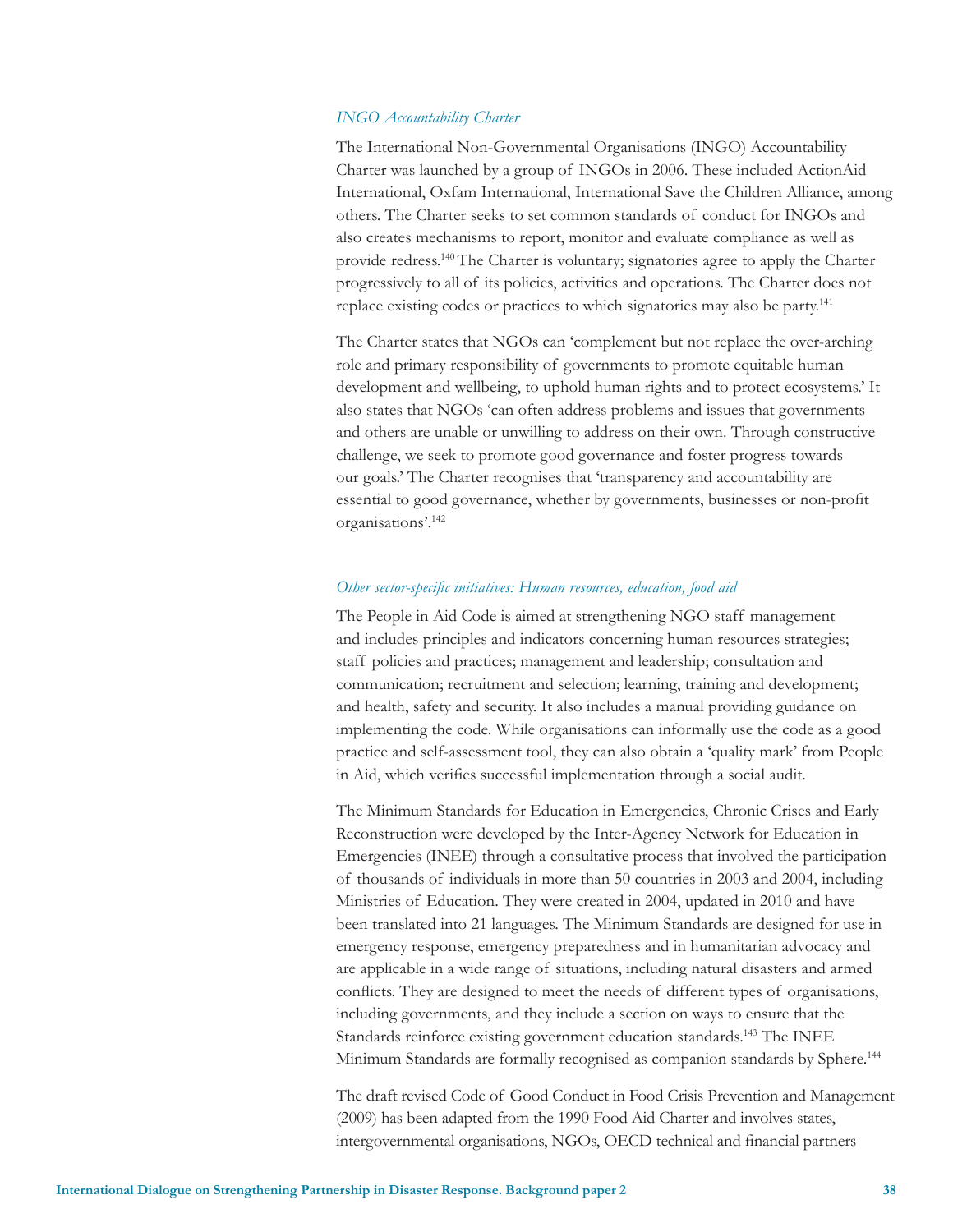and civil society organisations. It consists of a set of principles and commitments concerning food security, information and analysis systems; a dialogue and consultative framework; and a strategic framework governing response to food crisis.

#### *Other initiatives on accountability to beneficiaries*

Several other initiatives are taking shape that aim to improve communication with and accountability to the recipients of humanitarian aid. These include the Communicating with Disaster Affected Communities (CDAC) network, a group of aid agencies, media assistance providers and OCHA, that aims to address the information needs of those affected by a crisis and improve communication with those populations. In particular, CDAC seeks to promote two-way communication, including through new technology initiatives.145 Another initiative is the CDA (Collaborative for Development Action) Collaborative Learning Projects, which includes the Listening Project. The Listening Project began in 2005 and aims to be 'a comprehensive and systematic exploration of the ideas and insights of people who live in societies that have been on the recipient side of international assistance'.146 The Listening Project has organised Listening Exercises in over a dozen countries.<sup>147</sup>

The Inter Agency Standing Committee (IASC) has also recently decided to look more closely at strengthening accountability to affected populations through twoway communication and involvement of beneficiaries in the programme cycle. The IASC 'will explore the possibility of establishing an inter-agency mechanism to improve participation, information provision, feedback and complaint handling'.148

#### **4.3 Certification schemes**

#### *NGO certification*

As described in section 4.1, the evaluation of the Rwanda response in 1994 contained recommendations for a system of regulation and accreditation of NGOs, which were not taken up. The Tsunami Evaluation Coalition also recommended greater investment in quality control, including agency accreditation or certification.149 The response to the Haiti earthquake of 2010, in which thousands of NGOs, many of them unqualified 'cowboy NGOs', rushed in to help has prompted renewed calls for an NGO certification scheme. The media's at times quite negative portrayal of the humanitarian response in Haiti has given further impetus to these calls in a similar way to the 1994 Rwanda crisis.<sup>150</sup>

It is unclear exactly what direction they will take, but there are a number of efforts underway to establish some sort of a new NGO certification process. Efforts are underway by NGO consortia to determine the minimum commitments of organisations to be included as part of a Cluster and in the Humanitarian Country Team, for example.151 If it did, it would likely be driven by Western NGOs and/or a group of OECD-DAC donors, although possibly with the involvement of Southern NGOs and/or non-DAC donors. This could be similar to the schemes many DAC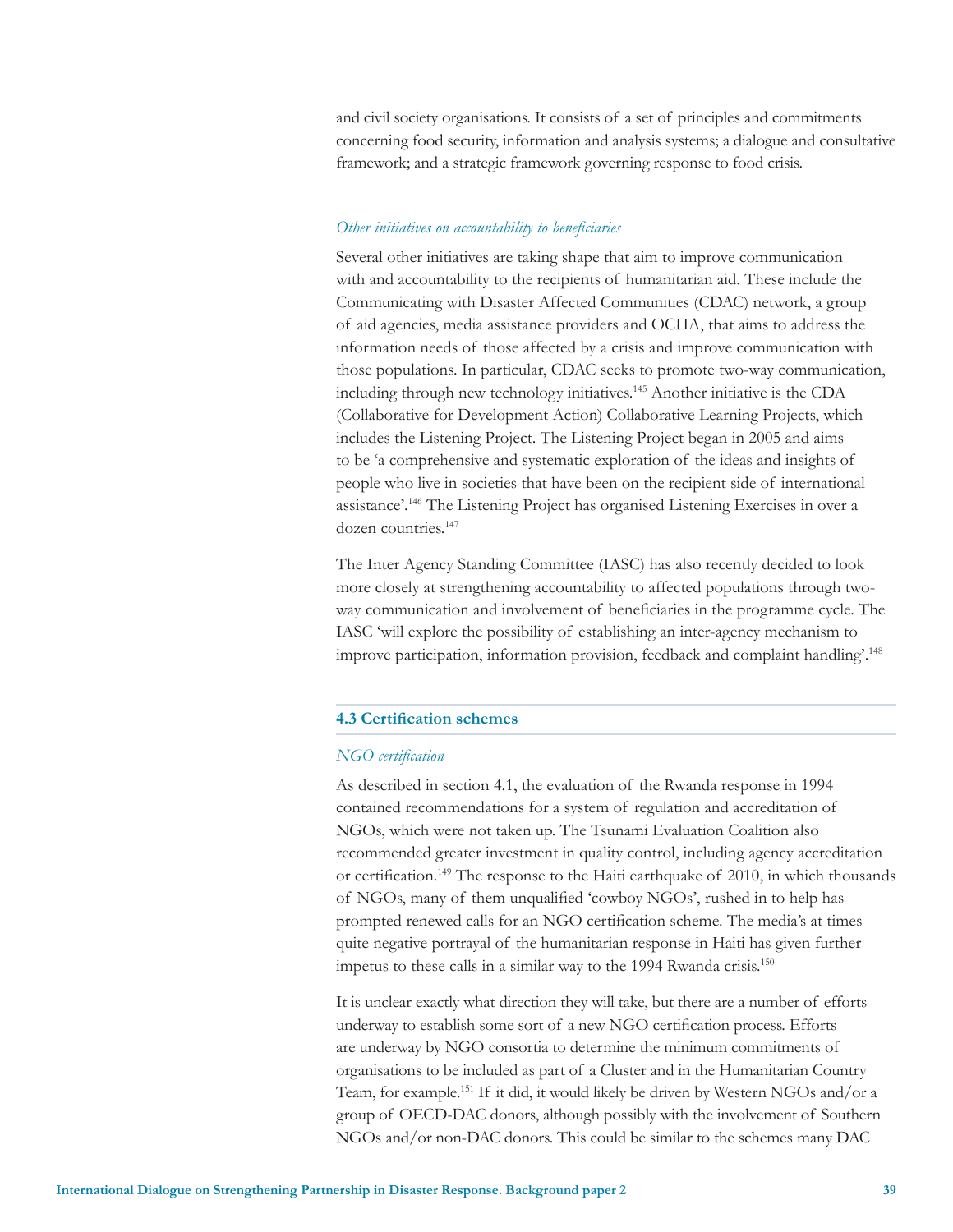donors (including AusAID and others) already have, whereby its NGO partners are formally pre-certified, including through quality checks and verification of processes and corporate standards. The Netherlands requires its NGO partners to obtain the International Standards Organisation (ISO) certificate, for example. These certification processes require extensive time and cost, so a key question will be how to make an international level certification process open to smaller and non-Western NGOs.

From the point of view of a national government that has just experienced a natural disaster, several questions remain as to how and whether such a global NGO certification scheme might be useful. First, it is important to note that in many smaller disasters, the problem is a lack of funds and responding organisations (including NGOs), not too many of them. But even for large disasters where a state is over-run by inexperienced and inappropriate NGOs, a key question would be whether the government would choose to accept only globally certified NGOs. Would it turn away NGOs that did not have the certification? How could they avoid also turning away local or regional NGOs that, although well qualified, had not obtained the certification? And what practical mechanisms would need to be in place to quickly distinguish between certified and uncertified NGOs?

#### *The INSARAG External Classification (IEC) process*

As with responding to mega disasters more generally, urban search and rescue (USAR) is a popular undertaking. SAR teams have been formed in many countries, and are increasingly interested in deploying to respond to earthquakes around the world. Even Western countries with no serious earthquake risk have formed SAR teams as a way to respond to potential terrorist attacks, for example. The plethora of SAR teams that can arrive on the scene, as well as the need to coordinate quickly and effectively to save the lives of people trapped in buildings, has sparked the creation of an effective mechanism for SAR coordination in the form of INSARAG (see section 2.3).

One of INSARAG's key tools is the accreditation process, whereby USAR teams deploying internationally are classified as 'Medium Teams' or 'Heavy Teams' through the INSARAG External Classification (IEC) process. More than 20 countries have successfully undergone the IEC since it started in 2005, while many others have shown keen interest or are preparing their USAR teams for upcoming IECs. IEC teams are well recognised by the INSARAG tab they wear, and have most recently responded in earthquake-affected countries such as Indonesia, Haiti and Japan.<sup>152</sup>

This aims to ensure that qualified and appropriate USAR resources are deployed accordingly. The request for this accreditation came from the SAR teams themselves, who wanted to be seen as 'internationally certified' according to the INSARAG Guidelines. As noted in the introduction to the Guidelines, an IEC 'is a demanding process that is not to be underestimated. It requires the total executive and operational commitment of the sponsoring agency, the USAR team as well as several other stakeholders to ensure success.'153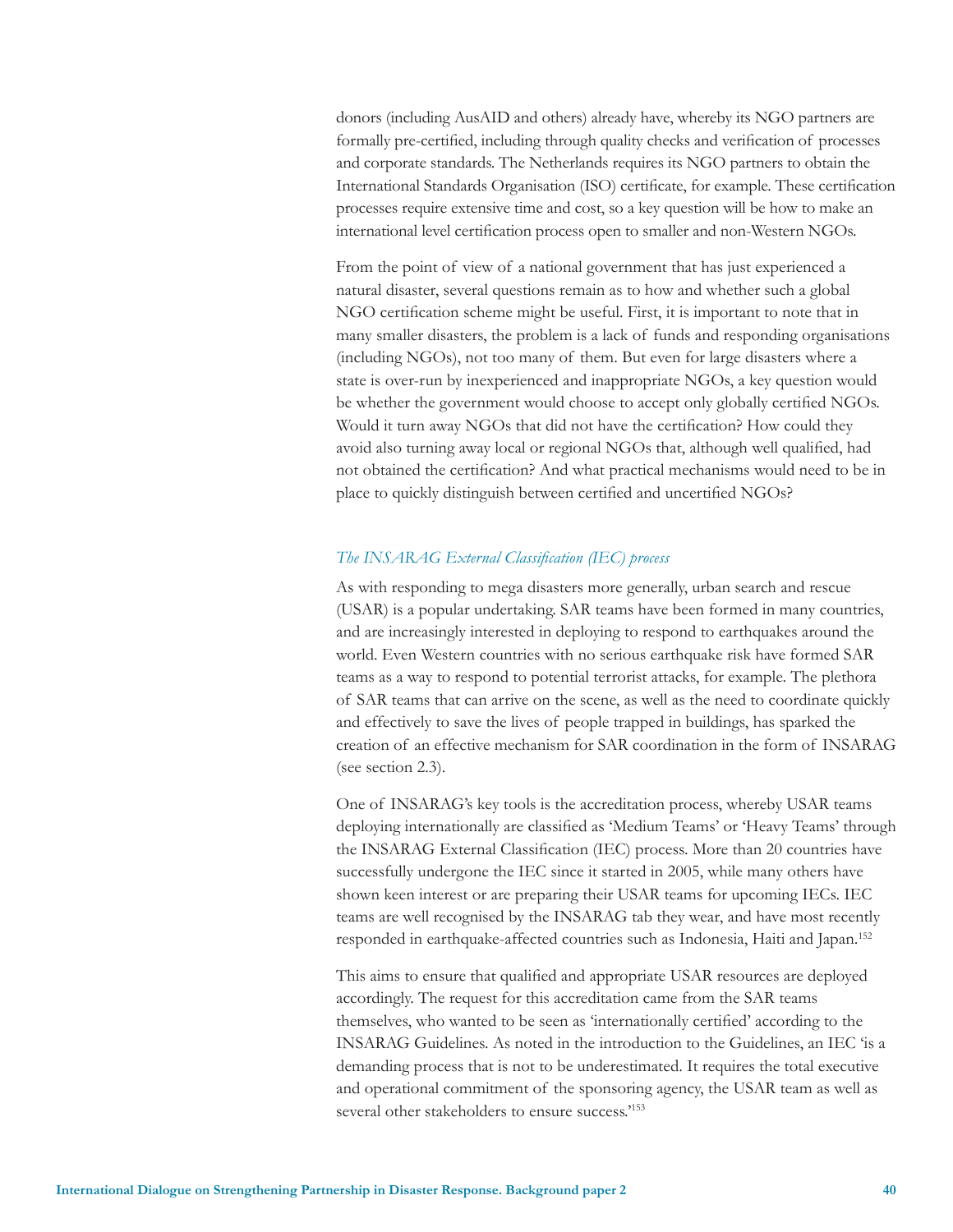The USAR community has been able to achieve this level of standardisation and professionalism through the IEC for a number of reasons, not all of which are present in the humanitarian sector more broadly. First, the search and rescue period is easy to define, since it lasts no longer than ten days. The stakeholders for the IEC process are finite and are easy to identify (unlike the mind-boggling array of NGOs potentially involved in disaster response). Lastly, there is an understanding that there is a need for professionalism in response. If a team arrives too late, there is a clear risk of being criticised, not to mention failing to save lives. On the other hand, the USAR sector also has 'cowboy' teams that have no desire to participate in system or be classified. The IEC requirements aim to be set at a level strict enough to ensure an effective response, but accessible enough to entice teams to participate.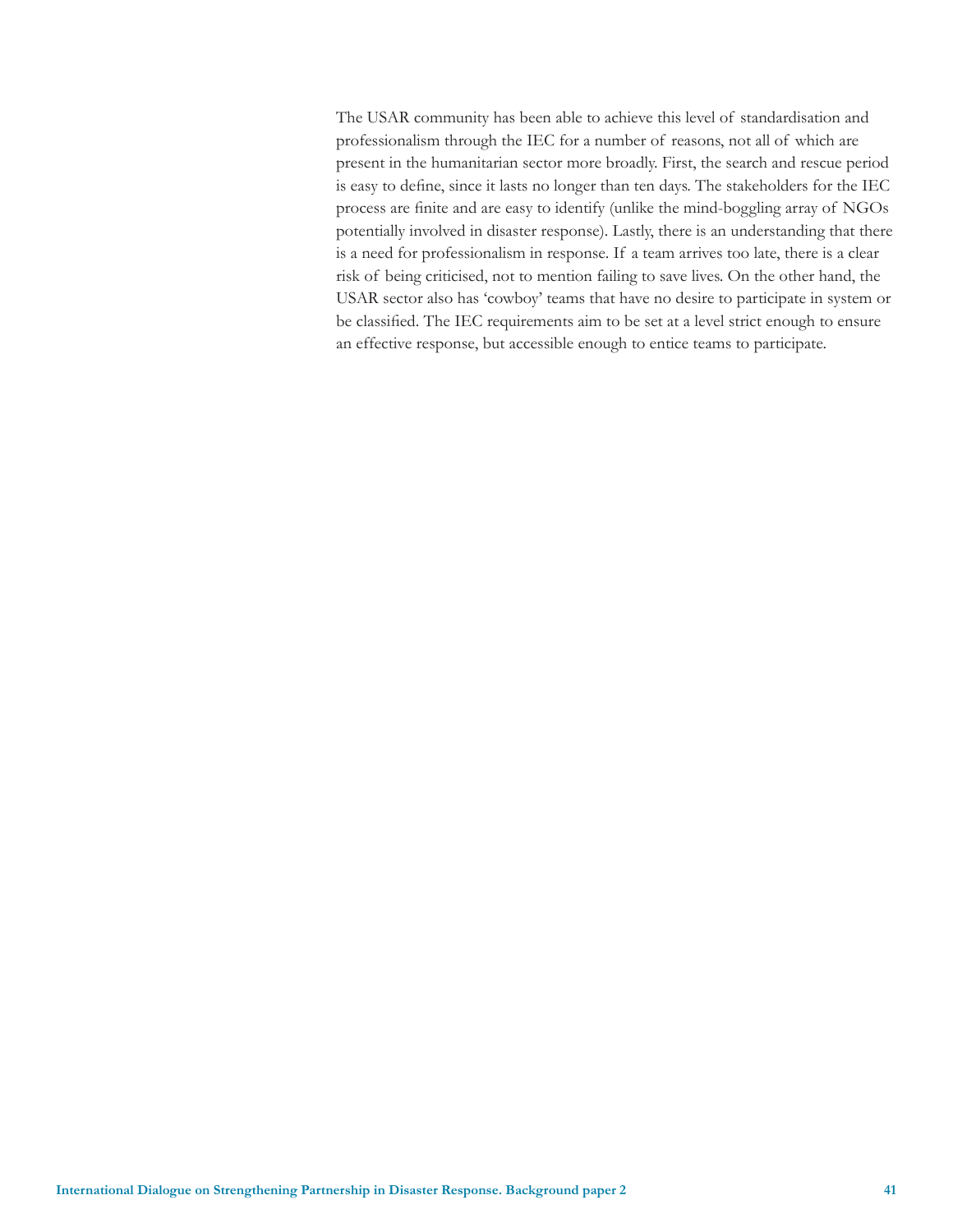**5 International initiatives to improve the coordination of international assistance**

The last five to six years have seen a concerted effort on the part of the international humanitarian response system to improve the effectiveness of humanitarian response by ensuring greater predictability, accountability and partnership. These efforts are known collectively as 'humanitarian reform'. Humanitarian reform grew out of a review of the international humanitarian system in 2004 commissioned by the UN Emergency Relief Coordinator (ERC) Jan Egeland. This review identified major gaps in international humanitarian response capacities, especially between the UN, the Red Cross/Red Crescent Movement and NGOs,154 notably the ad hoc, unpredictable nature of many international responses. In 2005, the Inter-Agency Standing Committee (IASC) introduced the cluster approach to address the problems identified in the review.

In addition to the cluster approach, another key pillar of 'humanitarian reform' has been improving the leadership of international humanitarian action through strengthening the Humanitarian Coordinator (HC) system and establishing Humanitarian Country Teams (HCTs) at the field level. These initiatives are described in the following section, with a particular focus on how they relate to the host government. Humanitarian reform has also sought to address financing challenges, working the recently established financing mechanisms such as the Central Emergency Response Fund (CERF) and the Common Humanitarian Funds (CHFs). (See paper I for more discussion of financing issues.)

#### **5.1 Cluster approach**

The cluster approach was conceived as a way to address gaps and strengthen the effectiveness of humanitarian response through building partnerships. The basic idea is to identify a lead agency for each response sector (water, health, etc.) to provide predictable leadership and coordination and acts as the 'provider of last resort'. In this way, the cluster approach aims to ensure predictability and accountability in international humanitarian response, by clarifying the division of labour among organisations, and better defining their roles and responsibilities within the different sectors. Each of nine response areas (sectors), as well as two service areas and four 'cross-cutting issues', are assigned to a lead agency or agencies or focal point. The 'cluster lead agencies' are mainly UN agencies but also include one international NGO, the International Organisation for Migration (IOM) and the IFRC.

The overall goal of the cluster approach is to make the international humanitarian community more structured, accountable and professional. In theory, this should make the international system a better partner for host governments, local authorities and local civil society. In practice, however, relationships between clusters and relevant authorities have been one of the biggest challenges for the implementation of the cluster approach. Both external evaluations of the cluster approach, in 2007 and 2010, while generally positive about the usefulness of the cluster approach over all, have found the lack of alignment between the clusters and government line ministries and local authorities to be a recurrent problem. A related problem has been the only marginal participation of local NGOs in the clusters.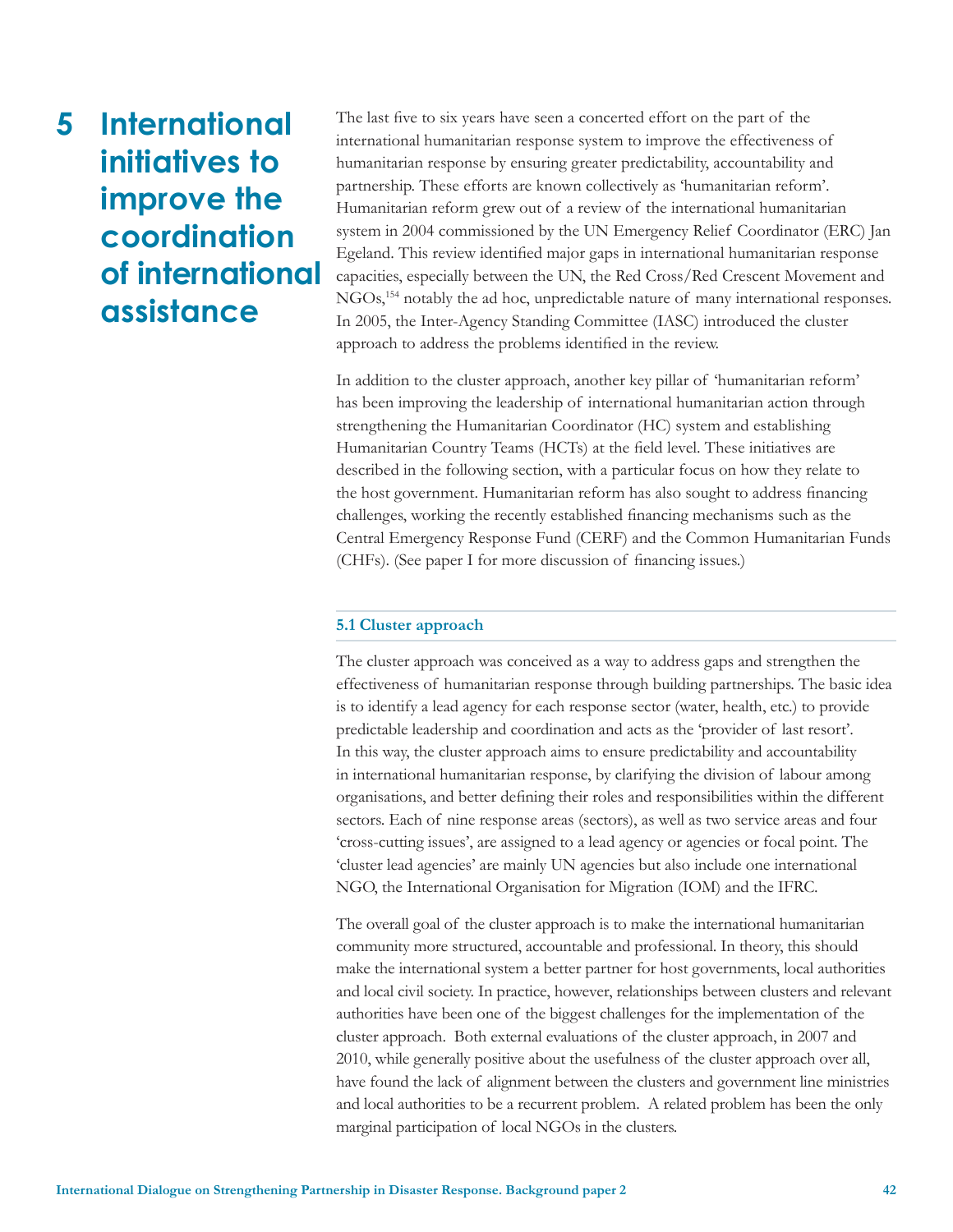Working in alignment with government ministries can be challenging during a disaster, when the responsibilities of different line ministries (e.g. health, social welfare, urban planning or housing) can be unclear or shifting, as the emergency evolves from relief to recovery. But a major reason for the shortcomings is that the cluster approach was a response to deficits in the international agencies. It is thus by design oriented to deficiencies at the global rather than country level. There is no reason why clusters cannot act as clear point of contact and forum for linking international humanitarian actors to national and local authorities and civil society. To date, however, clusters have frequently integrated national and local actors either insufficiently or inappropriately, thereby undermining national ownership. Clusters too often either lack exit strategies or develop them too late and therefore neglect the importance of government involvement. Efforts to strengthen ownership have been made, but with limited success.

The most recent evaluation of the cluster approach identified various reasons for this lack of coordination or integration, including:

- Existing government- or civil society-led coordination fora are often weak or dysfunctional and government authorities often have insufficient capacities for taking over coordination responsibilities. Even where clusters are systematically trying to implement co-chair arrangements with government or local authority officials, their engagement often remains formalistic and their commitment low due to a lack of capacity and political will.
- Due to the 'myth of speed' and the international mindset of humanitarian response and the cluster approach, too little analysis of existing structures and capacities takes place before clusters are implemented.
- International actors have few incentives to integrate with existing mechanisms.
- The cluster approach seeks to enhance predictability, which implies less flexibility for adapting to local circumstances.

It is important to note that the problem of a lack of alignment predates the cluster system. As a recent report observes:

Regardless of whether or not clusters are used, the essential issue is the same: international coordination systems are typically not sufficiently respectful of host governments' primary role in responding to emergencies on their soil. Government officials are not systematically invited to coordination meetings, nor is sufficient effort made to ensure that they can participate actively in them, for instance through the translation of key documents and the use of local languages.

The language issue is not trivial. As one report found in relation to coordination in the tsunami response: 'where coordination meetings are dominated by international agencies, English becomes the medium of communication at the expense of already marginalised local participants.'

There have been examples of positive collaboration. Following the 2005 earthquake in Pakistan, twelve clusters were established, and in this instance the government was genuinely engaged. The system provided the government with an interface with the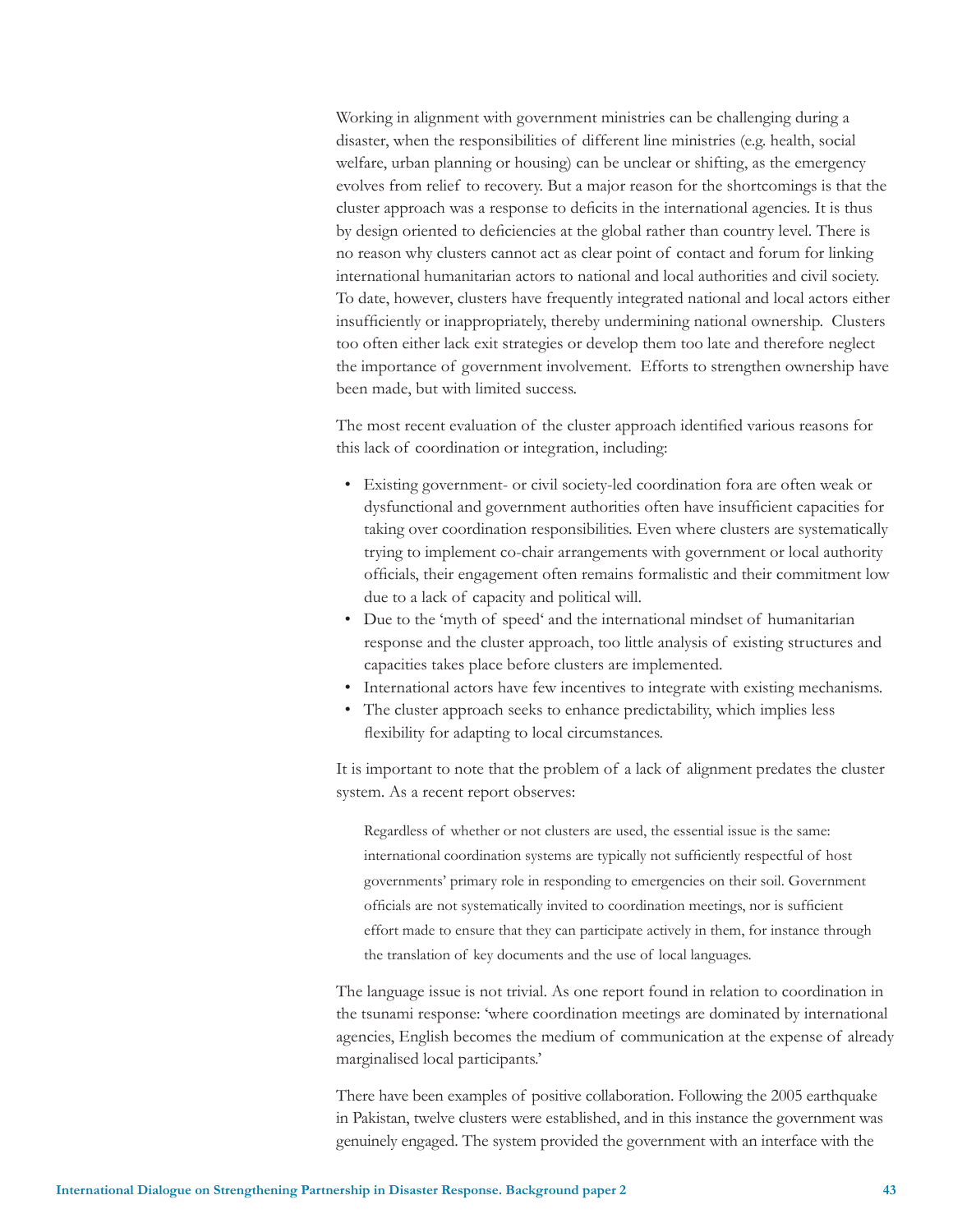wider humanitarian response; line ministries were able to coordinate directly with relevant agencies and the military could clearly see which actors were working in which locations. In Myanmar, clusters have strengthened regional and national response capacities, due to the involvement of the regional body ASEAN. Elsewhere, initiatives within clusters have focused on national capacities such as working groups for capacity-building of national stakeholders within the health, education and nutrition clusters and efforts. In general, clusters tend to have a clear natural government counterpart on WASH and food security, but less so on issues like protection.

Clusters have also provided a platform for joint advocacy, especially in the area of protection. In Myanmar, for example, the cluster system enabled humanitarian actors to start discussing the sensitive topic of protection with the government. In the occupied Palestinian territories (oPt), clusters feed into an advocacy subgroup of the Humanitarian Country Team. Clusters have also worked with local authorities in some instances to develop local standards, or adapting existing standards to local circumstances. This happened for example with nutrition standards in Haiti, standards for community-based child protection systems in Uganda, standards for the mental health and psycho-social support sector in the oPt, the creation of a standard referral pathway for gender-based violence cases in Uganda and Chad and rules on the multiplication of cassava cuttings to prevent the spread of diseases in Uganda.

Despite these examples of collaboration and improvement, some governments have registered their resistance to the cluster approach. A study of the national and international responses to a number of disasters in Latin America and the Caribbean noted that in the three quite different recent disaster responses examined governments that requested global international assistance in the face of major disasters, and welcomed OCHA assessment missions (UNDAC), specifically did not request that the UN system mobilise a cluster approach response. In response to the floods in Pakistan in 2007, the cluster approach was much less successful than in 2005 due to the failure of the UN country team to appreciate the government's resistance to a full-scale international humanitarian response, including a large number of clusters. In the wake of medium- to large-scale disasters, there is frequently pressure from all of the global clusters to take part in the response, especially when a joint appeal is being compiled. This can sometimes be driven more by headquarters than the field.

There is no inherent reason why the cluster approach cannot improve working relations between national governments and the international response system. As a recent guidance note stipulated, 'International humanitarian actors should organise themselves in such a way as to buttress and strengthen existing national structures . . . The more clusters can mirror or easily relate to national and local government coordination structures and plans, the better the chance of a harmonised and complementary approach to the response.' They key to such harmonisation is preparedness. Discussing potential coordination systems in advance of a disaster, e.g., through contingency planning and joint simulation exercises, should allow the clusters to be better tailored to local structures. At the time of a disaster, clusters can also improve by seeking to hold meetings at the government's offices and use communication strategies that allow national actors to participate.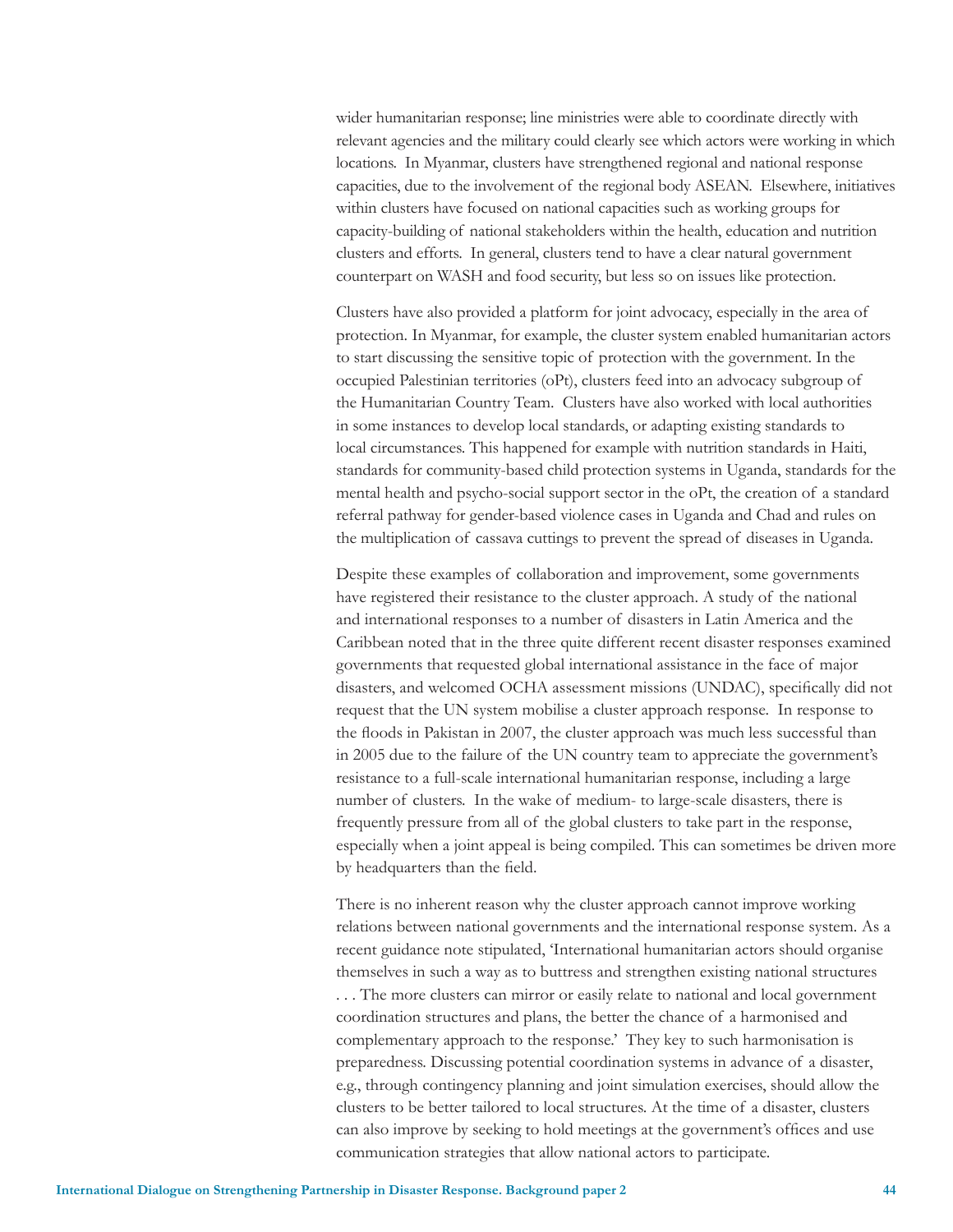#### **5.2 Leadership of the international response: Humanitarian Coordinators and Humanitarian Country Teams**

Strong leadership can make all the difference between international assistance that quickly and effectively meets people's needs, and assistance that is poorly coordinated, inappropriate or slow to arrive. A key part of effective leadership is working effectively with national actors, including the government. If the top international humanitarian personnel make it clear that working with government is a priority, this ethos will trickle down through the 'system'.

Within the international disaster response system, a key person is the UN Resident Coordinator / Humanitarian Coordinator (RC/HC). As RC, he or she is the in-country representative of UNDP and the designated representative of the Secretary-General. As HC, he or she is accountable to the Emergency Relief Coordinator (ERC). The functions and reporting lines of the RC and the HC are separate, but are often combined in one person/office. The RC/HC is responsible for overall leadership of humanitarian coordination; representing the UN system to high levels of government and other high-level liaison; and facilitating sensitive political or inter-agency agreements. The specific humanitarian functions usually include chairing the overall coordination body for the relief effort, facilitating agreement on division of responsibilities, negotiating access to emergency areas for all organisations and advocating for humanitarian concerns.

There are benefits and drawbacks to a combined (or 'double-hatted') 'RC/HC' role. On the one hand, an RC/HC is often able to better relate to governments, on the basis of close relations he or she has developed with government over time, which can be brought into the humanitarian sphere. On the other hand, particularly when the RC/HC is 'triple-hatted', i.e. also functioning as a Deputy Special Representative to Secretary-General (SRSG) for a UN peace operation, there is potential for independent humanitarian leadership to be compromised by political concerns. It is also questionable whether it is feasible for one individual to have so many functions and responsibilities without strong policy advice and support. However, the doublehatted model has become predominant, particularly following the opposition of some national governments to the appointment of a stand-alone Humanitarian Coordinator. Clearly a good HC will have the ability to cultivate good relations with government, but also willingness to stand up to government when needed, as well as an experience and knowledge about the humanitarian system. When this does not exist in one person, support will be needed.

Strengthening Humanitarian Coordinators was one of the pillars of the humanitarian reform efforts begun in 2005. This has involved creating a Humanitarian Coordinator pool, holding workshops and retreats to build HC capacity, as well as greater efforts to recruit women and individuals from the South. Progress has been mixed, however. One report by a coalition of NGOs was sharply critical of a lack of in-country leadership by the UN in many of the countries where the clusters are being implemented. The research found that Humanitarian Coordinators had failed to challenge governments on issues such as humanitarian space and principles, or had sidelined humanitarian issues in favour of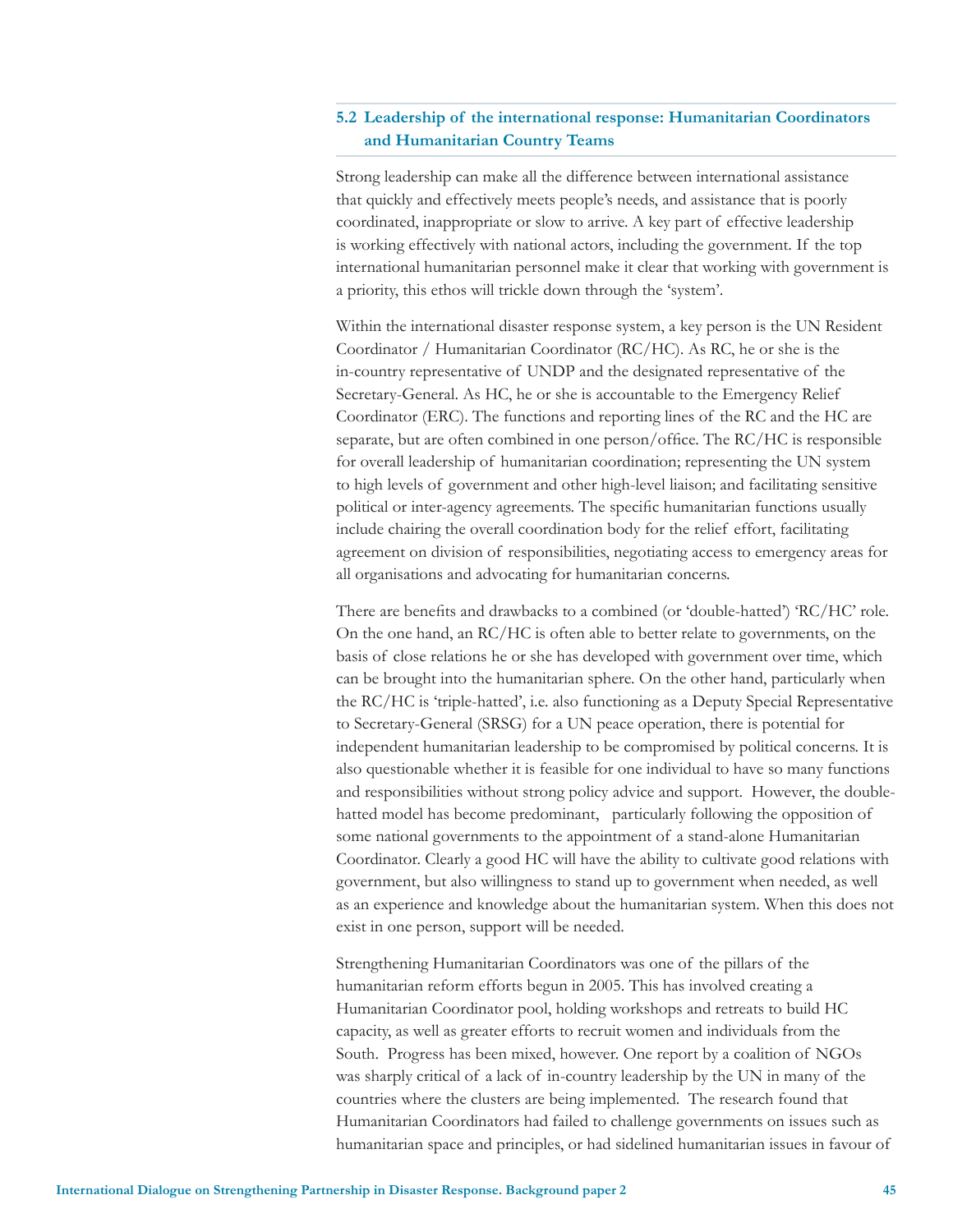other considerations. It concluded that although the reasons for this are varied, and depend in part on national and local circumstances, one reason was an international perspective that focused on international systems of humanitarian response, without sufficiently considering the implications of the proposed changes for national and local government structures, or the roles of national civil society actors and NGOs.

Having experience leading humanitarian response is a key skill for HCs, as well as Resident Coordinators who may be called upon to quickly fill the HC role. In Myanmar, the acting HC played a crucial role in negotiations with government, highlighting the importance of HC leadership and humanitarian skills. By contrast, in Laos an RC and UN Country Team focused on development and, having limited understanding of emergency issues, were reluctant to switch gears for an emergency, leading to a slow response in the aftermath of Typhoon Ketsana. In response to the Haiti earthquake, the HC was not adequately or quickly provided with outside support, which was necessary given the enormity of the task and multiple roles the person was being asked to juggle.

The international response system is actively seeking to address these shortcomings. A recent letter from the ERC to UN Member States explains, 'On leadership and coordination, the IASC Principals agreed to convene within 72 hours of a new crisis to discuss the appropriate model for coordinating international humanitarian efforts and the deployment of senior agency staff as required to support the UN Resident Coordinator and country teams, to develop a resource strategy and cover any leadership gaps.' The IASC organisations are also aware of the 'need to improve their alignment with national structures for emergency preparedness and response'.

Steps have recently been taken to formalise and clarify the 'centre-piece of the new humanitarian coordination architecture established by humanitarian reform': the Humanitarian Country Team (HCT). The HCT is meant to be established in all countries with an HC position. In countries where there is no HC position, an HCT is established when a humanitarian crisis erupts or a situation of chronic vulnerability sharply deteriorates. An HCT is also established to steer preparedness activities, if no other adequate coordination mechanism exists. The HCT is composed of organisations that undertake humanitarian action in-country and that commit to participate in coordination arrangements. These may include UN agencies, the International Organisation for Migration, non-governmental organisations (national and international), and, subject to their individual mandates, components of the International Red Cross and Red Crescent Movement.

Current guidance clearly states that 'the affected State retains the primary role in the initiation, organisation, coordination, and implementation of humanitarian assistance within its territory. Whenever possible, the HCT operates in support of and in coordination with national and local authorities.' In practice, however, Humanitarian Country Teams have not yet been fully established or utilised in all countries. They have also faced similar challenges to the cluster approach with respect to integration with state structures.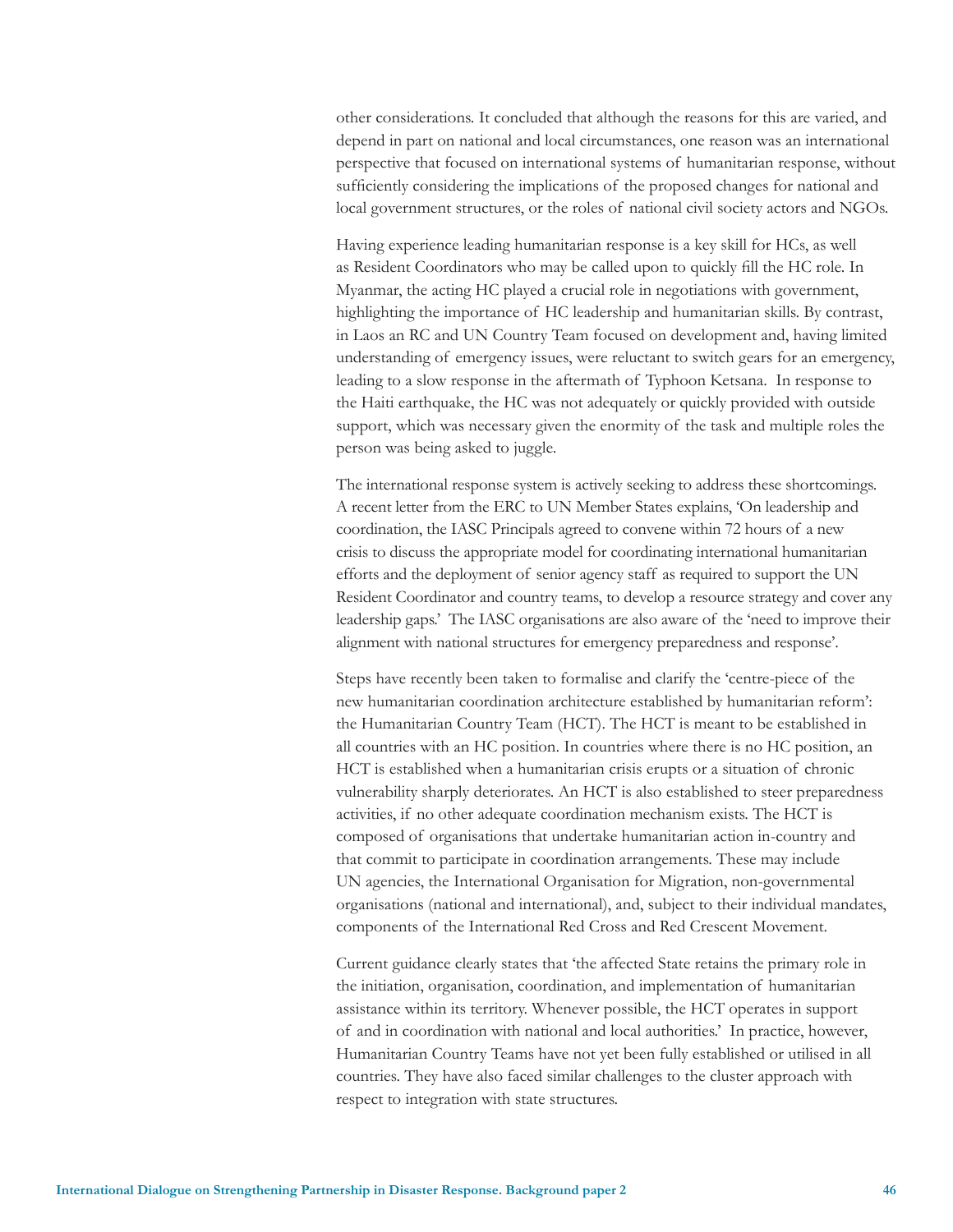## **6 International initiatives to improve common needs assessments**

Needs assessments are a critical part of humanitarian response. To uphold the fundamental humanitarian principle of impartiality, humanitarian aid should be based on a clear understanding of the needs of the affected population. It is common for states and humanitarian response organisations to disagree on the type and scale of needs. While this is not necessarily due to differing methodologies of assessment, having a clear and common approach to needs assessment can help to address these differences.

Current approaches to humanitarian needs assessment are lacking in several ways, however. Most relevant for this paper, there is a noticeable gap in the assessment of local capacities. Most definitions of what constitutes 'a disaster' include a clause to the effect that events are on such a scale that local capacities have been overwhelmed. However, international assistance actors have generally been weak at assessing the impact of disasters on local capacities. Without a proper assessment of capacities, how can agencies know when government capacity has been overwhelmed? And how can a government judge whether its capacity is sufficient in a given crisis, or whether it needs to appeal for international assistance?

Other major challenges include the fact that despite the existence of numerous methodologies within individual agencies and sectors, there is no commonly accepted methodology for assessment within the humanitarian system, or a means for putting together results from different assessments in a timely, credible and comparable way. This can make it difficult to obtain a coherent picture, especially in the initial phases of an emergency. These problems are sometimes compounded by overlap between needs assessments, wasting valuable time and creating assessment fatigue among local populations.

Since 2007, the organisations of the IASC and humanitarian donors have led a series of efforts to improve the assessment and analysis of needs at all phases of an emergency. OCHA established the Assessment and Classification of Emergencies (ACE) project to undertake a mapping exercise and other related tasks. The mapping report produced by ACE in 2009 groups the global-level initiatives into three categories: *standards-related initiatives*, which serve as a foundation for assessment tools and data collection; *primary data collection*, with a distinction between rapid and in-depth assessments; and *analysis frameworks*, where information and data generated by the two previous levels is integrated into a framework for analysis and in some cases, response planning.

Examples of standards initiatives include Sphere (described above) as well as sector-specific efforts like the Health and Nutrition Tracking Service (HNTS) and Standardised Monitoring and Assessment of Relief and Transitions (SMART), which is a standardised method to improve estimates of nutritional status and mortality rates. A wide variety of data collection initiatives exist. A number of them have been widely implemented for many years in a large number of countries and have a long-established track record. Examples include the Comprehensive Food Security and Vulnerability Analysis (CFSVA); the Household Economy Approach (HEA); the Multiple Cluster Survey (MICS); the ICRC and IFRC Emergency Assessments; the Initial Rapid Assessment (IRA) as well as additional sector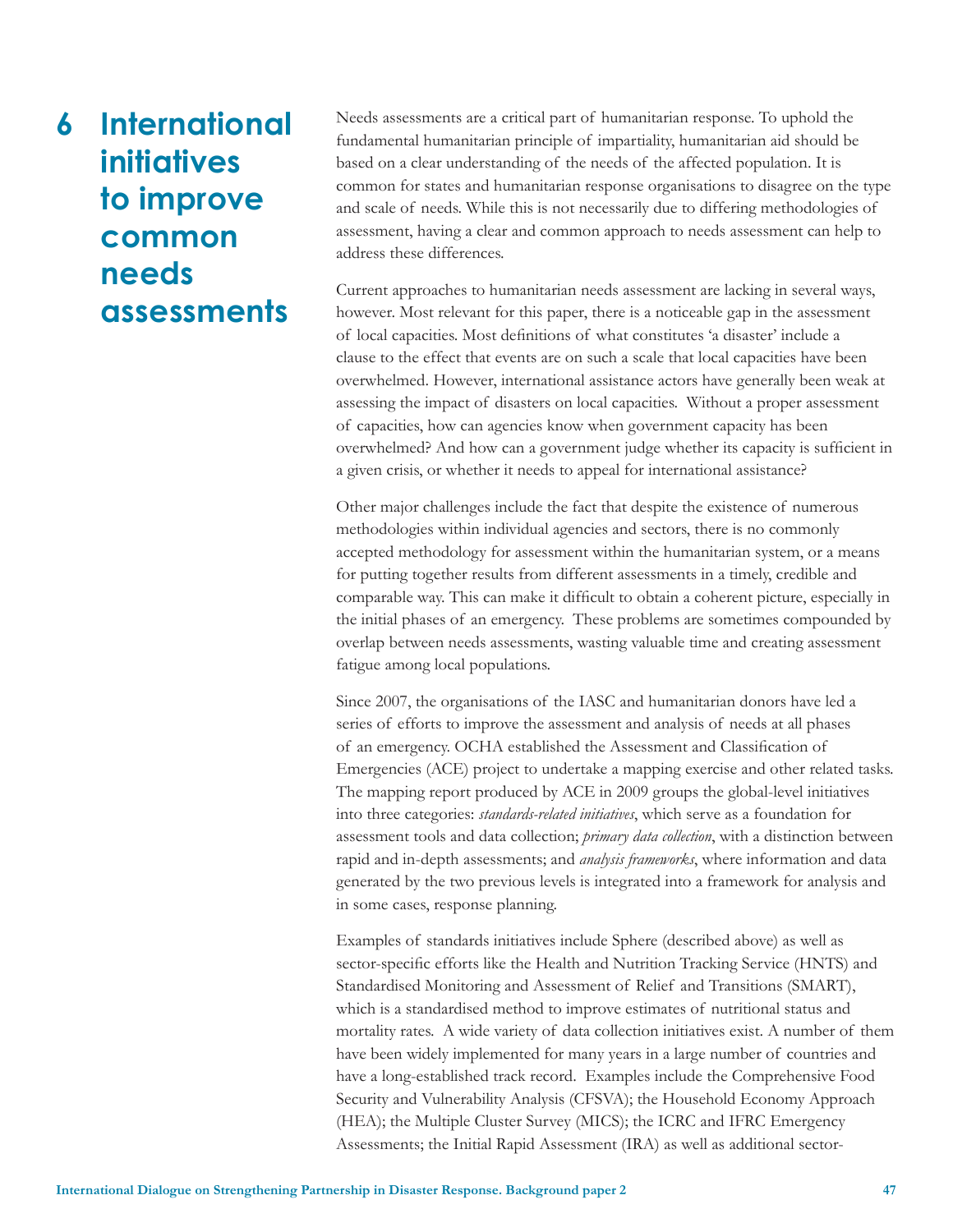specific tools. The third category, analytical frameworks, consists of tools that help consolidate information, as well as (for some of them) provide guidance on response planning. They include the Integrated Food Security Phase Classification (IPC), the Needs Analysis Framework (NAF), the Post-Disaster Needs Assessment (PDNA) and Post Conflict Needs Assessments (PCNAs), among others.

The mapping study concludes that there are a large number of initiatives underway, including parallel initiatives are also underway at the regional and country levels, which could benefit from greater coordination with the global level. Core sets of indicators have not been agreed upon, nor have the definitions of key terms, such as 'affected' or 'homeless'. The term 'rapid assessment' is often used for assessments that take closer to two-to-five weeks, beyond the strictly 'rapid assessment' timeline. A significant amount of the information collected is common across all the different tools. Finally, pre-crisis information and baseline information on people's vulnerabilities and capacities does not systematically feed into rapid initial needs assessments once a crisis has occurred.

The challenges are not purely technical. Assessment can be a contentious issue within the humanitarian sector, because how assessments are done determines what the priorities will be and hence which agencies and programmes receive funds. This may explain why good practice has been slow to move forward. In 2008-2009, government donors working in the Good Humanitarian Donorship framework began to focus more on improving needs assessment. Since late 2009, the Assessment Capacities Project (ACAPS), an initiative of a consortium of three NGOs, has sought to address these problems, working with a number of humanitarian actors, including the IASC Needs Assessment Task Force. ACAPS works to develop a better overall needs assessment methodology, mainly by focusing more on analysis and using existing secondary information, rather than primary data collection. This includes information collected by governments, before a crisis occurs. It is also building a roster of deployable experts and conducting trainings.

Despite advances, international aid agencies continue to overlook national capacities when they conduct assessments. As a recent report notes, 'This is not due to the lack of guidelines or methodologies but because, as the Haiti response demonstrates, good practice seems to go out of the window under the pressure of a high-profile, large-scale emergency.' Changing this will likely require not just better tools or more training, but a shift in attitudes and perceptions.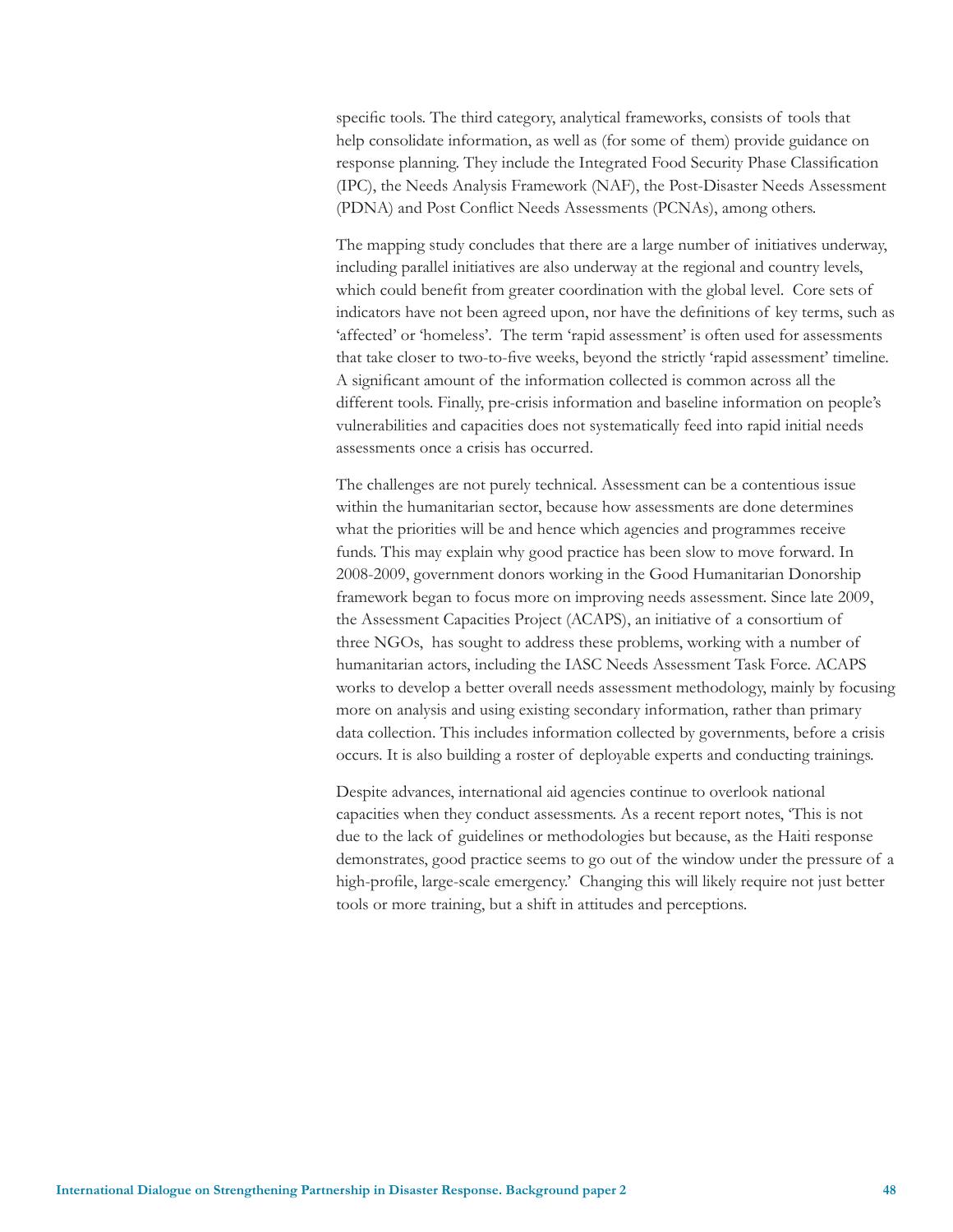### **7 Conclusions**

The last fifteen years have seen a plethora of initiatives by international actors seeking to elaborate standards, principles and guidelines on what makes for a good humanitarian response. The last five of these have seen an unprecedented focus on 'reform'. This has led to the cluster approach, a greater focus on leadership at the country level, the development of common needs assessment frameworks and new financing mechanisms, among other things.

These initiatives have undoubtedly contributed to major improvements in humanitarian response.

Their impact has been limited, however, by a failure to fully take into account national actors, including governments. Self-regulation and reform was implemented mainly in response to deficits felt within the international system, in particular in conflict settings where the state may be absent or a party to the conflict. This history and these concerns are reflected in the current state of the international response system.

Recently, international aid agencies have begun to look for ways to communicate better with beneficiaries, including through new technologies. There has been no corresponding focus on communicating better with governments. While steps are being taken by some international actors, especially in the areas of rapid response and disaster preparedness, for many key actors engaging with the state still seems to be an afterthought, not a central concern.

At the regional level, a wide range of member state organisations are forming partnerships to improve disaster preparedness and response. While the rhetoric may be ahead of the reality, a great deal of learning and norm-setting is obviously taking place, many of it off the radar screens of international-level actors. In at least one case, in response to Cyclone Nargis in Myanmar, a regional body (ASEAN) played a key role on the ground in acting as a bridge between the national government and the international system. In many other cases, however, the efforts of regional organisations appear to be somewhat cut off from those of other regional organisations, and from the broader international system.

Looking forward, more natural disasters will mostly like strike in middle-income countries. Either the international system can continue to do substitutional activities, or it can re-define its relationship with the affected state. To accomplish this, what is needed is not necessarily more initiatives, but a change in mindset. Existing work in disaster preparedness at all levels deserves more support. When governments are able to plan for how they will accept and manage international assistance, working together with international actors, there is space to build up trust between individuals and networks. The IDRL Guidelines provide a key resource in this regard. Greater collaboration between National Disaster Management Agencies (NDMAs), including through regional partnerships, should be cultivated, and the international system could do much more to support this country-to-country learning.

One way of approaching the issue is to look at how initiatives that are primarily by and for the international system, such as Sphere and Good Humanitarian Donorship, could be made more reflective of the relationship between and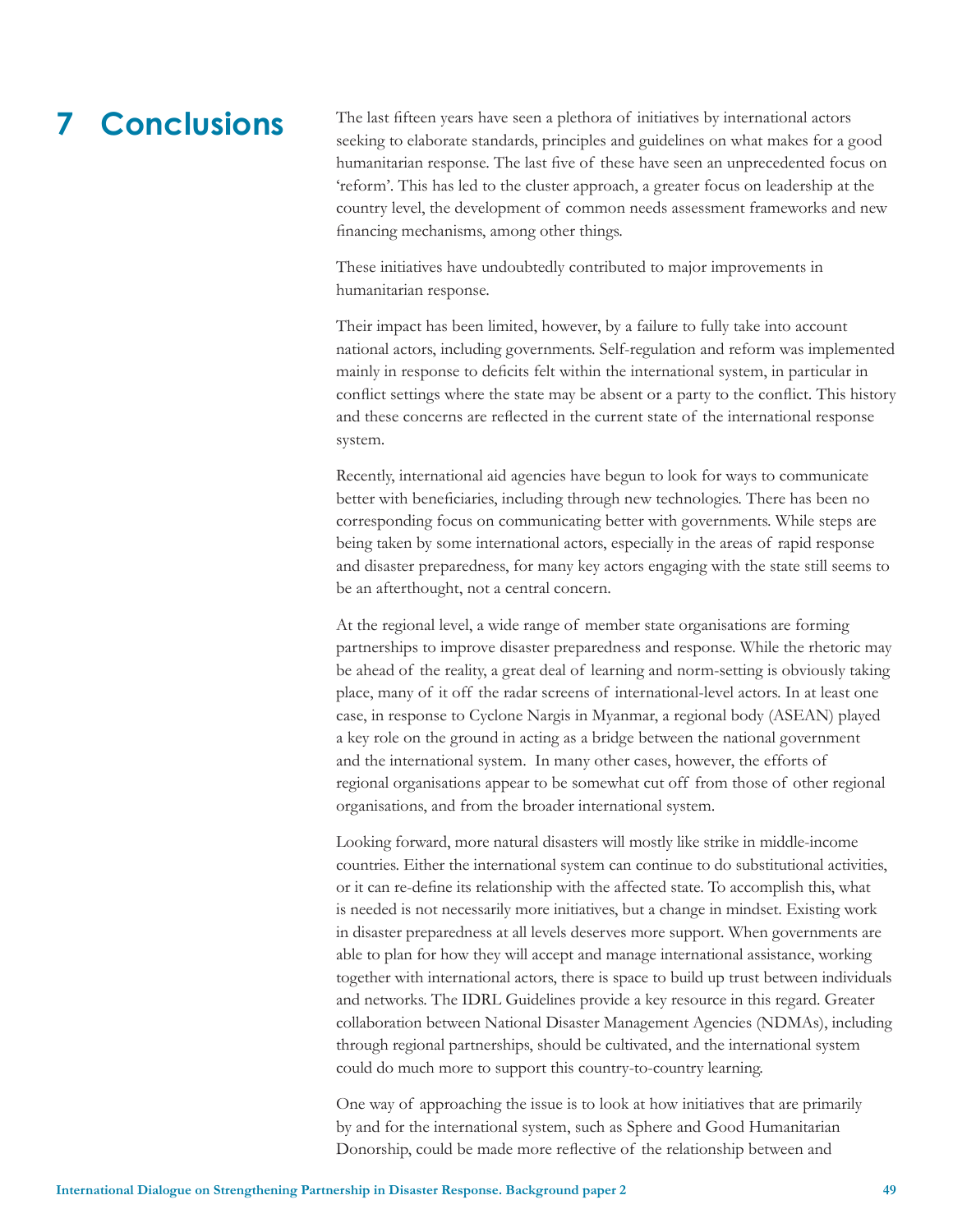among national governments, as well as national and international responders. At a more tangible level, governments could conduct more frequent evaluations and peer reviews of their own disaster response, and the international community could do much more to support NDMAs in general. The humanitarian 'reforms' going forward can all benefit from a greater focus on how aid agencies relate to governments. More broadly, genuine partnership will grow out of recognition that the greatest benefit for people affected by disaster will come when they can truly rely on their own government to fulfil its obligations and commitments.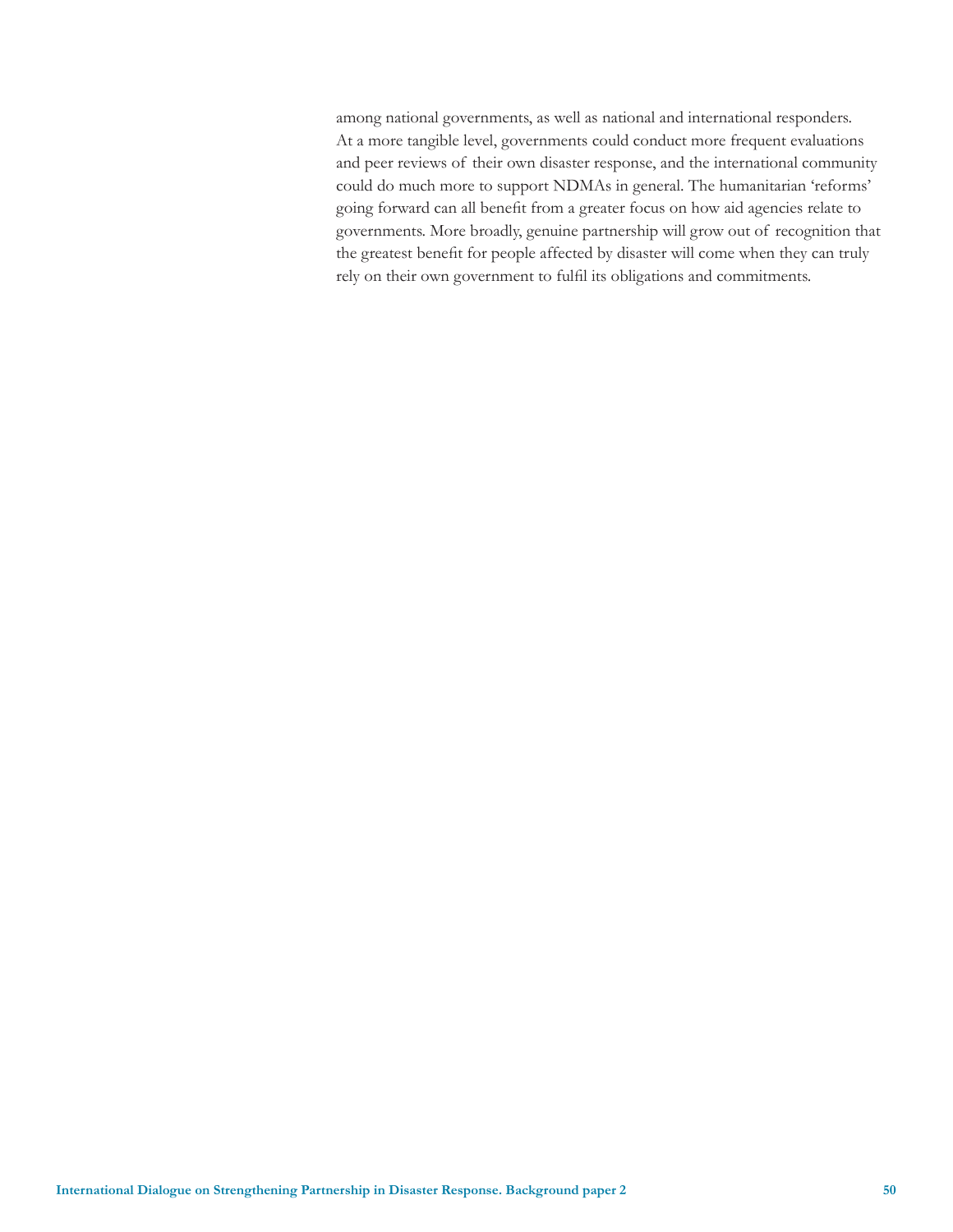### **Endnotes**

- 1 IFRC (2011) 'Terms of Reference for High-Level Dialogue on the Role and Responsibility of the Affected State in International Disaster Response Background paper 2: International and regional initiatives', April.
- 2 The scope of the dialogue will be limited to nonconflict situations – the rules/laws applicable in armed conflict being already defined through the various instruments of international humanitarian law.
- 3 This definition is adapted from IFRC (2008) 'Introduction to the Guidelines for the Domestic Facilitation and Regulation of International Disaster Relief and Initial Recovery Assistance', Geneva, p. 11.
- 4 IFRC (2007) *Law and legal issues in international disaster response: a desk study.*
- 5 IFRC (2008) *Introduction to the guidelines for the domestic facilitation and regulation of international disaster relief and initial recovery assistance*, International Federation of Red Cross and Red Crescent Societies, p. 4.
- 6 IFRC (2008) *Introduction to the guidelines for the domestic facilitation and regulation of international disaster relief and initial recovery assistance*, International Federation of Red Cross and Red Crescent Societies,p. 6.
- 7 IFRC (2008) *Introduction to the guidelines for the domestic facilitation and regulation of international disaster relief and initial recovery assistance*, International Federation of Red Cross and Red Crescent Societies.
- 8 IFRC (2009) *2009 Progress report on the IDRL Guidelines*, International Federation of Red Cross and Red Crescent Societies, p. 13
- 9 UN General Assembly (2009) 'Strengthening the coordination of emergency humanitarian assistance of the United Nations', Resolution 63/139, 5 March, p. 3.
- 10 P. Harvey (2009) *Towards good humanitarian government: the role of the affected state in disaster response*, HPG Report 29, Overseas Development Institute, September, p. 41; and Harmer, A. etal. (2009) *Thematic CAP for national disaster preparedness: Feasibility study*, Humanitarian Outcomes, commissioned for Norwegian Ministry of Foreign Affairs, December.
- 11 A. Harmer et al. (2009) *Thematic CAP for national disaster preparedness: Feasibility study,* Humanitarian Outcomes,

commissioned for Norwegian Ministry of Foreign Affairs, December, p. 11.

- 12 A. Harmer et al. (2009), p. 3.
- 13 A. Harmer et al. (2009), p. 10.
- 14 United Nations ISDR (2011) *Hyogo Framework for Action 2005-2015: Building the Resilience of Nations and Communities to Disasters*, Mid-Term Review 2010-2011. See also United Nations (2009) *Risk and poverty in a changing climate: Invest today for a safer tomorrow*, Summary and recommendations: 2009 Global Assessment Report on Disaster Risk Reduction.
- 15 UNISDR website, http://www.unisdr.org/eng/about\_ isdr/bd-ga-resolution-eng.htm, accessed June 2011.
- 16 UK DfID (2011) *Multilateral Aid Review: Ensuring maximum value for money for UK aid through multilateral organizations*, March, p. 202.
- 17 United Nations ISDR (2011) *Hyogo Framework for Action 2005-2015: Building the Resilience of Nations and Communities to Disasters*, Mid-Term Review 2010-2011. See also United Nations (2009) *Risk and poverty in a changing climate: Invest today for a safer tomorrow*, Summary and recommendations: 2009 Global Assessment Report on Disaster Risk Reduction, p. 33–34.
- 18 UK DfID (2011) *Multilateral Aid Review: Ensuring maximum value for money for UK aid through multilateral organizations*, March, p. 89.
- 19 UN ISDR (2011) 'Response to the UK DfID's Multilateral Aid Review of the UN ISDR', 9 March.
- 20 UN General Assembly (1998) Resolution A/ RES/52/12B: Renewing the United Nations: A Programme for Reform, 9 January, para. 16
- 21 A. Harmer et al. (2009) *Thematic CAP for national disaster preparedness: Feasibility study,* Humanitarian Outcomes, commissioned for Norwegian Ministry of Foreign Affairs, December, p. 12.
- 22 UNDP website, http://www.undp.org/cpr/disred/ english/wedo/wedo.htm, accessed May 2011.
- 23 UNDP website, http://www.undp.org/cpr/disred/ english/wedo/wedo.htm, accessed May 2011.
- 24 UN OCHA website, 'What is UNDAC?' accessed May 2011.
- 25 The UNDAC Handbook, 2006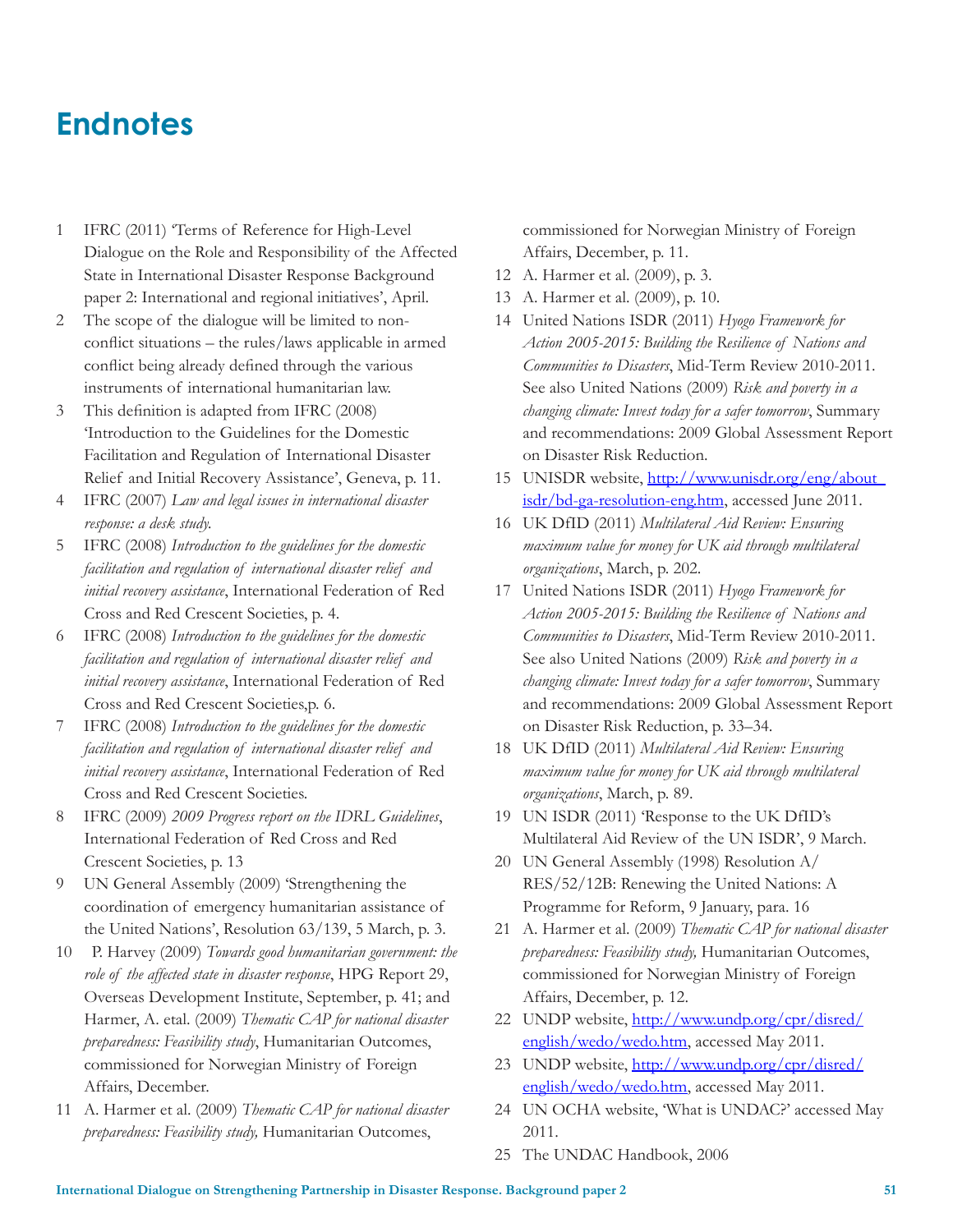- 26 UN OCHA website, http://unocha.romenaca. org/Portals/0/Workshops%20and%20Trainings/ United%20Nations%20Office%20for%20the%20 Coordination%20of%20Humanitariatn%20Affairs%20 Familiarisation/Disaster%20Response%20and%20 Preparedness%20En.pdf, accessed May 2011.
- 27 Ibid.
- 28 P. Harvey et al. (2010), *Humanitarian coordination in the Asia-Pacific region,* study in support of the 2010 OCHA Donor Support Group field mission, Humanitarian Outcomes, 10 February, p. 32.
- 29 Ibid. p. 7–8.
- 30 A. Harmer et al. (2009), p. 13.
- 31 A. Harmer et al. (2009), p. 3.
- 32 J. Twigg and H. Bottomley (2011) *Disaster risk reduction NGO inter-agency group learning review,* January, p. 5.
- 33 A. Harmer et al. (2009), p. 25.
- 34 A. Harmer et al. (2009).
- 35 A. Harmer et al. (2009).
- 36 IASC website, http://www.humanitarianinfo.org/iasc/ pageloader.aspx?page=content-about-default, accessed June 2011.
- 37 IASC website, http://www.humanitarianinfo.org/ iasc/pageloader.aspx?page=content-subsidi-commondefault&sb=14&publish=0, accessed June 2011.
- 38 IASC (2009), 'IASC Group on Humanitarian Financing Proposed Work Plan for 2010', Nairobi, November.
- 39 Valerie Amos (2011) Under-Secretary-General for Humanitarian Affairs and Emergency Relief Coordinator, Letter to all Permanent Representatives to the United Nations, 26 May, p. 2.
- 40 United Nations Disaster Assessment and Coordination (UNDAC) Team (2010), 'Terms of Reference, Field Coordination Support Section', April.
- 41 UN OCHA website, http://www.unocha.org/what-wedo/coordination-tools/osocc-rdc/overview, accessed May 2011.
- 42 Ibid.
- 43 Ibid.
- 44 J. Steets et al. (2010) *Cluster Approach Evaluation 2: Synthesis Report*, Groupe u.r.d. and GPPI, April, p. 38.
- 45 IFRC website, accessed August 2011.
- 46 Harvey, P. (2010) *The role of national governments in international humanitarian response*, ALNAP meeting paper, 26th Annual Meeting, 16-17 November 2010 Kuala Lumpur, Malaysia. p. 17.
- 47 P.Weiss Fagen (2009), p. 5–6.
- 48 OAS website, http://www.oas.org/en/about/who\_we\_ are.asp, accessed June 2011.
- 49 Ibid.
- 50 IFRC (2007) *Summary version, Law and legal issues in international disaster response: a desk study,* p. 11.
- 51 OAS website, http://www.oas.org/juridico/english/  $sigs/a-54.html$ , accessed June 2011.
- 52 P. Weiss Fagen (2009), p. 8.
- 53 Scanteam (2010) *Review of Norway's Cooperation with CEPREDENAC: Prevention of Natural Disasters in Central America*, Oslo, May.
- 54 CEPREDENAC (undated) *CEPREDENAC and its Programmatic Area for Preparedness & Response*, PowerPoint document.
- 55 Ibid.
- 56 P. Weiss Fagen (2009), p. 11.
- 57 P. Weiss Fagen (2009), p. 11.
- 58 Ibid.
- 59 PAHO (2009) *Be a better donor: Practical recommendations for humanitarian aid*, Panama, PAHO.
- 60 P. Harvey et al. (2010), *Humanitarian coordination in the Asia-Pacific region,* study in support of the 2010 OCHA Donor Support Group field mission, Humanitarian Outcomes, 10 February, p. 5.
- 61 Harvey, P. (2010) *The role of national governments in international humanitarian response*, ALNAP meeting paper, 26th Annual Meeting, 16-17 November 2010 Kuala Lumpur, Malaysia, p. 17.
- 62 P. Harvey et al. (2010) *Humanitarian coordination in the Asia-Pacific region*, study in support of the 2010 OCHA Donor Support Group field mission, Humanitarian Outcomes, 10 February, p. 10–11.
- 63 ASEAN website, http://www.asean.org/64.htm, accessed June 2011.
- 64 ASEAN (2010) *A Humanitarian Call: The ASEAN Response to Cyclone Nargis*, Jakarta, ASEAN Secretariat, July.
- 65 Belanger and Horsey (2008) in P. Harvey (2009), p. 6.
- 66 ASEAN (2010) *A Humanitarian Call: The ASEAN Response to Cyclone Nargis*, Jakarta, ASEAN Secretariat, July, p. 14.
- 67 Turner, R. et al. (2008) *Inter-Agency Real Time Evaluation of the Response to Cyclone Nargis*, 17 December, p. 7.
- 68 APEC website, http://www.apec.org/en/Press/ Speeches/2010/0505\_asianregion\_scy.aspx, accessed June 2011.
- 69 Ibid.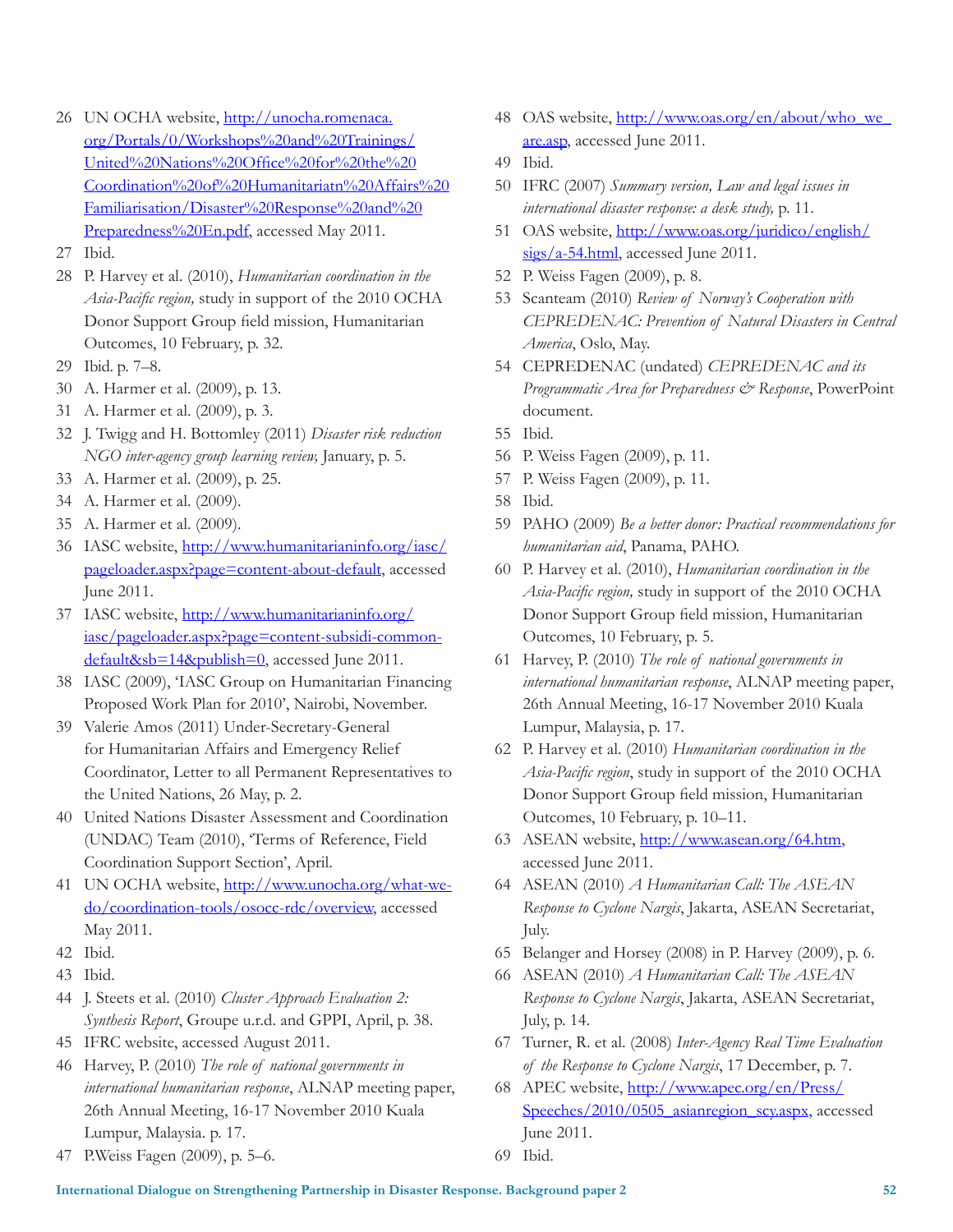- 70 APEC (2008), 'Strategy for Disaster Risk Reduction and Emergency Preparedness and Response in the Asia Pacific Region: 2009 to 2015', 15 August.
- 71 APEC website, http://www.apec.org/Home/Groups/ SOM-Steering-Committee-on-Economic-and-Technical-Cooperation/Working-Groups/Emergency-Preparedness, accessed June 2011.
- 72 SAARC Disaster Management Centre website, http:// saarc-sdmc.nic.in/framework.asp, accessed June 2011.
- 73 Ibid.
- 74 IFRC (2010) 'South Asian States Plan for a Regional Disaster Response Agreement', *IDRL Newsletter*, 25 August.
- 75 R. K. Radhakrishnan (2011) 'SAARC drafts disaster response agreement', *The Hindu*, 30 May.
- 76 Ibid.
- 77 Ibid.
- 78 P. Harvey et al. (2010), *Humanitarian coordination in the Asia-Pacific region,* study in support of the 2010 OCHA Donor Support Group field mission, Humanitarian Outcomes, 10 February, p. 12.
- 79 P. Harvey et al. (2010), *Humanitarian coordination in the Asia-Pacific region,* study in support of the 2010 OCHA Donor Support Group field mission, Humanitarian Outcomes, 10 February, p. 12.
- 80 IFRC (2007) *Summary version, Law and legal issues in international disaster response: a desk study*, p. 11.
- 81 SADC, OCHA, ISDR, GFDRR (2010) 'Report on the SADC Disaster Risk Reduction and Preparedness Planning Workshop', Gaborone, Botswana, 5-8 October, p. 4.
- 82 SADC (2009) in Harvey (2009).
- 83 SADC, OCHA, ISDR, GFDRR (2010) 'Report on the SADC Disaster Risk Reduction and Preparedness Planning Workshop', Gaborone, Botswana, 5-8 October, p. 5.
- 84 African Union (2011) Statement by Her Excellency TUMUSIIME Rhoda Peace, Commissioner for Rural Economy and Agriculture Africa Union Commission at the Third Session of the Global Platform on Disaster Risk Reduction, Geneva, Switzerland, AU, 8-13 May.
- 85 A. Harmer et al. (2009).
- 86 African Union (2011) Statement by Her Excellency TUMUSIIME Rhoda Peace, Commissioner for Rural Economy and Agriculture Africa Union Commission at the Third Session of the Global Platform on Disaster Risk Reduction, Geneva, Switzerland, AU, 8-13 May.
- 87 IFRC (2011) 'AU set to incorporate IDRL in new humanitarian policy framework', *IDRL Newsletter*, IFRC, Geneva, 23 June.
- 88 European Commission website, http://ec.europa. eu/echo/civil\_protection/civil/prote/cp01\_en.htm, accessed August 2011.
- 89 Ibid.
- 90 Ibid.
- 91 IFRC (2007) *Summary version, Law and legal issues in international disaster response: a desk study*, p. 11.
- 92 United Nations ISDR, EUROPA and GFDRR (2011) *Implementing the Hyogo Framework for Action in Europe: Advances and Challenges*, report for the period 2009-2011, p. 16.
- 93 United Nations ISDR, EUROPA and GFDRR (2011) *Implementing the Hyogo Framework for Action in Europe: Advances and Challenges*, report for the period 2009-2011, p. 19.
- 94 International Humanitarian Partnership (IHP) (2008) *IHP Concept Paper*, January.
- 95 UN OCHA (2010), 'Arab league boosts humanitarian aid delivery', New York, 13 January.
- 96 Sudan Tribune (2009) 'Arab League to appoint humanitarian coordinator for Darfur', Cairo, 9 April.
- 97 A. Binder et al. (2010), p. 10.
- 98 The Humanitarian Forum (2011) 'Libya: Arab League, OIC and The Humanitarian Forum hold second Humanitarian Coordination Meeting', Reuters AlertNet, London, 9 May.
- 99 Organization of the Islamic Conference (2009) 'The OIC Inter-Institutional Forum on Universal Shared Values: Challenges and New Paradigms', remarks by Gerhard Putman-Cramer, Deputy Director, UN Office for the Coordination of Humanitarian Affairs, Geneva.
- 100 A. Binder et al. (2010), p. 18.
- 101 OCHA website, http://ochaonline.un.org/ocha2010/ romenaca.html, accessed June 2011.
- 102 Ibid.
- 103 *Guidelines on The Use of Foreign Military and Civil Defence Assets In Disaster Relief - 'Oslo Guidelines'*, updated November 2006.
- 104 OCHA website, http://ochaonline.un.org/roap/ APCMADRO/tabid/7303/language/en-US/Default. aspx, accessed June 2011.
- 105 All Voices, 'ASEAN Military Cooperation Disaster Response', 29 March 2011, Indonesia, http://www. allvoices.com/contributed-news/8618884-asean-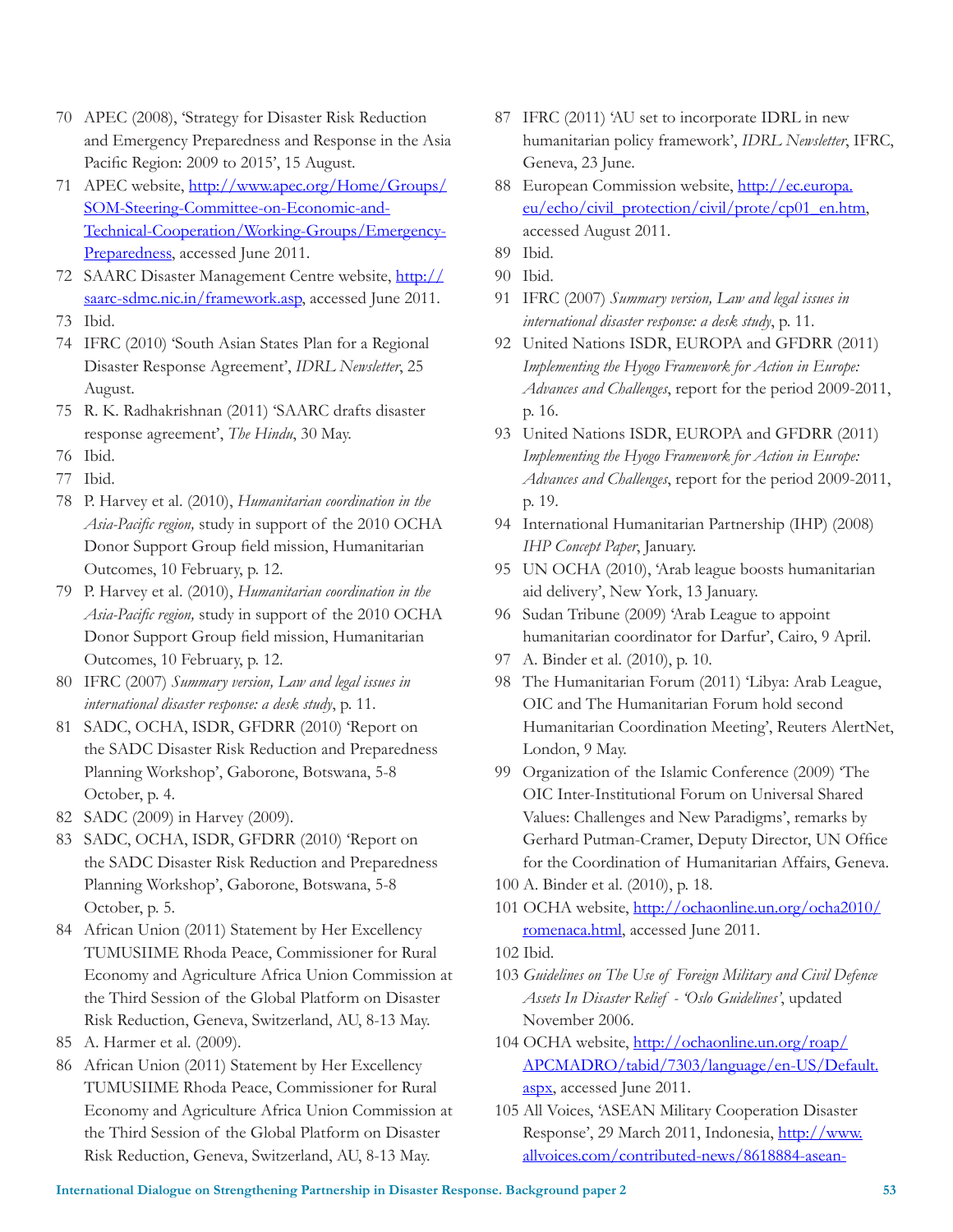military-cooperation-disaster-response, accessed August 2011.

- 106 PAHO (2009) *Be a better donor: Practical recommendations for humanitarian aid*, Panama, p. 7.
- 107 M. Buchanan-Smith (2003), *How the Sphere Project Came Into Being: A Case Study of Policy-Making in the Humanitarian Aid Sector and the Relative Influence of Research*, Working Paper 215, Overseas Development Institute, July, p. vi.
- 108 Ibid, p. vi.
- 109 J. Borton, 'The Joint Evaluation of Emergency Assistance to Rwanda', *Humanitarian Exchange Magazine*, Issue 26, March 2004.
- 110 M. Buchanan-Smith (2003), How the Sphere Project Came Into Being: A Case Study of Policy-Making in the Humanitarian Aid Sector and the Relative Influence of Research', Working Paper 215, Overseas Development Institute, July, p. vi.
- 111 M. Buchanan-Smith (2003), 'How the Sphere Project Came Into Being: A Case Study of Policy-Making in the Humanitarian Aid Sector and the Relative Influence of Research', Working Paper 215, Overseas Development Institute, July, p. vi.
- 112 ALNAP website, http://www.alnap.org/events/ qualityandaccoutability.aspx, accessed June 2011.
- 113 One World Trust website, http://www.oneworldtrust. org/csoproject/cso/initiatives/list/international, accessed June 2011.
- 114 *The Code of Conduct for the International Red Cross and Red Crescent Movement and NGOs in Disaster Relief*.
- 115 NGO Conference on the Code of Conduct of the Red Cross and Red Crescent Movement and NGOs in Disaster Relief (2004), 'Ten years Code of Conduct: Principles in Practice', The Hague, 20 September, p.23.
- 116 Ibid, Recommendations 1, 2 and 3.
- 117 Ibid, p. 13.
- 118 The Sphere Project website, http://www.sphereproject. org/content/view/91/58/lang,english/, accessed June 2011.
- 119 The Sphere Project (2011), p.5.
- 120 Ibid, p. 5.
- 121 Ibid, p. 20.
- 122 Ibid, p. 5.
- 123 Ibid, p. 10.
- 124 Ibid, p. 5.
- 125 Ibid, p. 53.
- 126 Ibid, p. 15.
- 127 P. Harvey (2010) *The role of national governments in international humanitarian response*, ALNAP meeting paper, 26th Annual Meeting, 16-17 November 2010 Kuala Lumpur, Malaysia.
- 128 GHD website, http://www. goodhumanitariandonorship.org/gns/about-us/aboutghd.aspx, accessed June 2011.
- 129 GHD (2003) *23 Principles and Good Practice of Humanitarian Donorship,* principle 8.
- 130 GHD (2003) *23 Principles and Good Practice of Humanitarian Donorship,* principle 5.
- 131 SDC (2010) 'GHD draft work-plan, September 2010 August 2011'.
- 132 HAP International website, http://www. hapinternational.org/about.aspx, accessed June 2011.
- 133 HAP International (2010) *The 2010 HAP Standard in Accountability and Quality Management*, Humanitarian Accountability Partnership.
- 134 The Sphere Project (2009) *Taking the initiative: Exploring quality and accountability in the humanitarian sector: an introduction to eight initiatives*, July, p.20.
- 135 The Sphere Project (2009) *Taking the initiative: Exploring quality and accountability in the humanitarian sector: an introduction to eight initiatives*, July, p.11 and 17 and Coordination SUD (undated) 'Synergie Qualite' leaflet, from Coordination SUD website, http:// www.coordinationsud.org/appui-aux-ong/appui-al%E2%80%99organisation/qualite/guide-synergiequalite/, accessed June 2011.
- 136 A. Stoddard (2003) *Humanitarian NGO: challenges and trends*, HPG Briefing Number 23, July, p.3.
- 137 ECB Project website, http://www.ecbproject.org/ Phase1, accessed June 2011.
- 138 ECB Project (2008), 'Final Project Report', June, p.9.
- 139 ECB Project website, http://www.ecbproject.org/ InTheField, accessed June 2011.
- 140 INGO Accountability Charter website, http://www. ingoaccountabilitycharter.org/about-the-charter/ background-of-the-charter/, accessed May 2011.
- 141 Ibid.
- 142 INGO Accountability Charter website, http://www. ingoaccountabilitycharter.org/wpcms/wp-content/ uploads/INGO-Accountability-Charter\_logo1.pdf, accessed May 2011.
- 143 INEE (2010) *Minimum Standards for Education: Preparedness, response, recovery*, New York.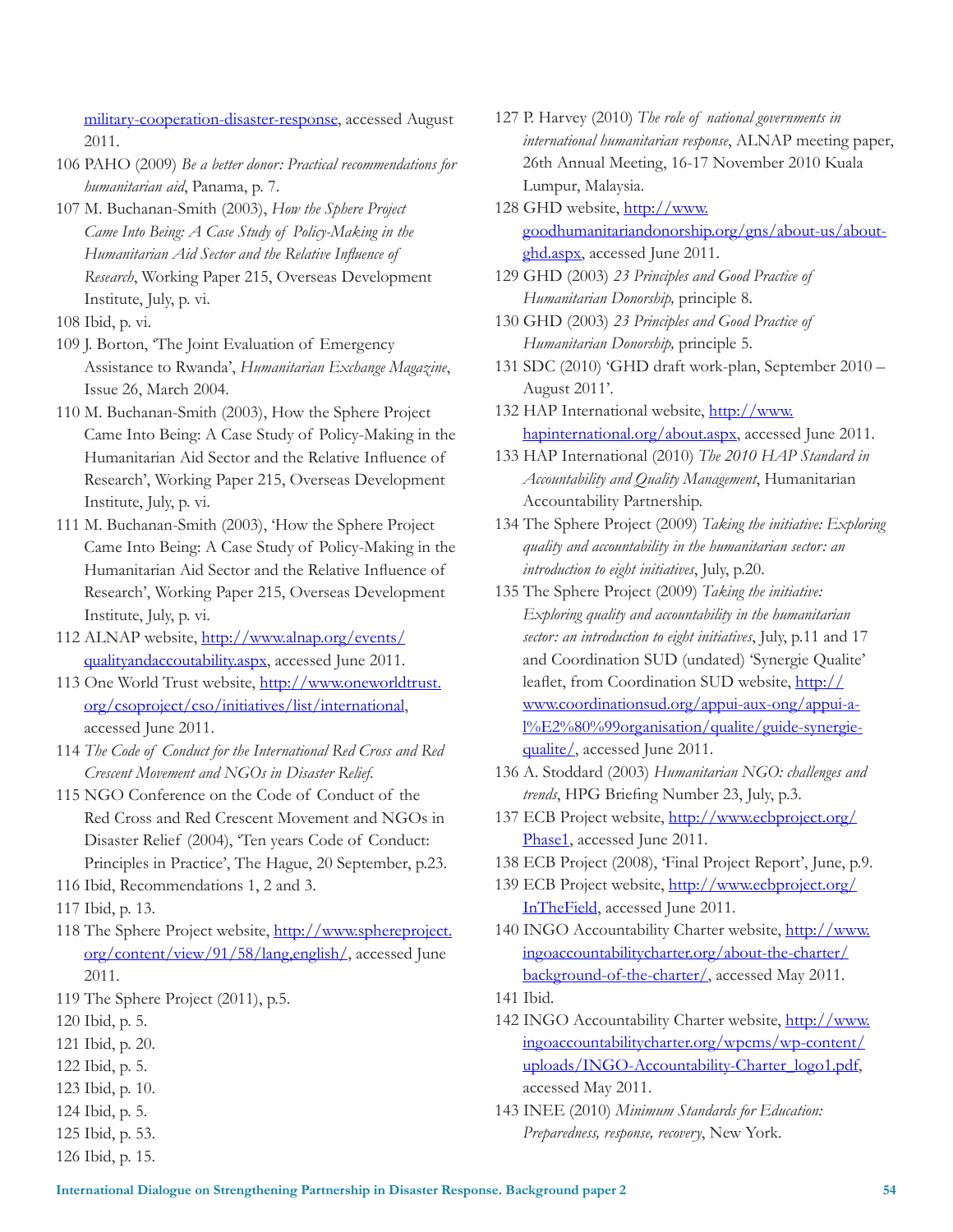- 144 The Sphere Project (2009) *Taking the initiative: Exploring quality and accountability in the humanitarian sector: an introduction to eight initiatives*, July, p.19.
- 145 ALNAP (2010) 'CDAC Global Coordinator', job description, London, UK, October.
- 146 CDA Collaborative Learning Projects website, http://www.cdainc.com/cdawww/project\_profile. php?pid=LISTEN&pname=Listening%20Project, accessed June 2011.
- 147 Ibid.
- 148 V. Amos (2011) Under-Secretary-General for Humanitarian Affairs and Emergency Relief Coordinator, 'Letter to all Permanent Representatives to the United Nations,' 26 May.
- 149 J. Telford, J. Cosgrave and R Houghton (2006) *Joint Evaluation of the international response to the Indian Ocean tsunami: Synthesis Report.* London: Tsunami Evaluation Coalition, p.21-22.
- 150 J. Mitchell (2011) ALNAP blog, 'Haiti and the Media', 12 January and Ditchley Foundation (2011) 'Aid Effectiveness in Emergencies: the role of NGOs', Panel Discussion sponsored by the Ditchley Foundation in Parliament, 10 May.
- 151 V. Amos (2011) Un er-Secretary-General for Humanitarian Affairs and Emergency Relief Coordinator, 'Letter to all Permanent Representatives to the United Nations', 26 May, p.1.
- 152 INSARAG (2011) 'INSARAG External Classification / Reclassification Guidelines', p. 3.
- 153 INSARAG (2011) 'INSARAG External Classification / Reclassification Guidelines', p. 2.
- 154 One Response website, http://oneresponse.info/ Coordination/ClusterApproach/Pages/Cluster%20 Approach.aspx, accessed June 2011 and J. Steets et al. (2010) *Cluster Approach Evaluation 2: Synthesis Report*, Groupe u.r.d. and GPPI, April, p. 24.
- 155 The IFRC is a 'focal agency' rather than 'cluster lead agency' for the emergency shelter cluster.
- 156 J. Steets et al. (2010), p. 60.
- 157 J. Steets et al. (2010) and A. Stoddard et al. (2007).
- 158 J. Steets et al. (2010) and A. Stoddard et al. (2007).
- 159 J. Steets et al. (2010), p. 60.
- 160 Ibid, p. 61.
- 161 Ibid, p. 61.
- 162 J. Steets et al. (2010), p. 38.
- 163 Harvey (2009), p. 9.
- 164 Bennett et al. in Harvey (2009), p. 9.
- 165 Cochrane, 2008 in Harvey (2009), p. 8.
- 166 J. Steets et al. (2010), p. 61.
- 167 Harvey (2009), p. 8.
- 168 J. Steets et al. (2010), p. 43.
- 169 J.Steets et al. (2010), p. 52.
- 170 P. Weiss Fagen (2009), p. 23–24.
- 171 IASC (2007) and Cochrane (2008) in Harvey (2009), p. 8.
- 172 IASC (2009) 'Operational guidance for cluster lead agencies on working with national authorities', Draft, January.
- 173 J. Steets et al. (2010), p. 79.
- 174 UNDAC (2006), *UNDAC Handbook*, p. 6.
- 175 S. Graves et al. (2007) *Lost in Translation: Managing coordination and leadership reform in the humanitarian system*, HPG Policy Brief 27, July.
- 176 A. Featherstone (2010) *Fit for the future? Strengthening the leadership pillar of humanitarian reform*, The NGOs and Humanitarian Reform Project, November.
- 177 C. Messina (2007) 'Strengthening the Humanitarian Coordinator system', *Forced Migration Review*, FMR 29.
- 178 Humanitarian Reform Project *(2009) Synthesis Report Review of Engagement of NGOs with the Humanitarian Reform Process*, October.
- 179 P. Harvey et al. (2010), *Humanitarian coordination in the Asia-Pacific region,* study in support of the 2010 OCHA Donor Support Group field mission, Humanitarian Outcomes, 10 February, p. 5.
- 180 IASC (2010) 'Response to the Humanitarian Crisis in Haiti Following the 12 January 2010 Earthquake: Achievements, Challenges and Lessons to be Learned', p. 23.
- 181 V. Amos (2011) Under-Secretary-General for Humanitarian Affairs and Emergency Relief Coordinator, 'Letter to all Permanent Representatives to the United Nations', 26 May, p. 1.
- 182 IASC (2009) 'Guidance for Humanitarian Country Teams', endorsed by the 75<sup>th</sup> IASC Working Group on 18 November, p. 1.
- 183 Ibid, p. 1–2.
- 184 Ibid, p. 1.
- 185 P. Harvey (2010) *The role of national governments in international humanitarian response*, ALNAP meeting paper, 26th Annual Meeting, 16-17 November 2010 Kuala Lumpur, Malaysia, p. 6.
- 186 Ibid, p. 20.
- 187 ACAPS website, http://www.acaps.org/en/pages/whatis-acaps and website of the IASC Needs Assessment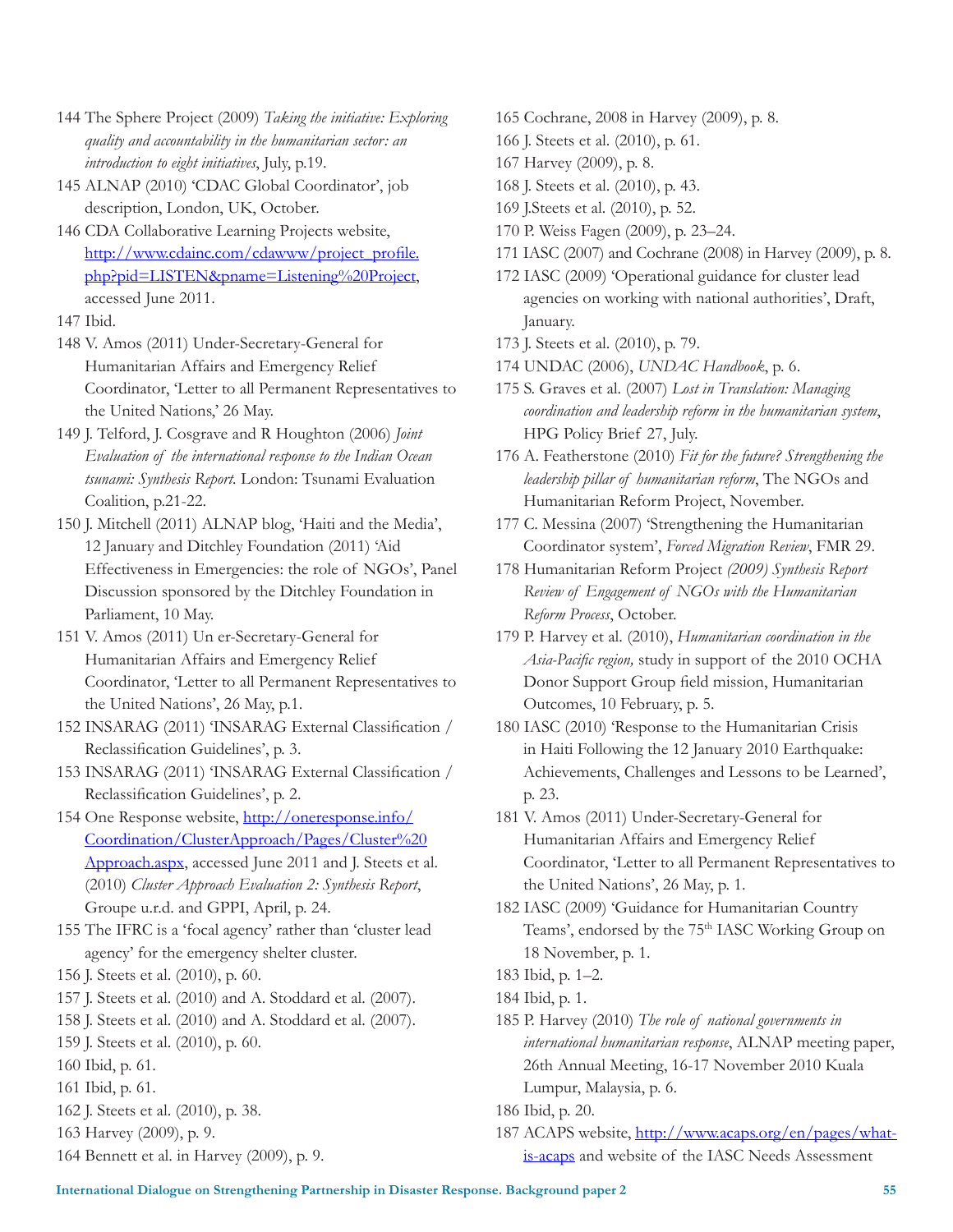Task Force (NATF), http://www.humanitarianinfo.org/ iasc/pageloader.aspx?page=content-subsidi-commondefault&sb=75, accessed June 2011.

- 188 OCHA (2009) 'Assessment and Classification of Emergencies (ACE) Project: Mapping of Key Emergency Needs Assessment and Analysis Initiatives', OCHA, February.
- 189 Ibid, p. 4.
- 190 Ibid, p. 11.
- 191 Ibid, p. 15.
- 192 Ibid, p. 35.

193 Ibid.

- 194 HelpAge International, Merlin and Norwegian Refugee Council. From ACAPS website, http://www.acaps.org/ en/pages/what-is-acaps, accessed June 2011.
- 195 P. Harvey (2010) *The role of national governments in international humanitarian response*, ALNAP meeting paper, 26th Annual Meeting, 16-17 November 2010 Kuala Lumpur, Malaysia, p. 25–26.
- 196 R. Turner et al. (2008) Inter-Agency Real Time Evaluation of the Response to Cyclone Nargis, 17 December.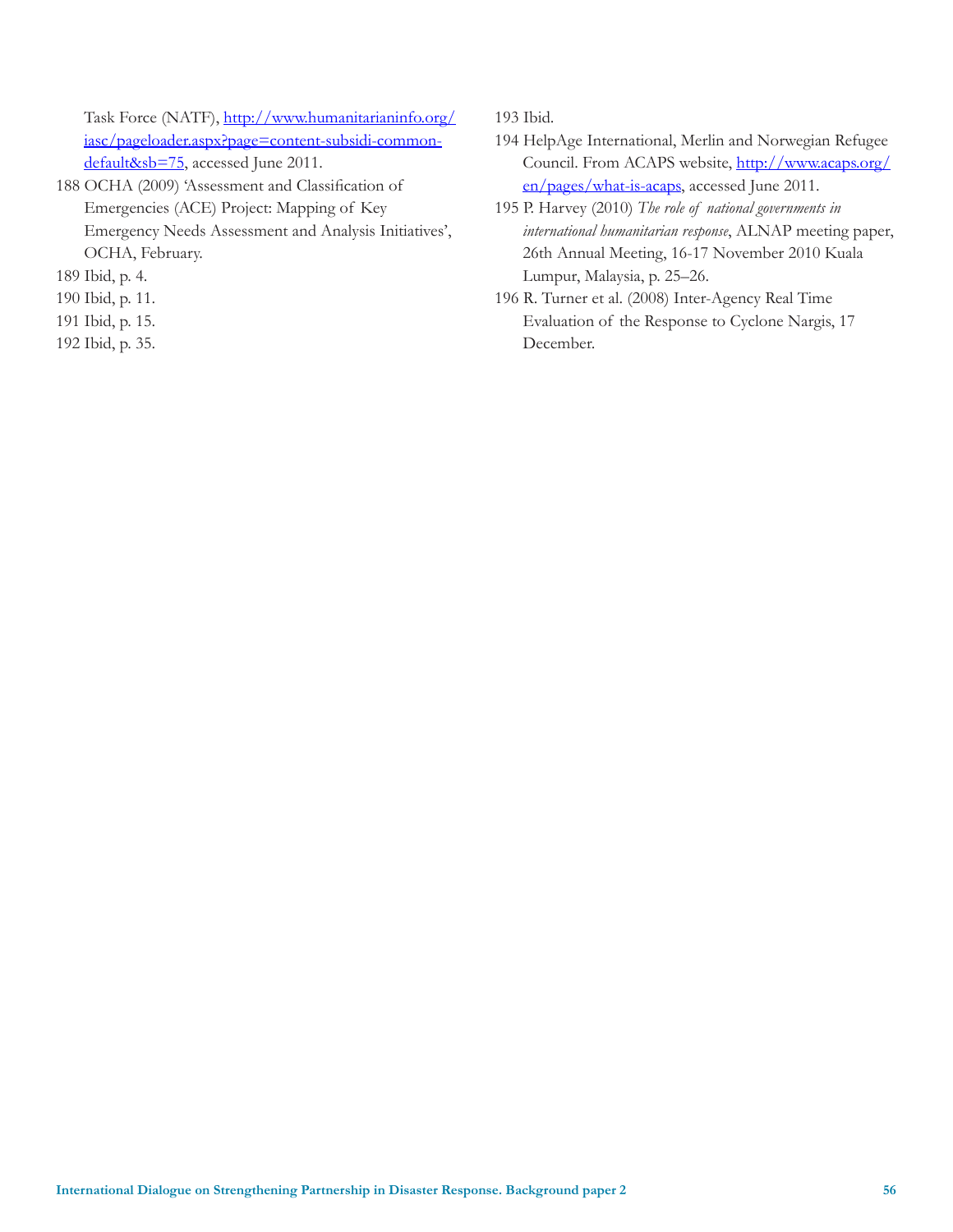### **References**

- ASEAN (2010) A Humanitarian Call: The ASEAN Response to Cyclone Nargis, Jakarta, ASEAN Secretariat, July.
- Binder, A., et al. (2010), Humanitarian Assistance: Truly Universal? A Mapping Study of Non-Western Donors, GPPi Research Paper No. 12, August.
- Buchanan-Smith, M. (2003), How the Sphere Project Came Into Being: A Case Study of Policy-Making in the Humanitarian Aid Sector and the Relative Influence of Research, Working Paper 215, Overseas Development Institute, July, p. vi.
- The Code of Conduct for the International Red Cross and Red Crescent Movement and Non-Governmental Organisations (NGOs) in Disaster Relief.
- Featherstone, A. (2010) Fit for the future? Strengthening the leadership pillar of humanitarian reform, The NGOs and Humanitarian Reform Project, November.
- GHD (2003) 23 Principles and Good Practice of Humanitarian Donorship.
- Groupe URD (2009) Quality COMAS Companion Book, Goupe URD, Plaisans, France.
- Grunewald, F. et al. (2010), Inter-agency real-time evaluation in Haiti: 3 months after the earthquake, Groupe Urgénce Réhabilitation Développement and Global Public Policy Institute.
- HAP International (2010) The 2010 HAP Standard in Accountability and Quality Management.
- Harmer, A. et al. (2009) Thematic CAP for national disaster preparedness: feasibility study, Humanitarian Outcomes, commissioned by the Norwegian Ministry of Foreign Affairs.
- Harvey, P. (2009) Towards good humanitarian government: the role of the affected state in disaster response, HPG Report 29, Overseas Development Institute.
- Harvey, P. (2010) The role of national governments in international humanitarian response, ALNAP meeting paper, 26th Annual Meeting, 16-17 November 2010 Kuala Lumpur, Malaysia.

Harvey, P. et al. (2010), Humanitarian coordination in the Asia-Pacific region, study in support of the

2010 OCHA Donor Support Group field mission, Humanitarian Outcomes, 10 February.

Humanitarian Reform Project (2009) Synthesis Report Review of Engagement of NGOs with the Humanitarian Reform Process, October.

IASC (2009) 'Operational guidance for cluster lead agencies on working with national authorities', January.

- IASC (2009) 'Guidance for Humanitarian Country Teams', endorsed by the 75th IASC Working Group on 18 November.
- IFRC (2007) Law and legal issues in international disaster response: a desk study, International Federation of Red Cross and Red Crescent Societies.
- IFRC (2008) Introduction to the guidelines for the domestic facilitation and regulation of international disaster relief and initial recovery assistance, International Federation of Red Cross and Red Crescent Societies.
- IFRC (2009) The right aid at the right time, Progress report on the Guidelines for the Domestic Facilitation and Regulation of International Disaster Relief and Initial Recovery Assistance, International Federation of Red Cross and Red Crescent Societies, November.
- IFRC (2009) Plan 2010-2011: International disaster response laws, rules and principles (IDRL) Programme.
- International Humanitarian Partnership (IHP) (2008) IHP Concept Paper, January.
- Inter-Agency Network for Education in Emergencies (2010) Minimum Standards for Education: Preparedness, response, recovery, New York.
- OCHA (2009) 'Assessment and Classification of Emergencies (ACE) Project: Mapping of Key Emergency Needs Assessment and Analysis Initiatives', OCHA, February.
- Pan-American Health Organisation (2009) Be a better donor: Practical Recommendations for humanitarian aid, PAHO.
- Weiss Fagen, P. (2009), Natural disasters in Latin America and the Caribbean: national, regional and international interactions, A regional case study on the role of the affected state in humanitarian action, HPG Working Paper, Overseas Development Institute.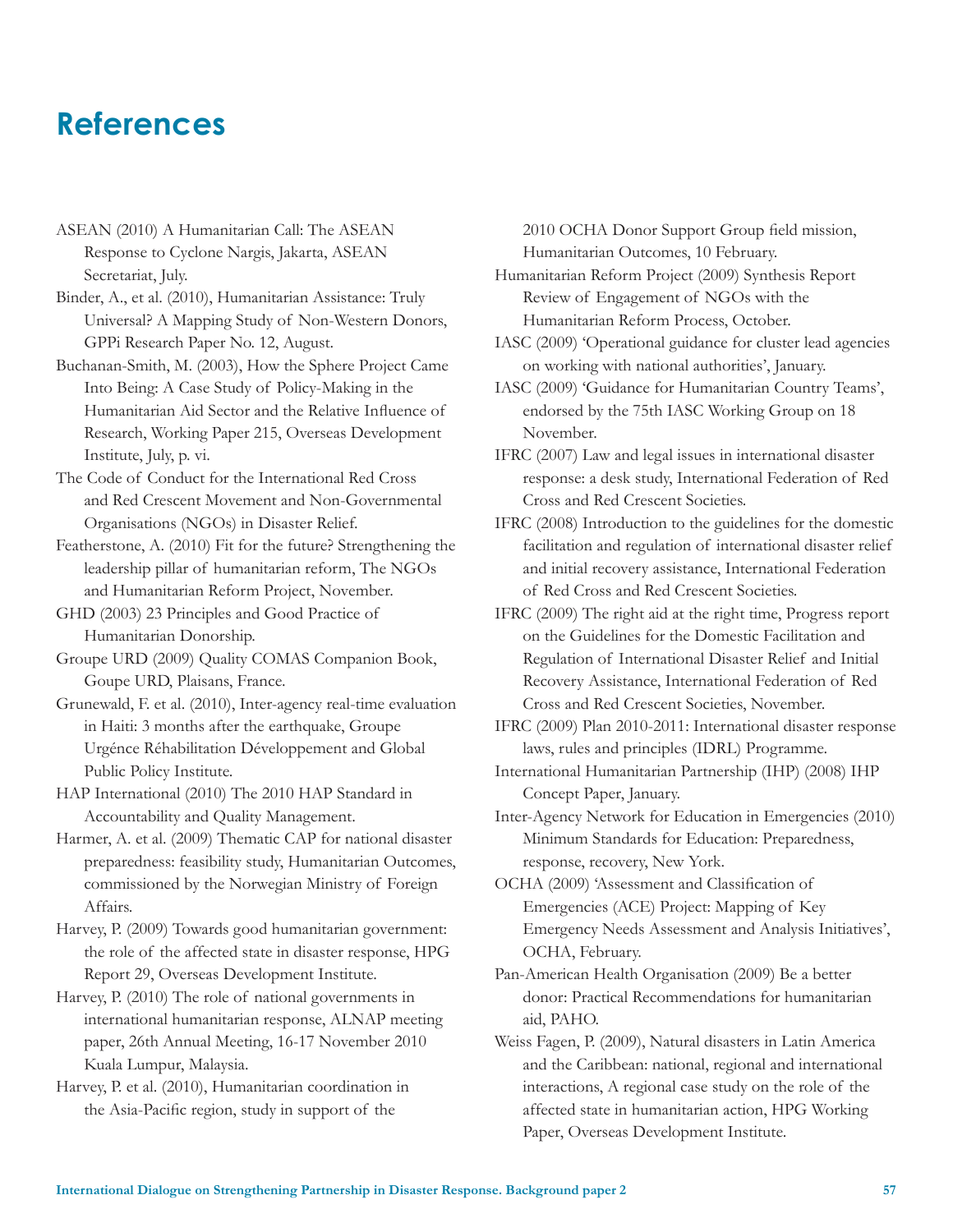The Sphere Project (2009) Taking the initiative: Exploring quality and accountability in the humanitarian sector: an introduction to eight initiatives, July, p.20.

The Sphere Project (2011) Sphere Humanitarian Charter and Minimum Standards in Disaster Response.

Steets, J. et al. (2010) Cluster Approach Evaluation 2: Synthesis Report, IASC Cluster Approach Evaluation 2nd Phase, Groupe URD and the Global Public Policy Institute, April.

Stoddard, A. et al. (2007) Cluster Approach Evaluation, Final Report, OCHA Evaluation and Studies Section.

Turner, R. et al. (2008) Inter-Agency Real Time Evaluation of the Response to Cyclone Nargis, 17

December.

United Nations (2009) Risk and poverty in a changing climate: Invest today for a safer tomorrow, Summary and recommendations: 2009 Global Assessment Report on Disaster Risk Reduction.

- United Nations General Assembly (2002) 'Strengthening the Effectiveness and Coordination of International Urban Search and Rescue Assistance', Resolution 57/150 of 16 December.
- United Nations ISDR (2005). Hyogo Framework for Action 2005–2015: Building the resilience of nations and communities to disasters. Presented at the World Conference on Disaster Reduction, Kobe, Hyogo, Japan, 18–22 January.
- United Nations ISDR (2011) Hyogo Framework for Action 2005-2015: Building the Resilience of Nations and Communities to Disasters, Mid-Term Review 2010- 2011.
- United Nations ISDR, EUROPA and GFDRR (2011) Implementing the Hyogo Framework for Action in Europe: Advances and Challenges, report for the period 2009-2011.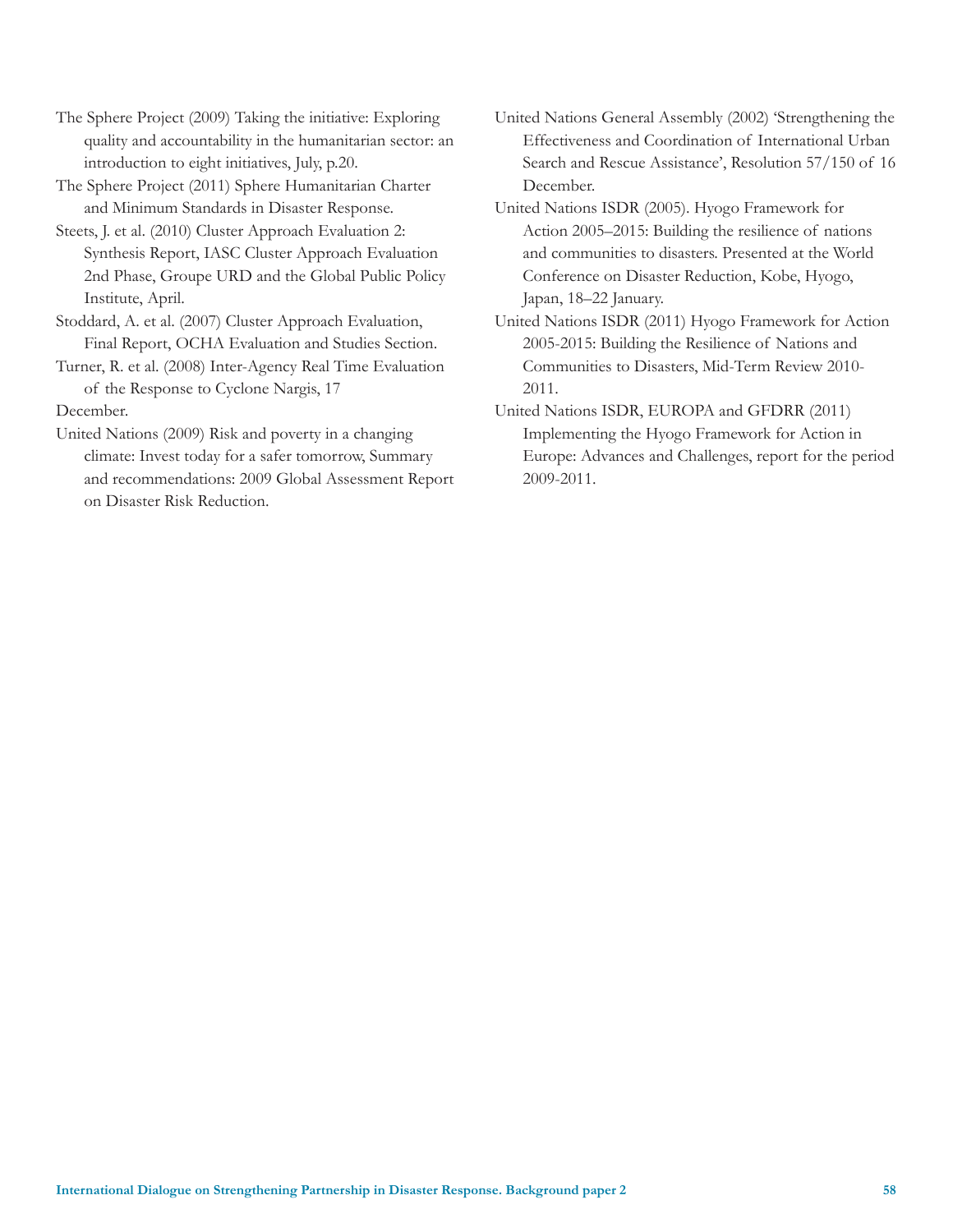### **Interviewees**

- Jock Baker, Programme Quality and Accountability Coordinator, CARE Emergency Group, CARE International
- Teresa Camacho Espinosa, Acting Coordinator for America, International Federation of Red Cross and Red Crescent Societies (IFRC)

John Damerell, Project Manager, The Sphere Project

- Claudia de Windt, Senior Legal Specialist, Chief Environmental Law, Policy and Good Governance, Department of Sustainable Development, Organisation of American States (OAS)
- David Fisher, Coordinator, International Disaster Response Laws, Rules and Principles Programme, IFRC
- Thea Hilhorst, Professor of humanitarian aid and reconstruction, Wageningen University
- Mohammed Ibrahim, Head of Division, Disaster Risk Reduction Division, Directorate of Humanitarian and Social Affairs, ECOWAS Commission
- Adelina Kamal, Head, Disaster Management and Humanitarian Assistance Division, Cross-Sectoral

Cooperation Directorate, ASEAN Socio-Cultural Community (ASCC) Department, ASEAN Secretariat

Jesper Lund, OCHA Emergency Service Branch, International Search and Rescue Advisory Group (INSARAG)

David Lynch, Project Manager Emergency Response, International Federation of Red Cross and Red Crescent Societies (IFRC)

John Mitchell, Director, Active Learning Network for Accountability and Performance in Humanitarian Action (ALNAP)

Elyse Mosquini, Senior Advocacy Officer, IDRL Programme, International Federation of Red Cross and Red Crescent Societies

- Lars Peter Nissen, Director, Assessment Capacities Project (ACAPS)
- Angela Raven-Roberts, Executive Director, Humanitarian Accountability Partnership (HAP)
- Walter Wintzer, Coordinador, Área Programática de Preparación y Respuesta, CEPREDENAC